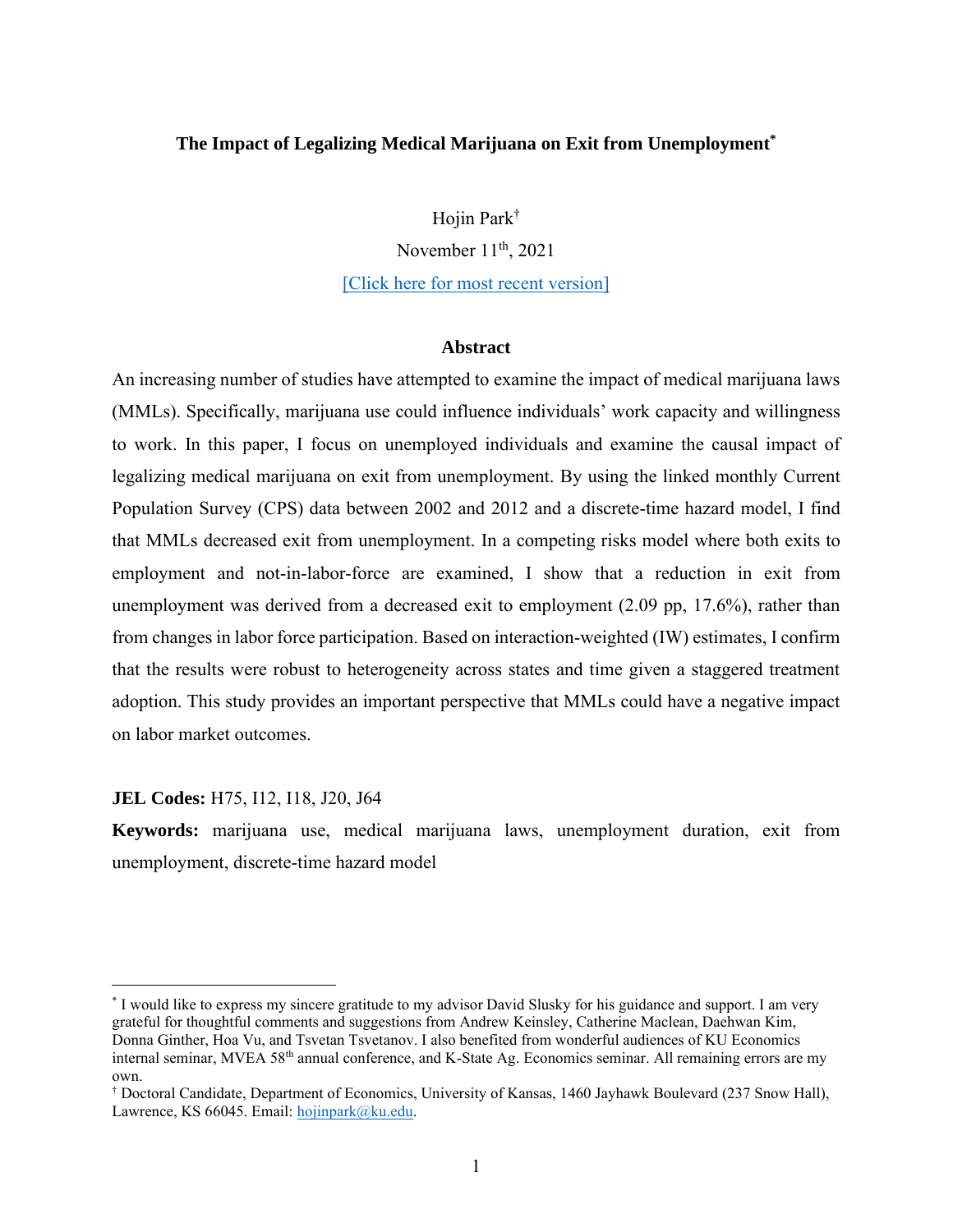#### **1. Introduction**

Despite the addictive features of marijuana, medicinal usage of marijuana has been approved by many state legislatures. With the Compassionate Use Act of 1996, California was the first to permit medical marijuana use among qualified patients and many states followed. For adult recreational use, Colorado and Washington first implemented recreational marijuana laws in late 2012, although no retail recreational sales were available until 2014 (Insurance Institute for Highway Safety, 2021). As of August 2021, there were 36 states with medical marijuana laws (MML henceforth) and 19 states with recreational marijuana laws (RML henceforth) in the United States (Insurance Institute for Highway Safety, 2021).

As the increasing number of states legalize, many researchers have evaluated the impact of marijuana legalization through a variety of outcomes. In particular, given the fact that medical marijuana use can help individuals manage chronic conditions and relieve pain, increased access to medical marijuana through the passage of MMLs could influence individuals' work capacity as well as willingness to work. Nevertheless, only a few studies have examined the impact of MMLs on labor market outcomes and no clear-cut consensus has yet been achieved (see section 2.3 for more details).

The current study attempts to evaluate the labor market impact of MMLs. By focusing on unemployed individuals, I examined if MMLs had any impact on the probability that they transition out of unemployment status. The unemployed population may be more likely to have any medical conditions than the general population (Schmitz, 2011) and medical marijuana can be effective. Hypothetically, improved work capacity and perceived health by medical marijuana can have a positive labor market impact among the unemployed with chronic conditions. On the other hand, if medical marijuana users consumed marijuana more recreationally, negative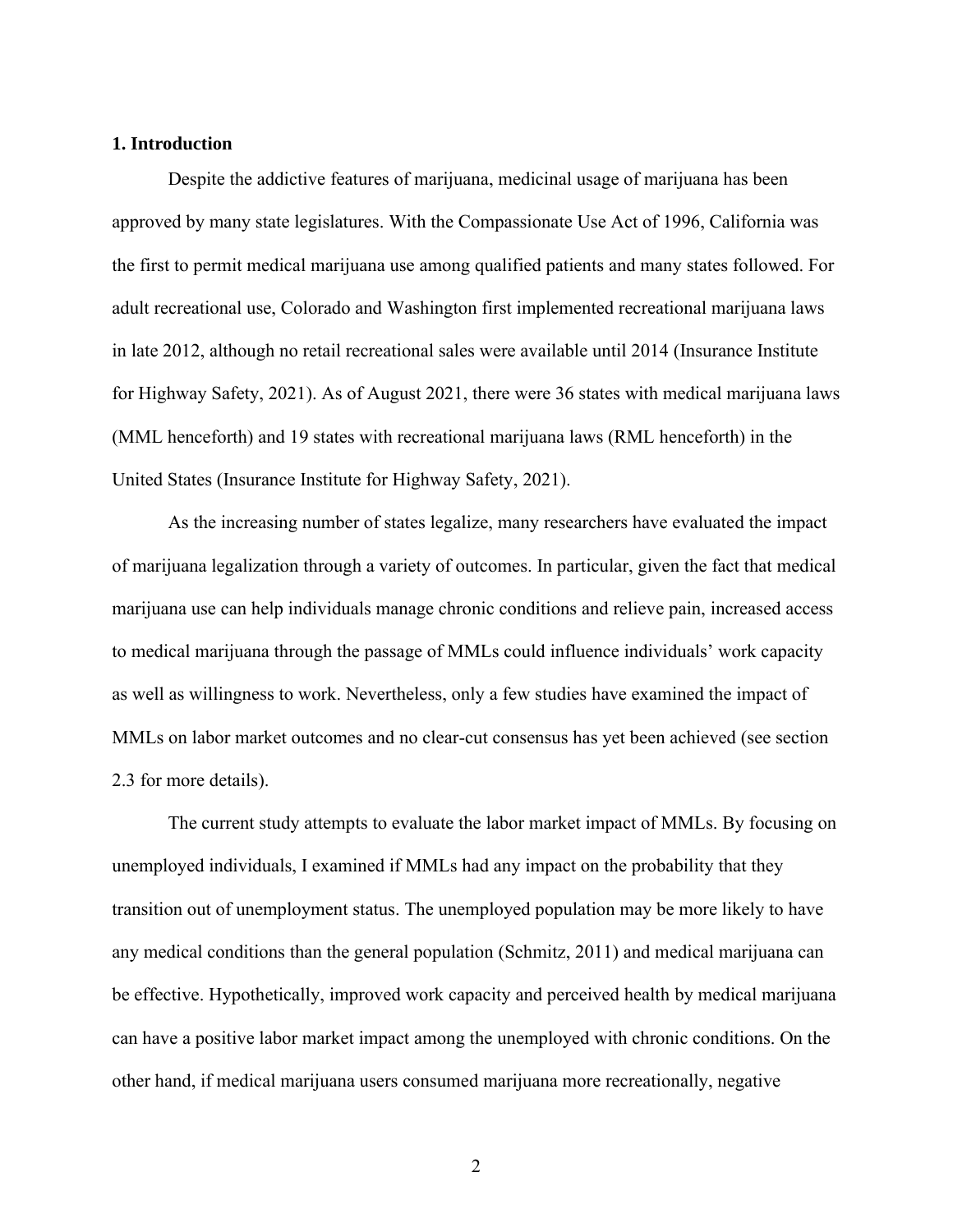impacts on labor outcomes may be observed if they experienced work-impeding side-effects from substance use disorder.

To test these hypotheses, I used the linked monthly Current Population Survey (CPS) data between 2002 and 2012 within a discrete-time hazard framework. Considering the short panel structure of CPS, I could trace transitions of each unemployed individual's labor force status and control for weekly unemployment duration. In addition, given the dynamic impact of MMLs and to test for pre-trends in exit hazards between MML and non-MML states, I examined event study models.

The empirical results showed that post-MMLs, unemployed individuals were less likely to exit from unemployment. Importantly, based on a competing risks model where two different destinations of the exit are considered, I found that the decreased exit from unemployment was largely due to a reduction in exit to employment, rather than changes in labor force attachment among the unemployed. Hence, unemployed individuals became less likely to find a new job through the passage of MMLs, although they still stayed in the labor force. In the case of event study results, no significant differences in exit rates were observed among MML and non-MML states during pre-MML periods. Overall, the results were largely consistent with the static twoway fixed effects results and were robust to heterogeneity across states and time, which addresses recent difference-in-differences critiques on heterogeneous treatment effects with a staggered treatment adoption (Callaway and Sant'Anna, 2021; Goodman-Bacon, 2021; Sun and Abraham, 2021)<sup>1</sup>. To the best of my knowledge, no previous studies have examined the unemployed and estimated whether MMLs could have a negative impact on exit from

<sup>1</sup> To do this, I used the interaction-weighted (IW) estimator based on Sun and Abraham (2021).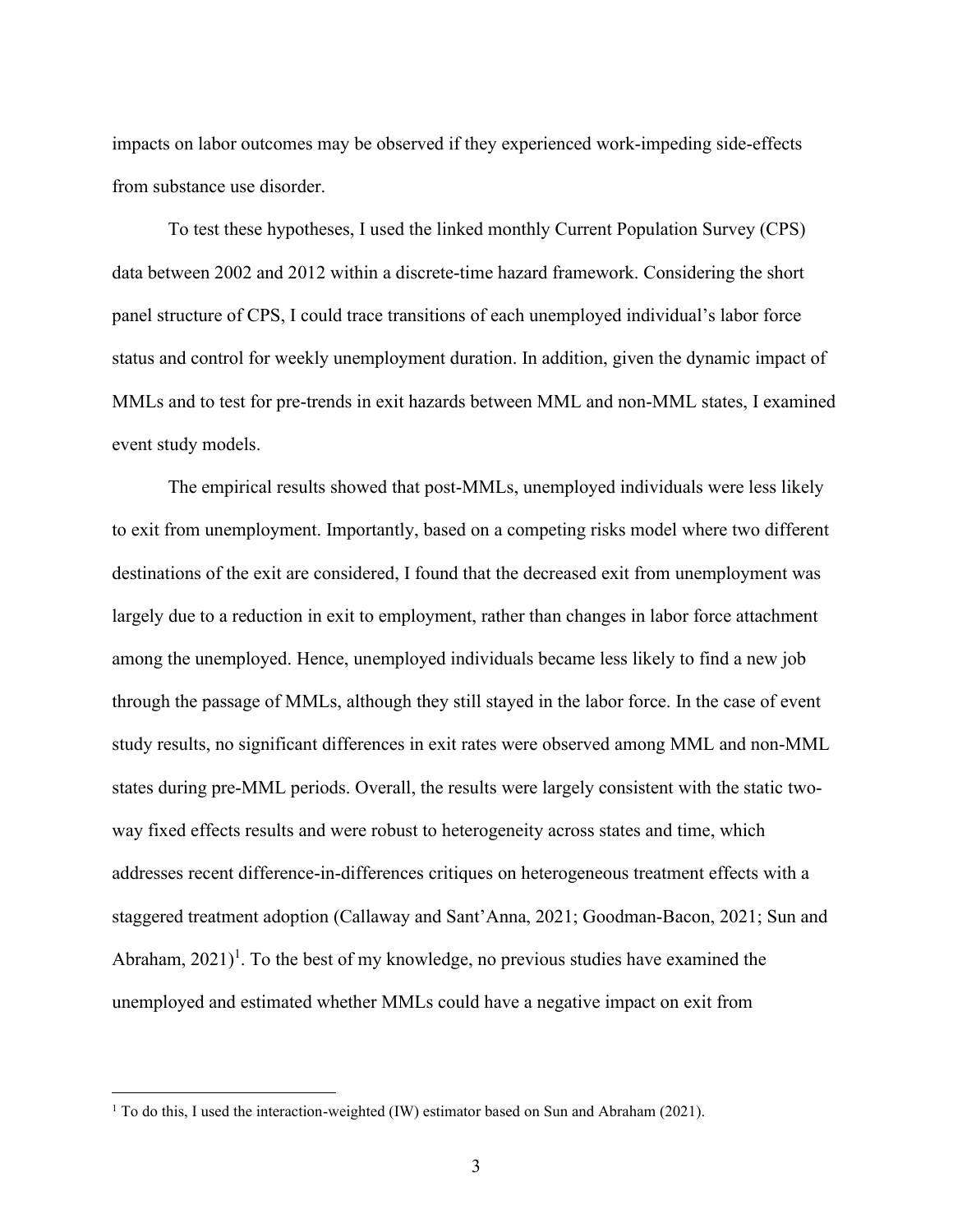unemployment. This would add to the limited MML literature that investigated labor market outcomes.

Importantly, this study expands on the literature on extended unemployment insurance (UI) and unemployment spells. Particularly, I followed the theoretical and empirical settings of Farber et al. (2015) and Farber and Valletta (2015) that examined the impact of extended UI benefits on exit from unemployment with the discrete-time hazard model. Overall, the literature indicated that extended UI benefits tended to lengthen unemployment durations and/or discourage exit from unemployment (Bratberg and Vaage, 2000; Card and Levine, 2000; Jurajda and Tannery, 2003; Farber et al., 2015; Farber and Valletta, 2015). This study would be an intersection of the MML and extended UI benefit literature that would provide new insight on exit from the unemployment model, which I also find an important contribution.

The remainder of the manuscript proceeds as follows. First, the following section provides a brief background of MML and evaluates a variety of relevant previous studies (section 2). Next, the theoretical framework of estimating exit hazards is demonstrated (section 3). After explaining the analysis data and setting (section 4), the empirical framework (section 5) and empirical results (section 6, section 7, and section 8) are provided. Finally, section 9 discusses the results and section 10 concludes.

#### **2. Background**

#### **2.1. Marijuana regulations in the United States**

Although an increasing number of states implements or considers marijuana legalization, marijuana use is federally illegal since the Marihuana [sic] Act of 1937, and marijuana has been classified as a Schedule I drug since 1970 by the Controlled Substance Act, meaning no medical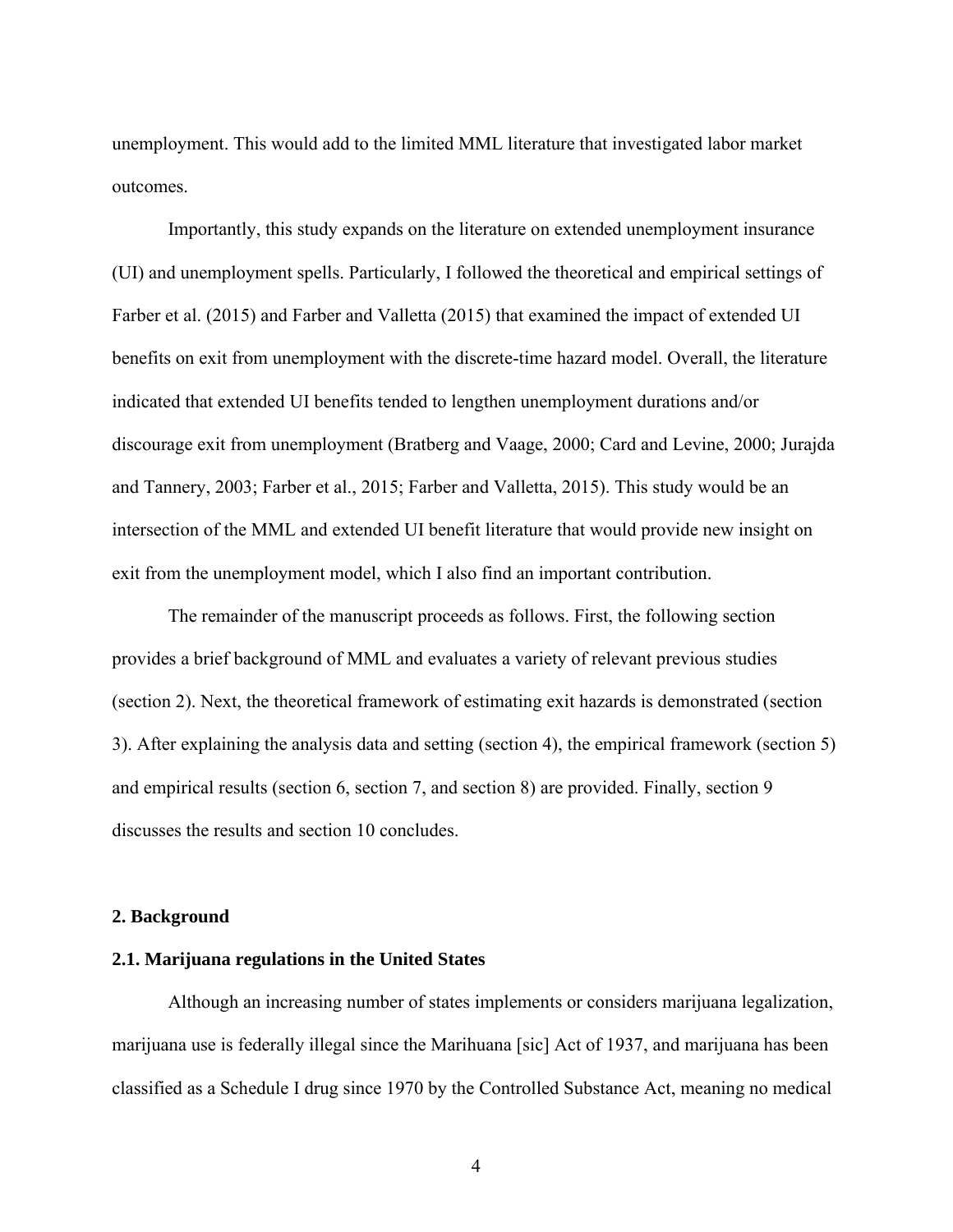use is accepted. In the 1970s, several states started to decriminalize the possession of marijuana (Pacula et al., 2003). Usually, decriminalization of marijuana implies no arrest, prison time, or criminal record for the first-time (and subsequent) possession of a reasonably small amount of marijuana for personal use (NORML, 2021). Many states do not impose penalties on those aged 21 and over. However, some penalties might be given to minors, such as fines, community service, and/or drug education (Marijuana Policy Project, 2021).

Table 1 shows the effective dates of MMLs and RMLs for states that have legalized marijuana. As of August 2021, more than half of U.S. states including the District of Columbia have implemented MMLs. In comparison with MMLs, RMLs have been introduced relatively recently. This was one reason why the current study focused on evaluating MMLs. While RML states allow any adult aged 21 and over to purchase marijuana products in local dispensaries, medical marijuana is restricted to qualified patients and each state has different eligibility conditions. Eligible patients may obtain marijuana from private/collective cultivation and/or state-authorized dispensaries (Sabia and Nguyen, 2018).

### **2.2. Medical marijuana use and labor market outcomes**

Marijuana refers to products processed from the cannabis plant. The cannabis plant contains compounds known as cannabinoids and there are two major cannabinoids: tetrahydrocannabinol (THC) and cannabidiol (CBD). Smoking, vaping, or even eating cannabis products could affect one's brain and body in many ways. For medicinal use, it is reported that marijuana use can be effective for chronic pain, neuropathic pain, spasticity, nausea, sleep disorders, anxiety, and inflammatory bowel disorders (Hill, 2015; Whiting et al., 2015; Goldenberg et al., 2017). Also, marijuana can be an alternative to other prescribed drugs such as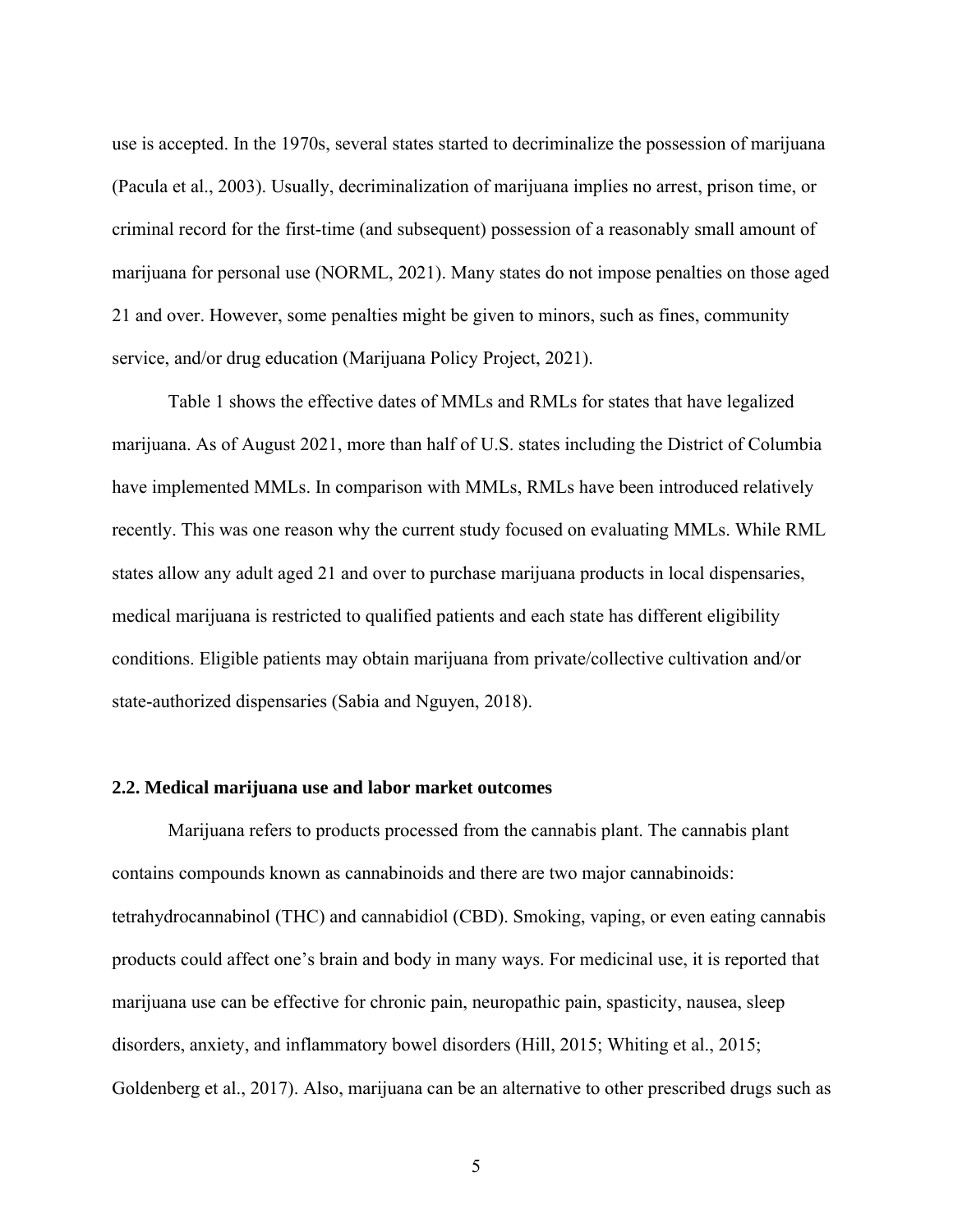opioids (Ozluk, 2017). Studies have found that marijuana use improved chronic conditions on par with other prescribed drugs with fewer side effects (Reiman et al., 2017; Vigil et al., 2017).

Nevertheless, there are studies that demonstrate the negative health impacts of marijuana use. Williams and Skeels (2006) directly examined cannabis consumption in the past week and year and found that cannabis use reduced self-assessed health status. van Ours and Williams (2012) showed that cannabis use reduced the physical and mental wellbeing of men and women. Overall, moderate cannabis use might not involve seriously harmful health effects, while heavy cannabis users, who are already susceptible to mental health issues, could experience reduced mental well-being (van Ours and Williams, 2015). Marijuana use alone would be less likely to involve a fatal overdose unlike opioids or alcohol consumption (CDC, 2021).

Many studies examined the direct relationship between marijuana use and labor market outcomes, without the context of marijuana legalization laws. Studies found that marijuana use may negatively affect labor market outcomes such as wage and employment (Register and Williams, 1992; DeSimone, 2002; van Ours, 2007; Ayllon and Ferreira-Batista, 2018). Although Williams and van Ours (2020) showed that early cannabis users<sup>2</sup> among young males accepted job offers more quickly, the wage rate was lower, compared with non-cannabis users. Another array of studies, however, found null impacts of marijuana on labor outcomes (Kagel et al., 1980; Kaestner, 1994; van Ours, 2006). Overall, results are mixed and may depend on sample and setting.

<sup>&</sup>lt;sup>2</sup> Early cannabis users were defined as individuals who used cannabis before entering the labor market and job search.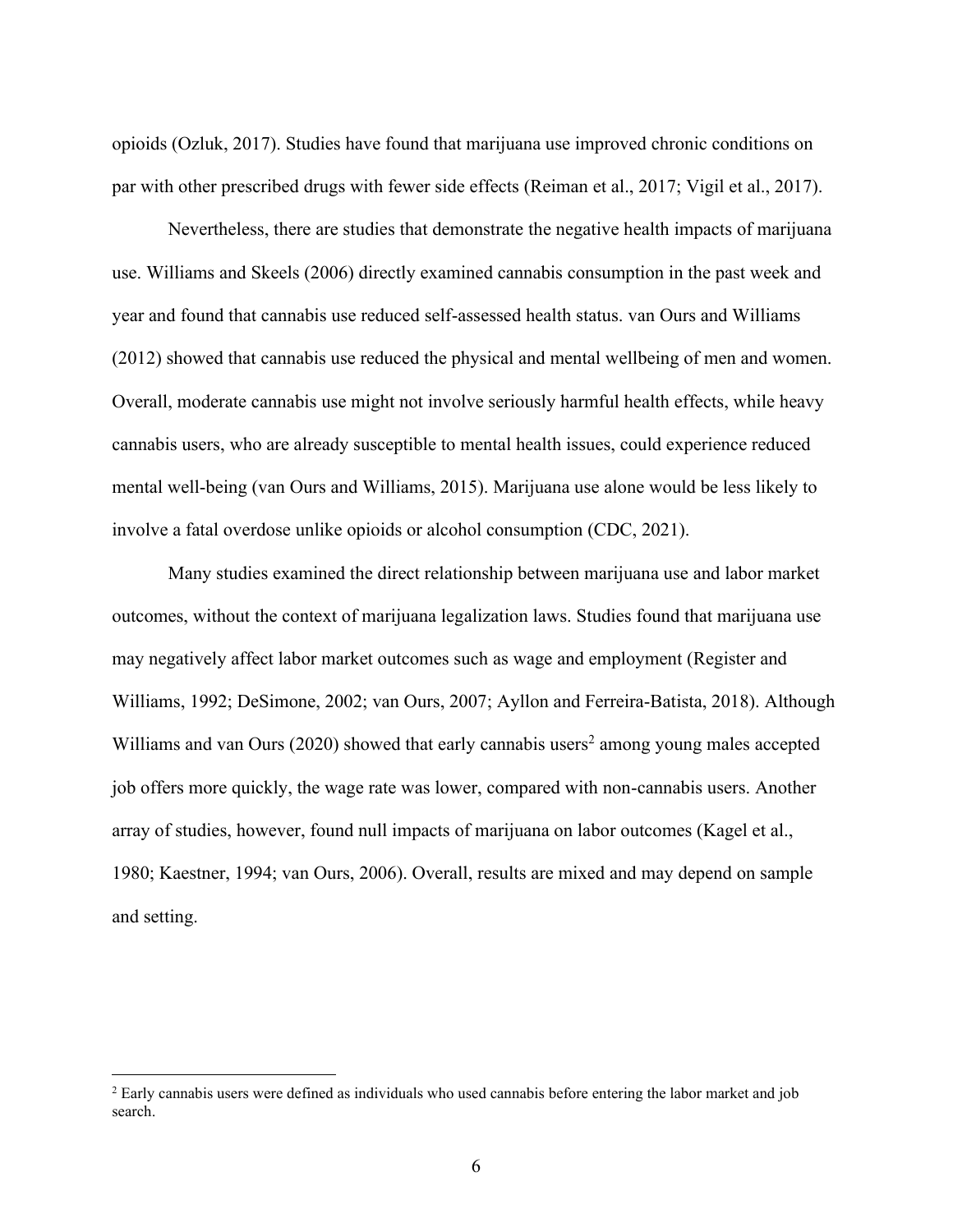In the next section, I review the literature on marijuana legalization laws. Essentially, the results may differ with the studies mentioned above as MML and RML studies will mostly provide intent-to-treat (ITT) estimates.

#### **2.3. Literature on marijuana legalization laws**

Given the growing number of states that legalize marijuana use, extant literature has examined a variety of outcomes that MMLs and RMLs have impacts on. This includes, but is not limited to, spillovers to prescribed drugs, cocaine, alcohol, and/or tobacco (Wen et al., 2015; Choi et al., 2016; Ozluk, 2017; Leung, 2019), traffic fatalities (Anderson et al., 2013; Hansen et al., 2018; Cook et al., 2020), birth outcomes (Baggio et al., 2019; Meinhofer et al., 2021), neighborhood crime (Brinkmand and Mok-Lamme, 2019), and academic outcomes and mental health (Leung, 2019). Especially, studies confirmed the first stage impact of MMLs on marijuana consumption (Pacula et al., 2015; Wen et al., 2015; Sabia and Nguyen, 2018), with some evidence that there may be a spillover to recreational marijuana use (Wen et al., 2015).

Of the many relevant outcomes, labor market outcomes in response to MMLs would be of main interest in this study. Ullman (2017) was the first to estimate the impact of MMLs on a labor market-related outcome. Post-MMLs, the study found a reduction in sickness absence among full-time employees. On the other hand, Sabia and Nguyen (2018) examined typical labor market outcomes such as employment, hours of work, and wages. Using monthly CPS data, they showed that MMLs were not associated with the outcomes among working-age adults. Similarly, Guo et al. (2021) also examined the impact of MMLs on employment and wages but at the county-quarter level. By comparing bordering counties in states with difference in MML status, they found no MML impacts on employment and inconclusive effects on wages. In an alternative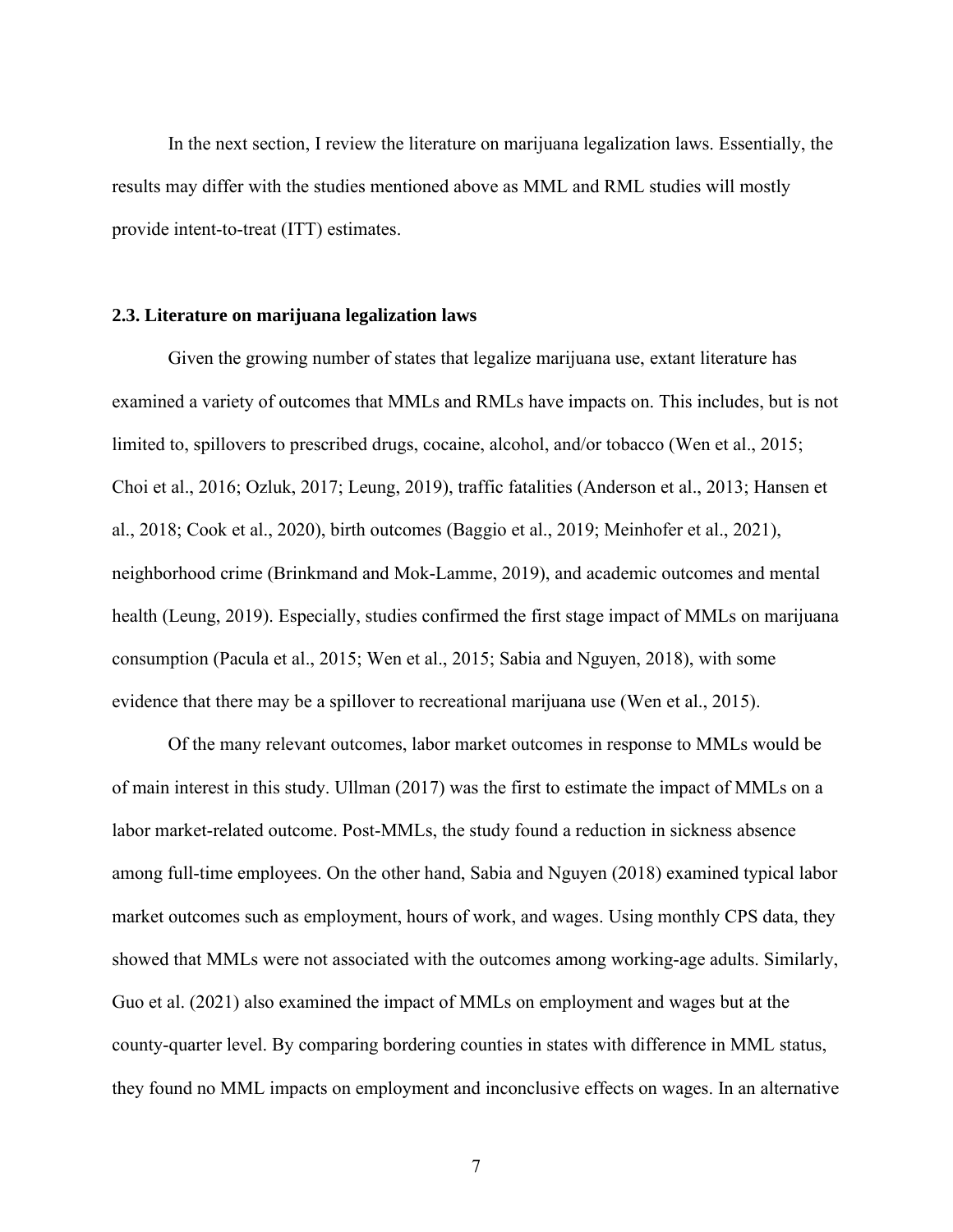specification, they showed a suggestive decrease in wages in rural areas, possibly due to reduced mental health. At the state-by-year level, Anderson et al. (2018) showed a decreased expected number of workplace fatalities among workers aged 25 to 44, following MMLs. Importantly, Nicholas and Maclean (2019) focused on older workers (aged 51 and over) with chronic conditions, who would more likely be qualified for medical marijuana. Through the passage of MMLs, results demonstrated that older workers in the sample experienced lower pain, better self-assessed health, and increased hours of work.

Closer to the current study, Jergins (2019) examined the transition of labor force status, using a variety of transition variables. By observing the change in labor force status across American Time Use Survey (ATUS) and CPS, the paper found that MMLs increased labor force attachment among females (aged 30 to 39) but reduced among males (aged 20 to 29). However, Jergins (2019) did not examine the transition from unemployment and was restricted to observing one-time transitions of each individual. Finally, two MML studies examined the impact on Social Security Disability Insurance (SSDI) and/or workers' compensation (WC) claims. Based on the Annual Social and Economic Supplement (ASEC) of the CPS data between 1990 and 2013, among workers aged 23 to 62, Maclean et al. (2018) reported an increase in SSDI claiming (and WC claiming but imprecise) while Ghimire and Maclean (2020) demonstrated a decline in WC claiming<sup>3</sup>. Although focused on RMLs, two other studies

<sup>&</sup>lt;sup>3</sup> Regarding work capacity, these may indicate opposing results. While the increased SSDI claiming might imply decreased work capacity, the decline in WC claiming could represent improved work capacity among individuals, post-MMLs. Maclean et al. (2018) hypothesized that work-impeding side effects of marijuana use by medical and/or recreational purposes could have derived the negative impacts of MMLs.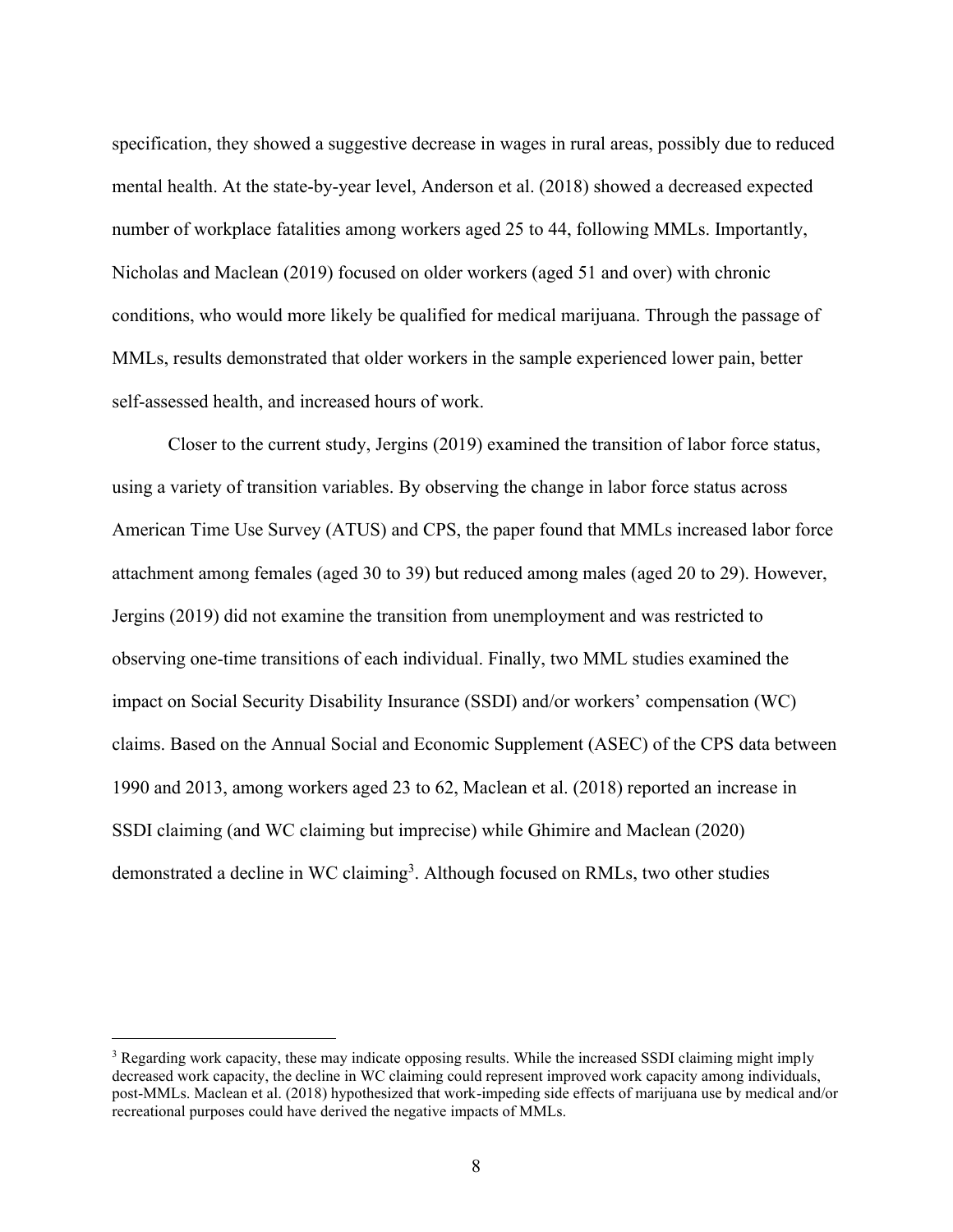demonstrated similar results on SSDI and WC claiming (Abouk et al., 2021; Maclean et al.,  $2021)^4$ .

Combined with studies in the previous section without marijuana legalization context, it appears that there seems to be no clear-cut consensus about the impact of marijuana use on labor market outcomes. Particularly, whether MMLs would improve or worsen work capacity and willingness to work, and then how that would affect labor market outcomes of individuals are unclear, mainly because only a handful of studies have examined it to date. The current study provides one perspective that MMLs could negatively affect the likelihood of exit from unemployment, which would contribute to the limited literature of MMLs on labor outcomes. In addition, I examine the impact of MMLs on exit from unemployment using the discrete-time hazard framework, controlling for individuals' weekly unemployment duration within a single spell of unemployment. To my best knowledge, this is the first to do so. The present study also attempts to address the recent difference-in-differences critiques that event study results robust to treatment effects heterogeneity across states and time are provided (Sun and Abraham, 2021).

#### **3. Theoretical framework**

To estimate the probability of exit from unemployment among the unemployed, I consider the discrete-time hazard model by controlling for individuals' unemployment duration in discrete time (i.e., weekly or monthly durations). In the discrete-time hazard model, one needs to construct a panel dataset so that one could observe if a spell (: unemployment) ends for each

<sup>4</sup> To be precise, Maclean et al. 2021 examined both SSDI and supplemental security income (SSI) for disability assistance claims. Although disability claiming was increased through the passage of RMLs, no change was observed in new beneficiaries.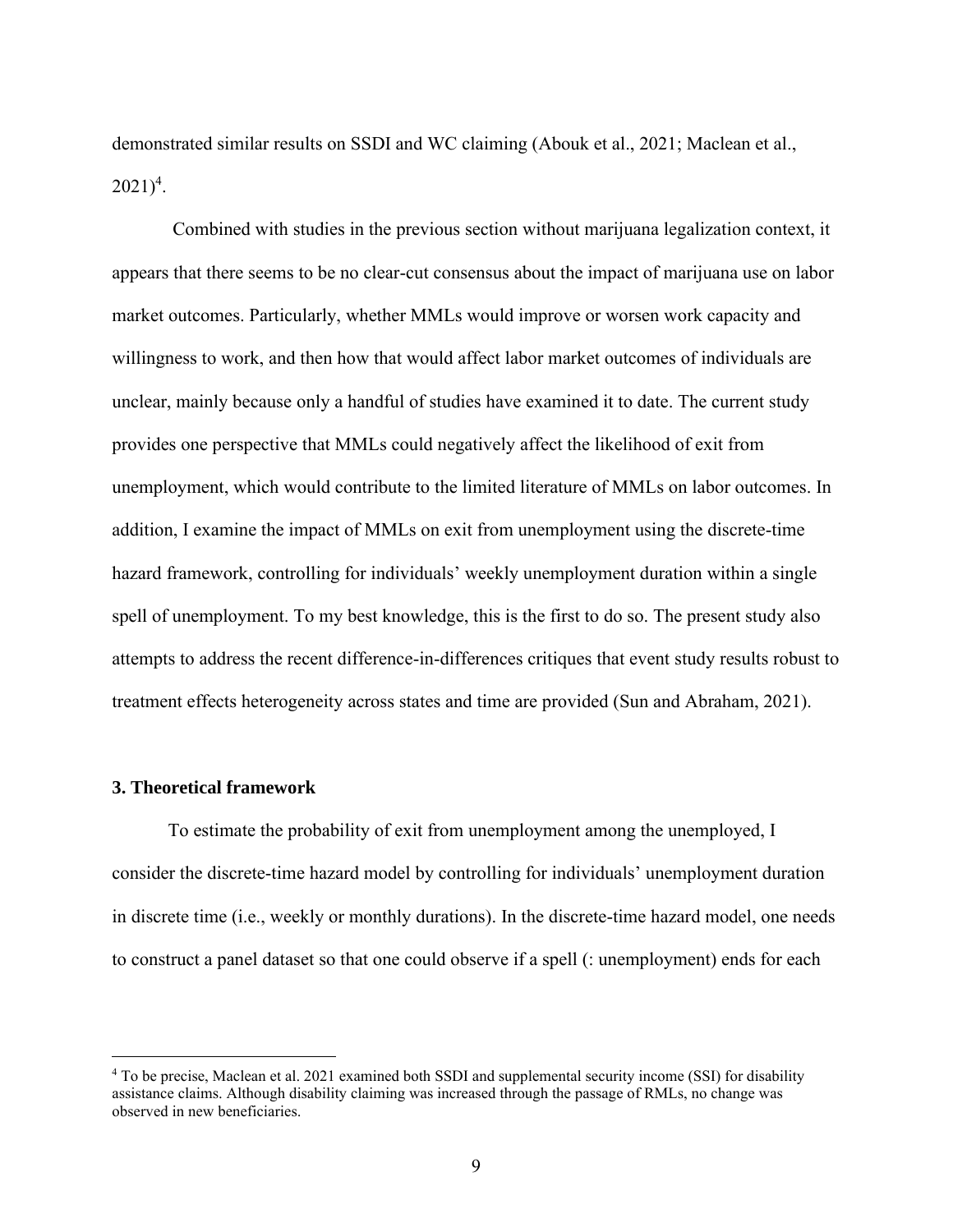individual at a given spell duration (: unemployment duration). Spells that never end until the last observed period are right-censored.

Following Farber and Valletta  $(2015)$ 's framework, let D be a discrete random variable that represents an unemployment duration for each unemployment spell. If a spell ends at a certain duration  $D^*$ , one can consider the hazard function  $h(D^*)$  of exit from unemployment, considering that the unemployment duration has lasted until  $D^*$ . For each individual,  $h(\cdot)$  is defined as a probability function that represents the hazard of spell ending, that depends on individual and state-level controls, including unemployment duration.

Oftentimes, individuals need to stay unemployed long enough until they are first observed as "unemployed" in a survey. Let  $D_0$  denote this duration of unemployment. Then, one can construct the conditional probability that an unemployment spell ends at duration  $D^*$  as follows:

$$
(1)P(D = D^*|D \ge D_0) = \frac{h(D^*)\prod_{t=1}^{D^*-1}(1-h(t))}{\prod_{t=1}^{D_0-1}(1-h(t))} = h(D^*)\prod_{t=D_0}^{D^*-1}(1-h(t)).
$$

Note that the probability is conditional on the minimum duration of  $D_0$  to be first observed in the survey and assumes independence across survey months for every unemployed individual.

In the case of spells that never end until the last observed survey (: right-censored), one can consider the conditional probability that an unemployment spell has a duration of at least  $D^*$ as: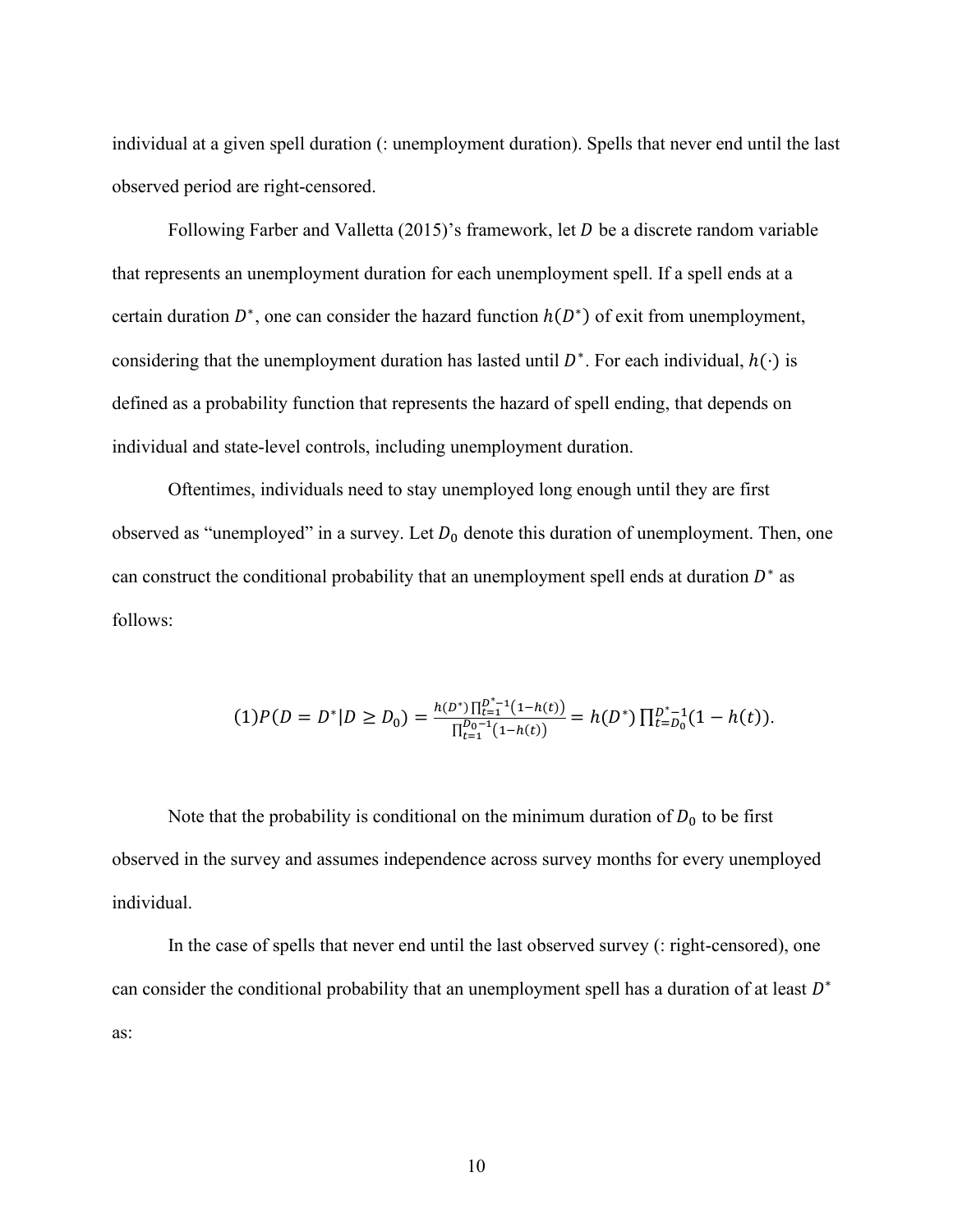$$
(2)P(D \ge D^*|D \ge D_0) = \frac{\prod_{t=1}^{D^*} (1-h(t))}{\prod_{t=1}^{D_0-1} (1-h(t))} = \prod_{t=D_0}^{D^*} (1-h(t)).
$$

By combining equations (1) and (2), one can construct the likelihood function for each individual, that addresses both cases that a spell ends within the analysis period and a spell is censored.

Now, consider the latent variable model for individual  $i$  at time  $t$ :

(3) 
$$
Y_{it}^* = X_{it}\beta + u_{it}
$$
,  $Y_{it} = 1[Y_{it}^* > 0]$ 

where  $Y_{it}^*$  is the latent variable,  $Y_{it}$  is the observed dependent variable,  $X_{it}$  is a vector of controls, and  $\beta$  is a vector of parameters.  $u_{it}$  is the disturbance term with a standard normal distribution. Then, the hazard of exit from unemployment of individual  $i$  at time  $t$  is given as:

(4) 
$$
h(t) = P(Y_{it} = 1 | X_{it}) = P(Y_{it}^* > 0 | X_{it}) = P(-u_{it} < X_{it} \beta | X_{it}) = \Phi(X_{it} \beta)
$$

where  $\Phi(\cdot)$  is the standard normal cumulative distribution function. Note that equation (4) represents the probit model and  $X_{it}$  contains an individual unemployment duration to control for a baseline hazard.

Importantly, the hazard function  $h(t)$  above estimates the probability of exit from unemployment, which examines a single risk of exiting unemployment status (single risk model). However, one may also be interested in examining whether individuals who exit from unemployment find *a new job* or *leave the labor force*. Hence, a competing risks model which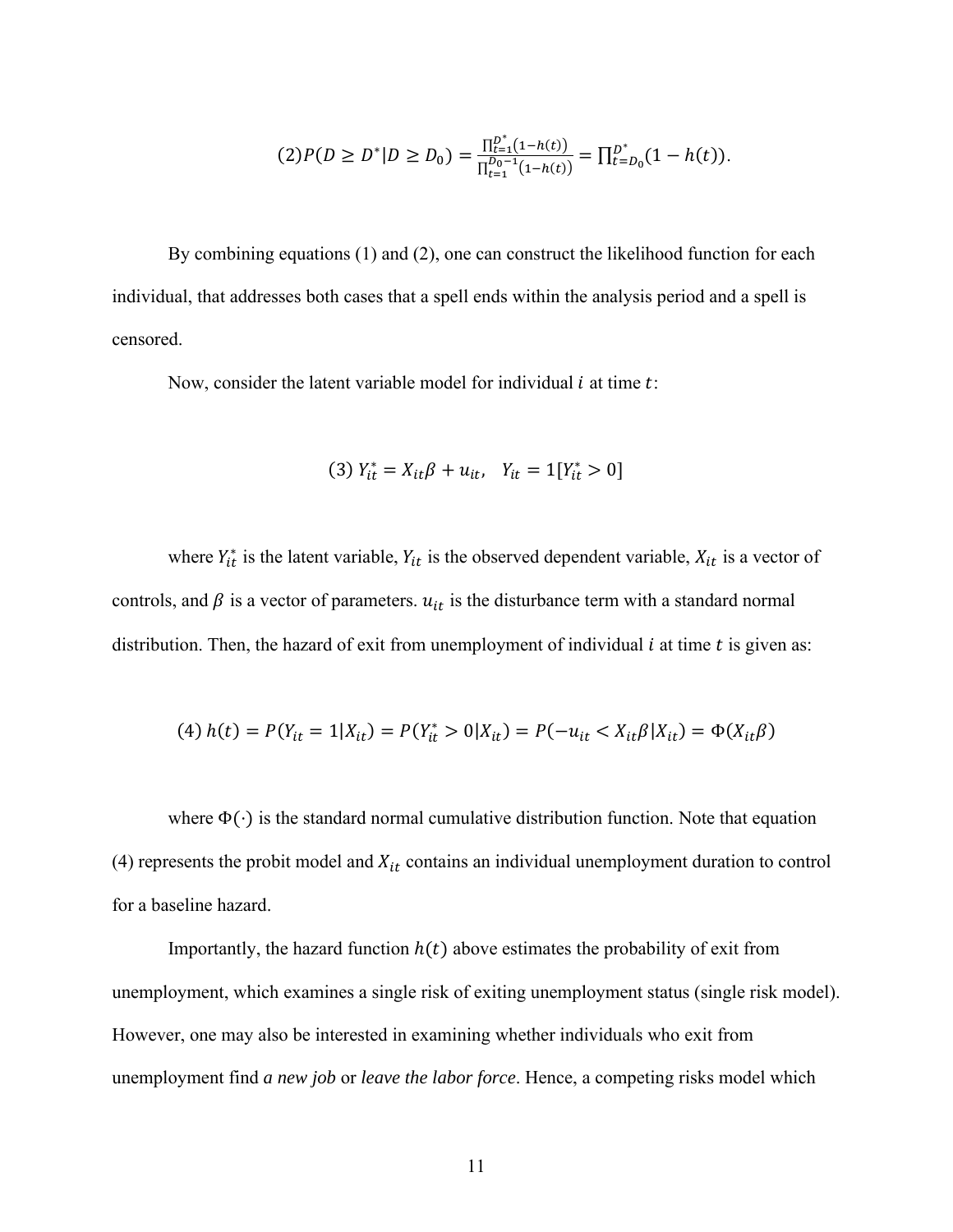addresses two different destinations of the exit is also considered by estimating exit to employment and exit to not-in-labor-force (NILF), separately.

**4. Data**

#### **4.1. Linked CPS and sample restriction**

To estimate the probability of exit from unemployment, I use basic monthly CPS data from Jan. 2002 through Dec. 2012<sup>5</sup>. The basic monthly CPS dataset is updated every month and administered by the U.S. Census Bureau and Bureau of Labor Statistics (BLS). The CPS was designed to provide recent information on the labor market involvement of the U.S. population. Specifically, it provides a variety of information on labor market outcomes such as labor force status (employed, unemployed, or NILF), weekly wages, hours of work, and unemployment duration including individual demographics. As the earliest possible date of a CPS interview is the 6<sup>th</sup> of each month, I code for changes in state-level MML status and potential UI weeks as of the 5<sup>th</sup> of each month, which could possibly have an impact on individuals' decision to exit from unemployment.

The CPS is essentially short panel data. Within a 4-8-4 survey design, each individual (household) would be surveyed and in the sample for the first 4 consecutive months, out of the sample for the following 8 months, and return to the sample for the last 4 months. Given this rotation structure, I construct a linked CPS dataset that traces individuals' labor market transitions. Following Farber et al. (2015), I link each individual in the sample to forward 2 survey months, and restrict the analysis sample among the linked observations (forward 2

<sup>&</sup>lt;sup>5</sup> The rationale to restrict the data period to 2002 through 2012 was to conform to extended UI benefit data available from the U.S. Department of Labor (DoL), which is an important dimension of the analysis. Also, by restricting to until 2012, one can rule out any confounding impact of RMLs.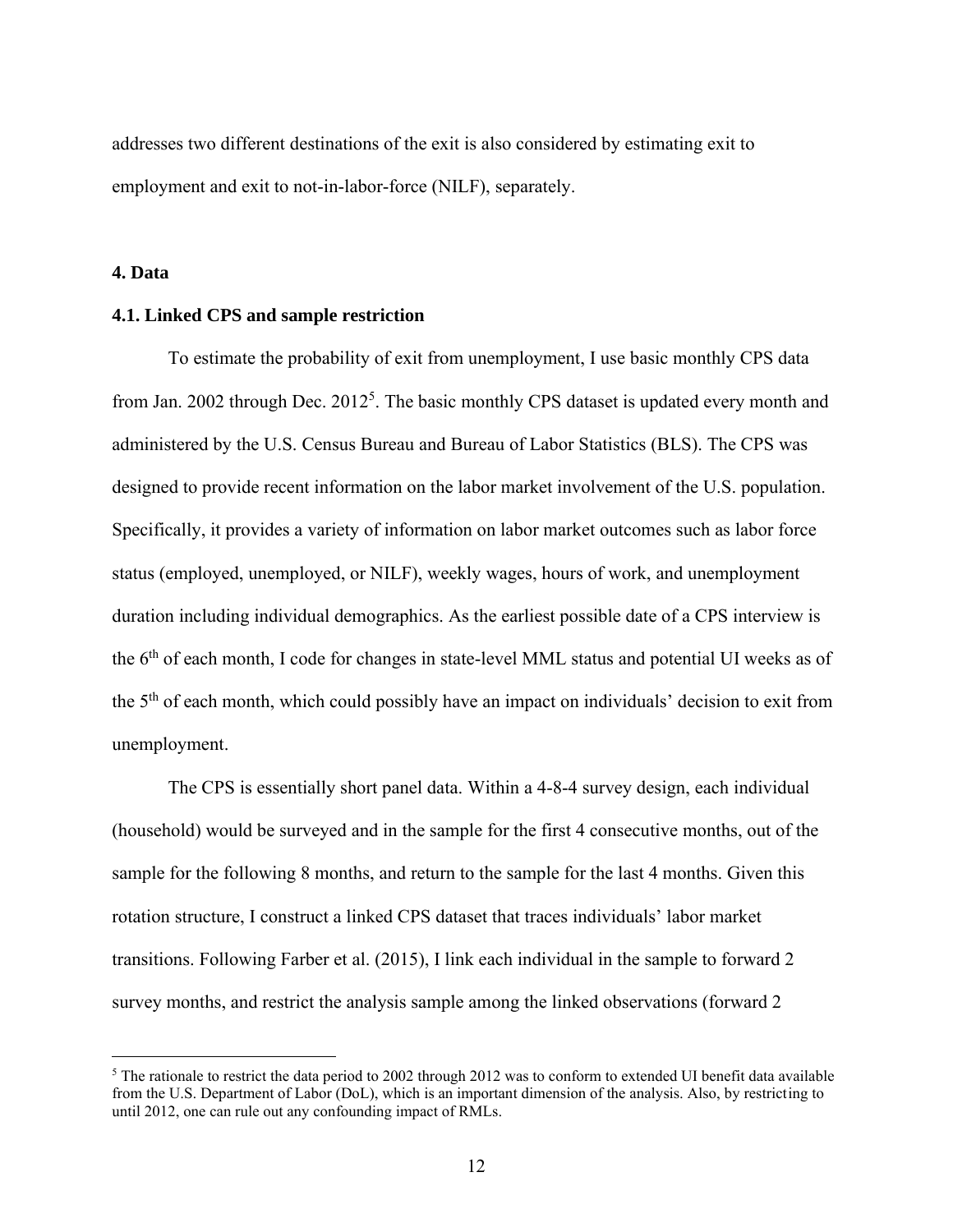months) and those who were unemployed at least 3 months due to job loss<sup>6</sup>. By doing this, one can rule out the possibility of multiple spells of unemployment (i.e., restricted to single spells) and correct for spurious transitions within the "*matched*" data<sup>7</sup>. Figure 1 presents the structure of the linking procedure. The final sample would be among the unemployed at least 3 months (aged 18 to 69) and contains 54,270 observations total between Jan. 2002 and Dec. 2012.

#### **4.2. Variables**

The variables used in the empirical analysis were defined as follows. The dependent variable, *exit from U* was a dummy variable that was equal to 1 if an unemployed individual transitioned out of unemployment status in the next monthly survey. In a similar manner,  $exit to E$  and  $exit to NULLF$  were formulated to estimate the change in labor force status out of unemployment and transition into employment or economic inactivity. Unemployment duration was defined as the number of weeks being unemployed for each individual. To better control for a baseline hazard in the discrete-time hazard model, various functional forms of unemployment duration were formulated such as monthly unemployment duration, logarithmic unemployment duration, and polynomials of unemployment duration (quadratic and cubic). Gender, marital status, the interaction between gender and marital status, age category (10s, 20s, …, 60s), race/ethnicity groups, education level, and industry category (of individuals' jobs before unemployment) were employed as individual controls.

 $6$  This is again to follow Farber et al. (2015)'s setting. Restricting the sample as among the unemployed at least 3 months due to job loss as the unemployment reason was to allow enough time that extended UI benefits can be an important factor for exit from unemployment and for eligibility to receive unemployment insurance.

<sup>&</sup>lt;sup>7</sup> Farber et al. (2015) and Farber and Valletta (2015) referred to linking observations of an individual across survey months as "matching." They noted that there could be a concern of spurious transitions in monthly labor force status due to mismeasurement. To address this issue, I re-coded for those who were unemployed in month 1, exited from unemployment in month 2, and returned to unemployment in month 3, as being "unemployed" in month 2.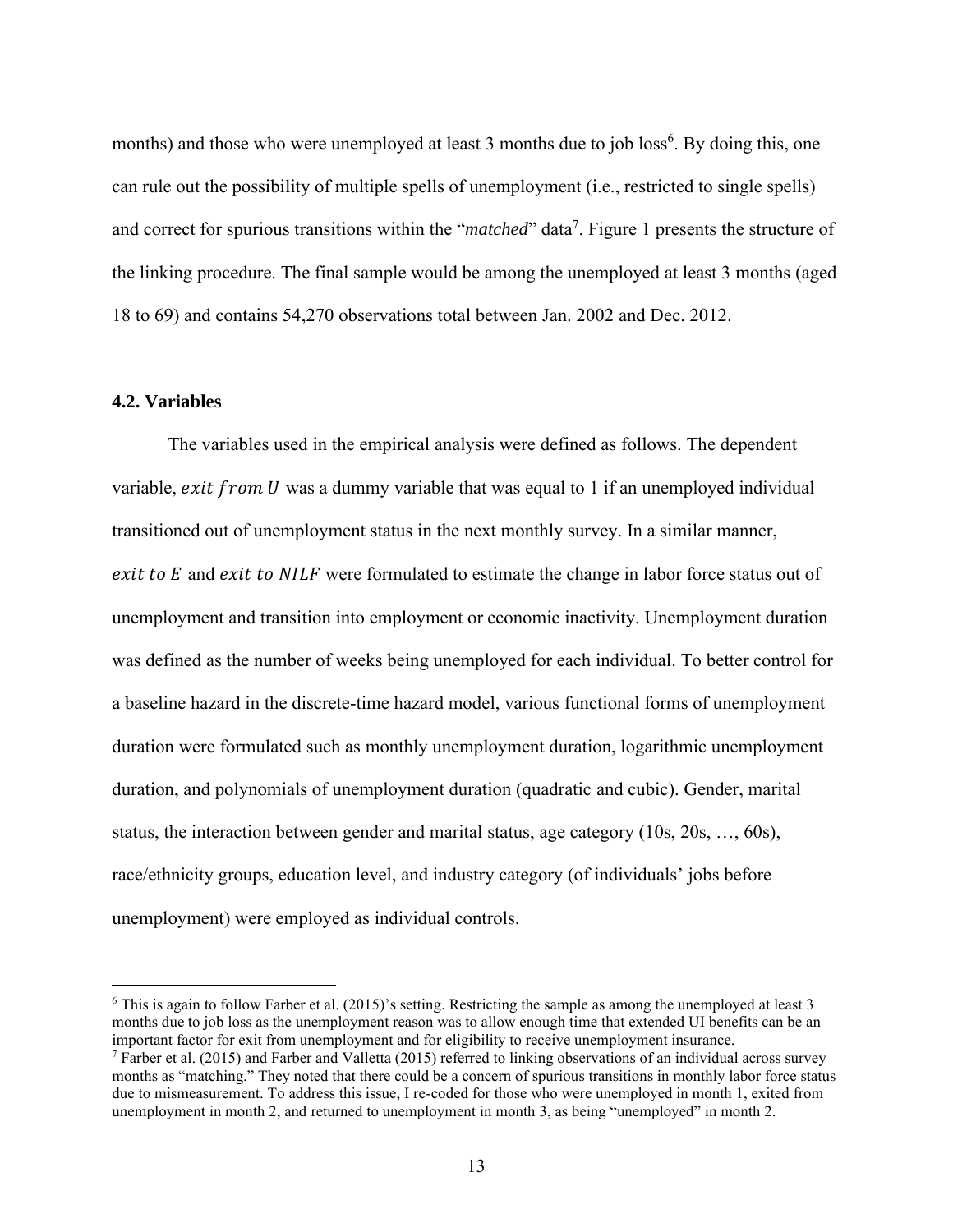For the independent variables, MML was a dummy variable of primary interest in this study, which was equal to 1 when a state has legalized medical marijuana in a given survey month. MML effective dates were obtained from the Insurance Institute for Highway Safety (2021) and ProCon.org (2021). Figure 2 demonstrates trends in medical marijuana legalization across states between 2002 through 2012, which show that more states have implemented medical marijuana laws as time goes by.

UI available was the independent variable from Farber et al.  $(2015)$  that was equal to 1 if an individual had potential UI benefit weeks that are longer than the current unemployment duration in a given month. To determine the maximum UI benefit duration for each state in a given month, regular UI weeks and weeks available by a variety of extended benefits programs, including extended benefit (EB), temporary extended unemployment compensation (TEUC), and emergency unemployment compensation (EUC08) were obtained from the DoL.

For the state-level controls, seasonally adjusted unemployment rate and growth rate of employment<sup>8</sup> were obtained from the BLS to control for local labor market conditions. As each state could have a different stance on drug use and regulations that can influence labor market outcomes, drug testing laws in three categories (pro-, anti-, and no/neutral-) were controlled following Bernardo and Nieman (2013) and Wozniak (2015). For example, pro-drug testing states may provide incentives on workers' compensation and legal protection with employers who implement drug testing. On the other hand, anti-drug testing states restrict or prohibit any drug testing procedures. Finally, cigarette taxes by state were used in analysis and obtained from the Centers for Disease Control and Prevention (CDC, 2020).

<sup>8</sup> To be precise, Farber et al. (2015) defined this growth rate as a 3-month annualized growth rate of log non-farm payroll employment.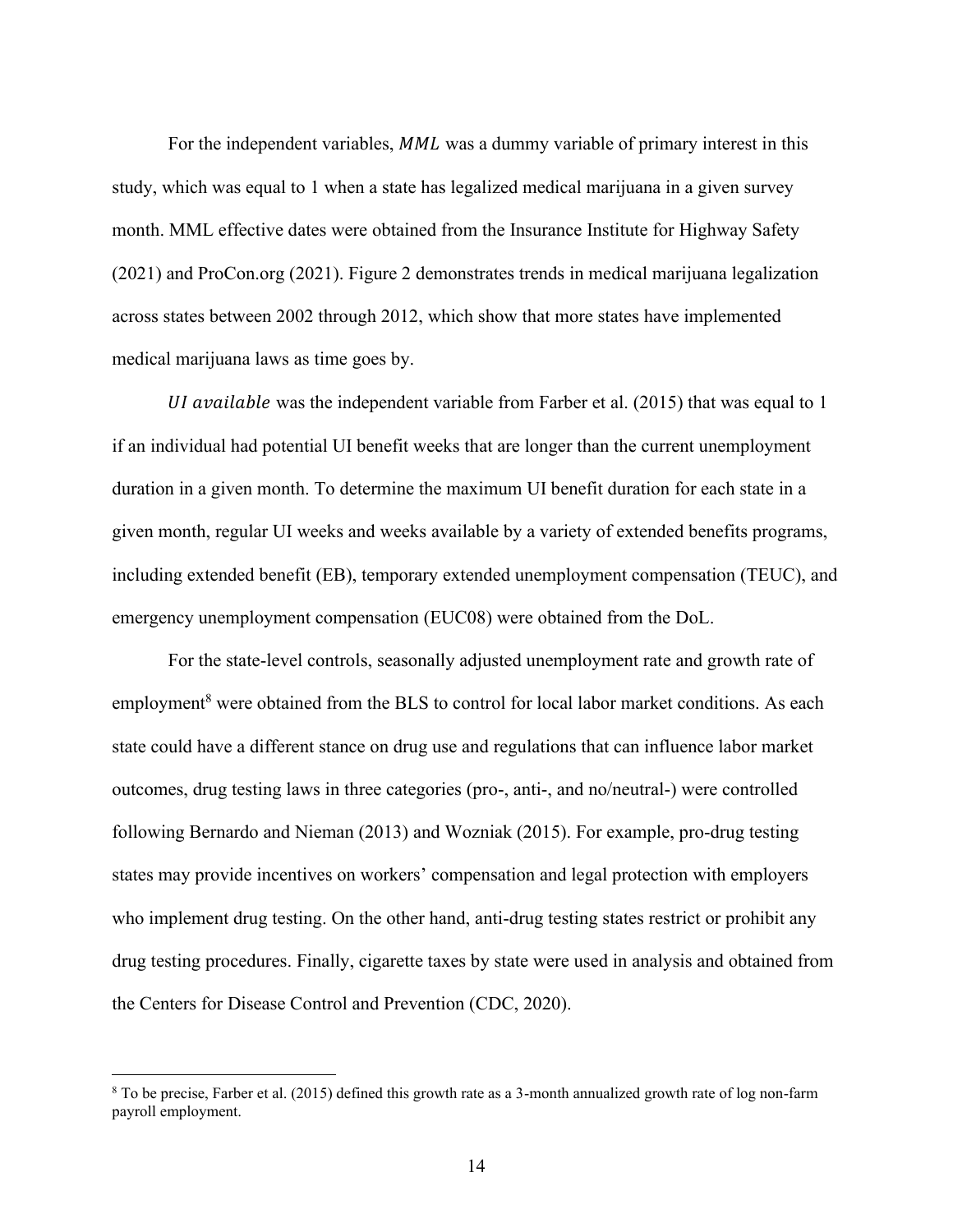#### **4.3. Summary statistics**

Table 2 displays the summary statistics for the whole sample (: column (1)), the sample of MML states (pre-MML periods, column (2)), and the sample of non-MML states (during all periods, column (3)). Across samples, one can observe that about 21-23% of the unemployed exit from unemployment on average. Among those who make it to the exit, about 12-13% of them exit to employment, while the remaining 9-10% exit to NILF. During 2002 through 2012, about 30% of states in the sample have implemented MMLs. About 70% of the unemployed in the whole sample had UI availability. Based on the whole sample, the average potential UI weeks by state were about 63 weeks. It is noticeable that only 8% of the MML states were classified as pro-drug testing compared with about 34% of the non-MML states. On average, each unemployed individual experienced about 44 weeks of unemployment duration, based on the whole sample<sup>9</sup>. The average age of the whole sample was about 42 years. In total, there were 54,270 observations in the analysis period during 2002 through 2012. Column (4) of Table 2 provides statistical differences of mean values between columns (2) and (3). Although they are mostly different, that may be natural given the fact that column (2) is based on pre-MML periods.

#### **5. Empirical framework**

#### **5.1. Empirical model**

To examine the impact of MMLs on the probability of exit from unemployment, equation (5) was estimated by the probit model within the discrete-time hazard framework, that was developed in section 3.

<sup>9</sup> Obviously, this number is based on the sample restriction of at least 3 months of unemployment.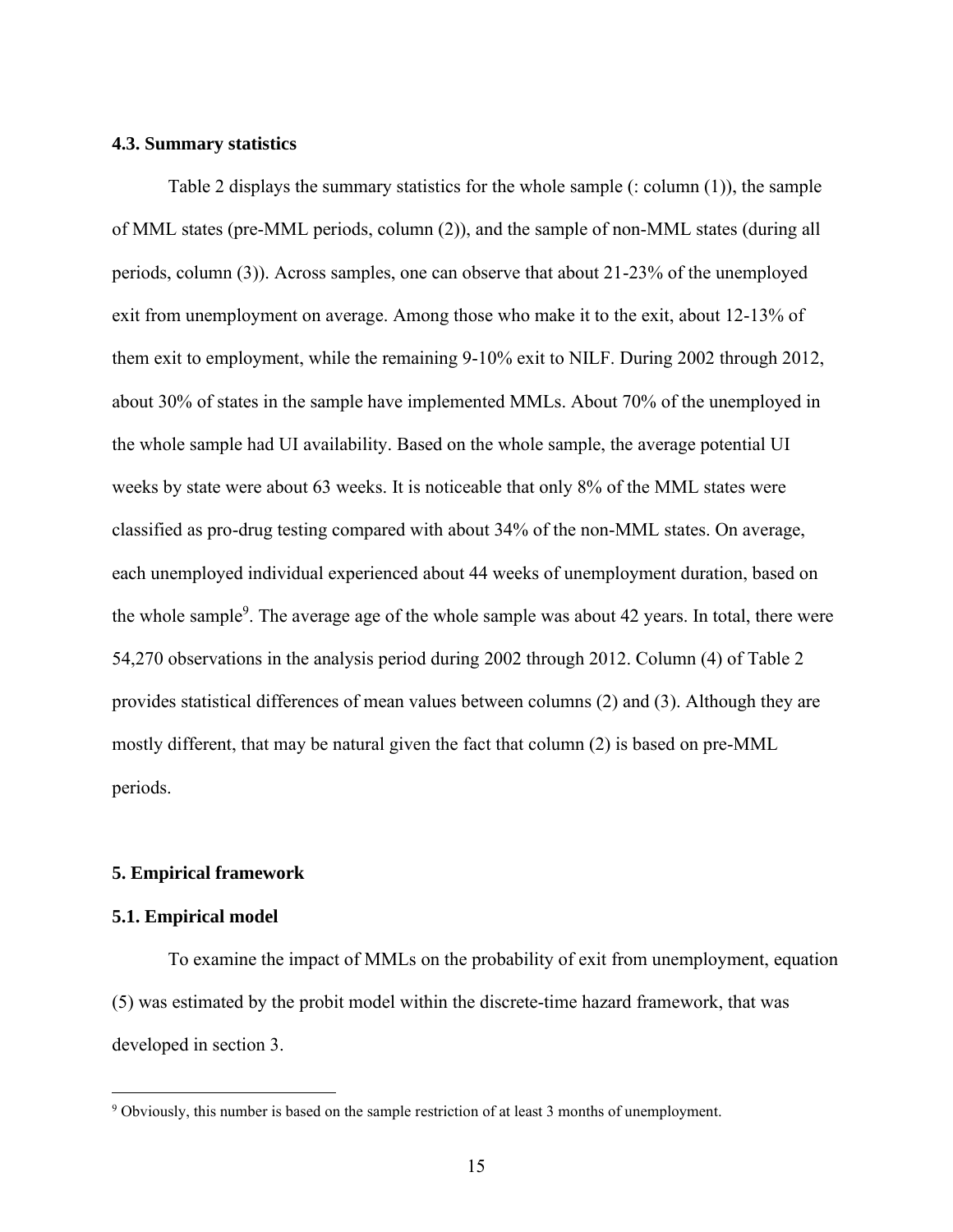(5) 
$$
Y_{ist} = \alpha M M L_{st} + \beta * U I
$$
 *Available<sub>ist</sub>* +  $X_{ist} \gamma + Z_{st} \lambda + \delta_s + \theta_t + \eta_{st} + u_{ist}$ 

where  $i$  is the individual unit,  $s$  is state, and  $t$  represents month-year, which ranges from Jan. 2002 to Dec. 2012.  $Y_{ist}$  is a dummy variable that is equal to 1 if an unemployed individual i in state  $s$  exits from unemployment, exits to employment, or exits to NILF at month-year  $t$ .  $MML_{st}$  is a dummy variable equal to 1 if a state  $s$  has implemented medical marijuana laws at month-year t. UI Available<sub>ist</sub> is a dummy variable that was equal to 1 if an individual  $i$  in state s had longer potential UI weeks available than own unemployment duration at month-year  $t$ .  $X_{ist}$ is the vector of individual controls and includes a baseline hazard (i.e., unemployment duration)<sup>10</sup>.  $Z_{st}$  is the vector of state-level controls.  $\delta_s$  and  $\theta_t$  represent state and month-year fixed effects and  $\eta_{st}$  controls for the state-specific linear trends.  $u_{ist}$  is the disturbance term with a standard normal distribution and is clustered at the state level<sup>11</sup>.  $\alpha$  and  $\beta$  are the coefficients that represent the impacts of marijuana legalization and UI availability, respectively.  $\gamma$  and  $\lambda$  are vectors of coefficients. Equation (5) is in the form of a standard difference-in-differences twoway fixed effects model.

# **5.2. Identification**

In equation (5) above,  $\alpha$  is of my main interest that identifies the impact of MMLs on exit from unemployment. Essentially, it is an intent-to-treat (ITT) estimate in terms of the impact of

<sup>&</sup>lt;sup>10</sup> For the preferred specification, I use a set of monthly unemployment duration categories following Farber et al. (2015). That is, a set of dummies for months 4, 5, 6, 7-9, 10-12, and 13 and above is included in the specification (month 3 is the reference category). I also provide results of using different baseline hazard functions in a section of robustness checks.

<sup>&</sup>lt;sup>11</sup> For the preferred specification, results were robust to the state-month level clustering.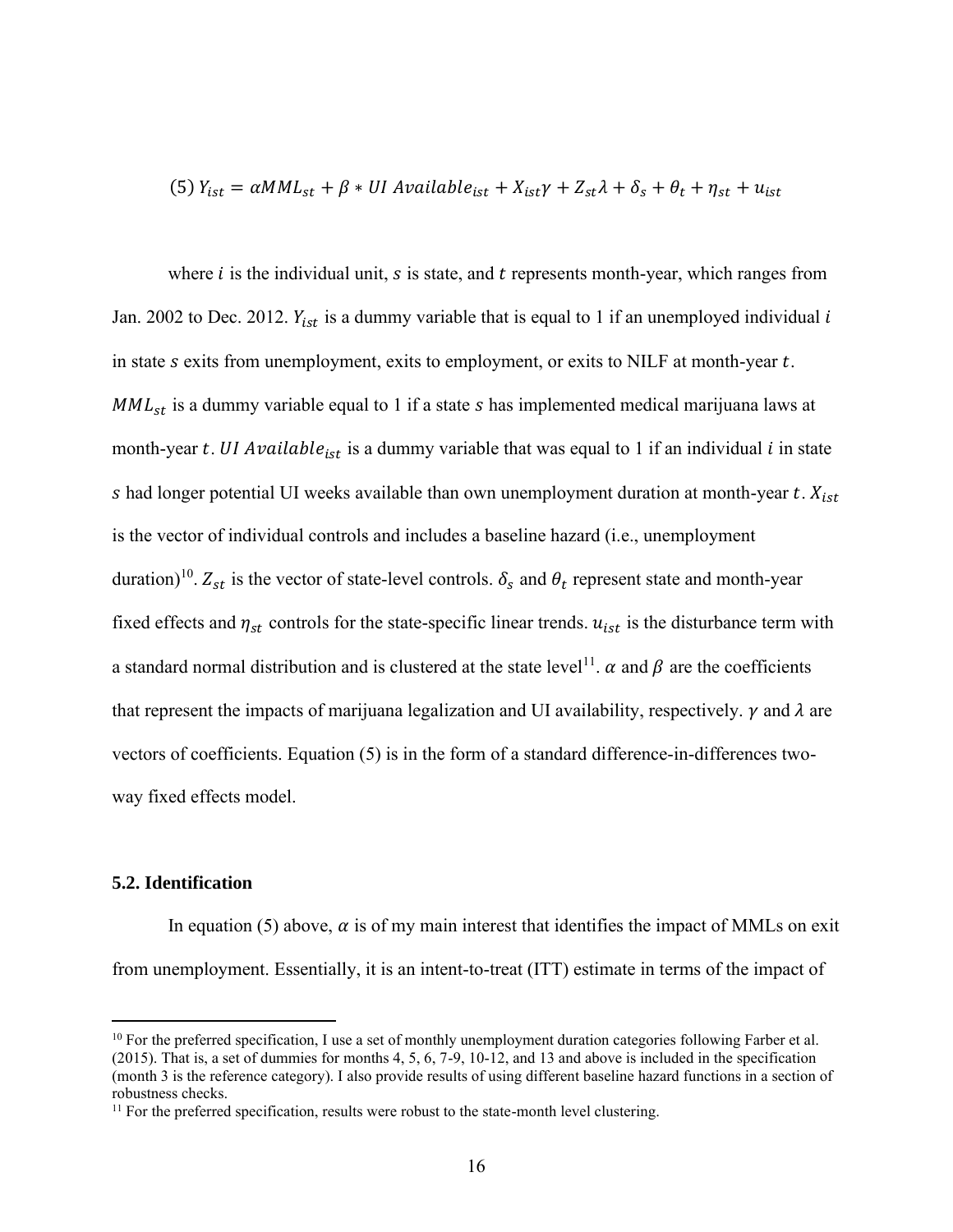MMLs on the exit hazard. In principle, my identification strategy is to exploit state-level variations in medical marijuana legalization laws, by controlling for state and time fixed effects as well as state specific linear trends. For the remainder of state-level confounders, seasonally adjusted unemployment rate and growth rate of employment can account for local labor market dynamics that could have influenced individuals' exit from unemployment. Importantly, I also control for state drug-testing laws and UI availability and job industry category for each unemployed individual, following Wozniak (2015) and Farber et al. (2015). One testable identification assumption for the difference-in-differences framework would be parallel trends between the treated (those in MML states) and untreated groups (those in non-MML states) over time in the absence of medical marijuana laws. To test this, the event study model will be considered in section 5.3. In addition, in order to address the recent critiques on the differencein-differences two-way fixed effects model with staggered treatment adoption (Callaway and Sant'Anna, 2021; Goodman-Bacon, 2021; Sun and Abraham, 2021), I also provide event study results, with an interaction-weighted (IW) estimator (Sun and Abraham, 2021) in a section of robustness checks, that are robust to heterogeneity in treatment effects across states and time.

#### **5.3. Event study model**

In practice, equation (5) in section 5.1. examines the static impact of MMLs on exit from unemployment. Now, one examines if there are any dynamic treatment effects of MMLs across time. To do so, consider the event study model as follows:

(6) 
$$
Y_{ist} = \alpha + \sum_{k=L}^{-2} \beta_k \text{Treat}_{sk} + \sum_{k=0}^{H} \beta_k \text{Treat}_{sk} + X_{ist} \gamma + Z_{st} \lambda + \delta_s + \theta_t + \eta_{st} + u_{ist}
$$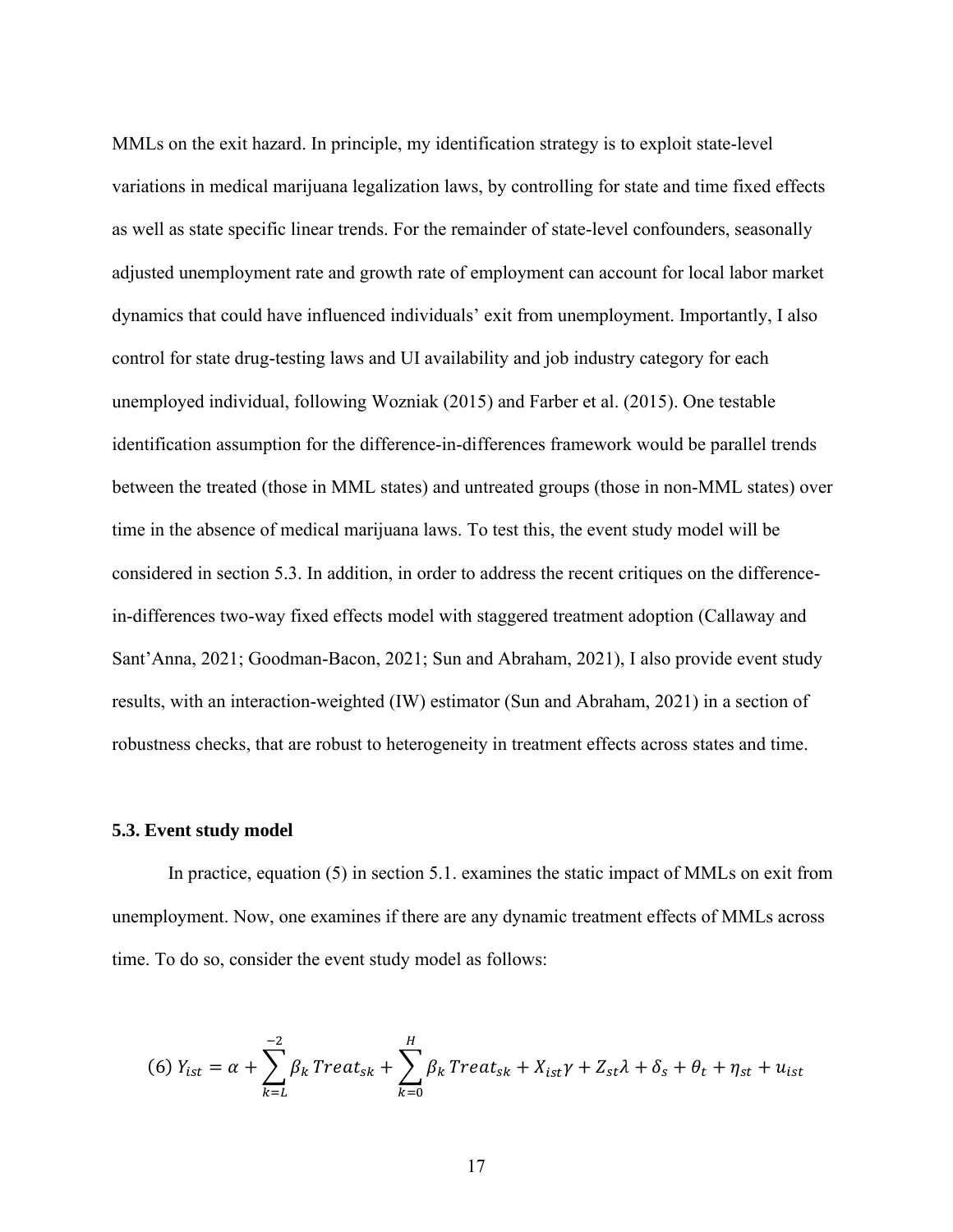where  $k$  represents the quarter-year dimension and this was to reduce noise from the monthly-level analysis. Note that  $k = -1$  is omitted for the reference quarter and equation (6) is estimated by the linear probability model  $(LPM)^{12}$ . Treat<sub>sk</sub> is an event time dummy variable that is equal to 1 if the current period relative to the first treated period for a state  $s$  is quarteryear k. L and H are the lowest and highest quarter-year values around the event time.  $\beta_k$  is the coefficient that represents the impact of MMLs in the relative quarter-year  $k$  event time. All other components of equation (6) remain the same as earlier. In event study figures, I provide results on a [-8, 7] quarter interval (2 years before and after).

#### **6. Results**

#### **6.1. The static impact of MMLs on exit from unemployment**

Table 3 shows the static impact of MMLs on exit from unemployment using the probit model within the discrete-time hazard model framework. Reported estimates are average marginal effects.

Model 1 in Table 3 represents the single risk model and displays that, post-MMLs, the probability of exit from unemployment appeared to decrease by 1.43 pp (6.6% decrease relative to the mean exit rate), although at the 10% level of significance. Looking at the UI availability, the likelihood of exit from unemployment was reduced by 3.14 pp (14.5% relative decrease). Model 2 and Model 3 in Table 3 demonstrate the results of the competing risks model. Through the passage of MMLs, unemployed individuals were less likely to transition into employment by

<sup>&</sup>lt;sup>12</sup> This is to conform to the Sun & Abraham (2021) results, which are robust to heterogeneity in treatment effects across state and time. The results are provided in a section of robustness checks.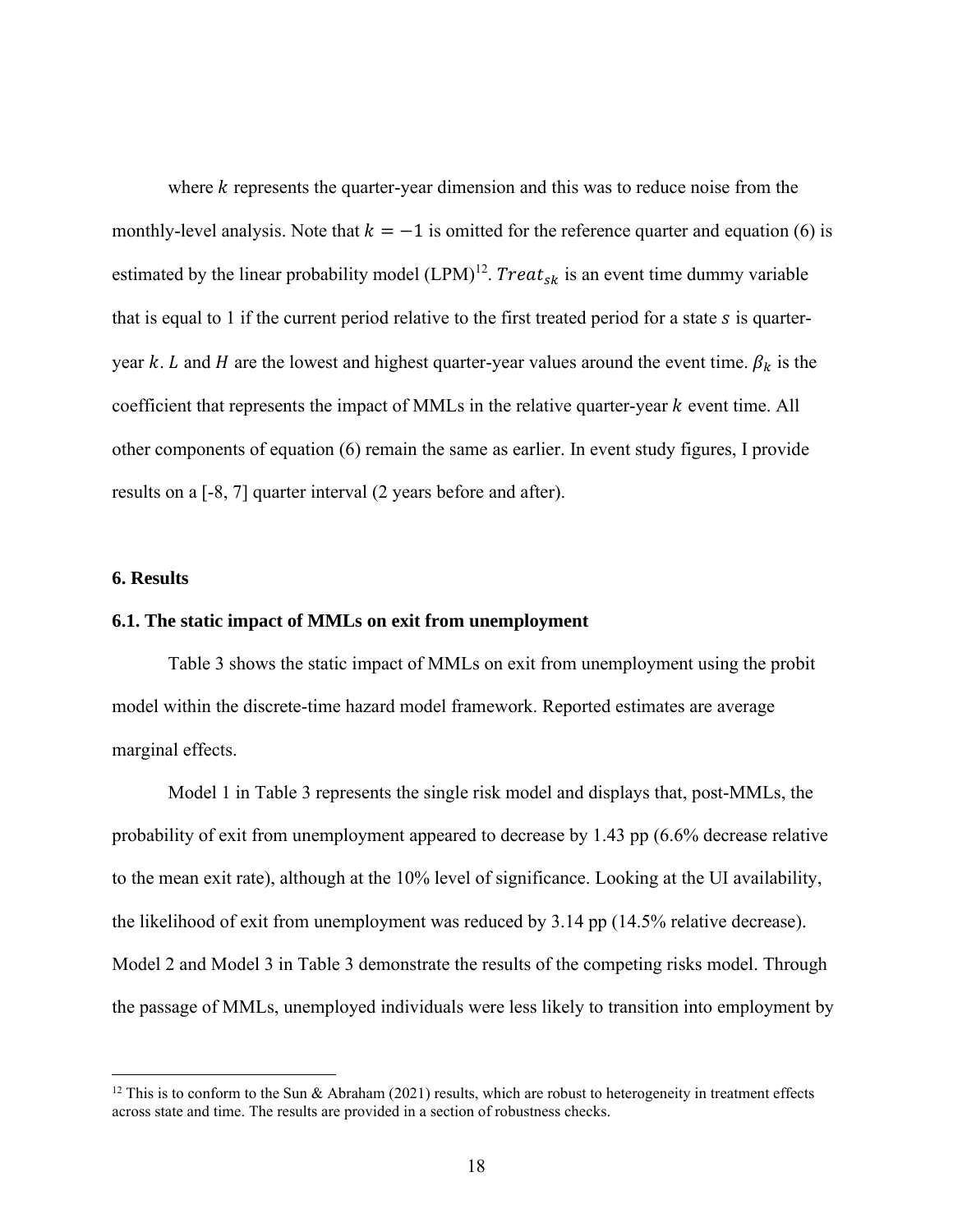2.09 pp (17.6% relative decrease) while the UI availability did not affect the exit to employment much (0.81 pp decrease). Importantly, MMLs did not affect labor force participation among the unemployed, based on Model 3 in Table 3. Unemployed individuals were more likely to stay in the labor force, given the UI availability.

#### **6.2. The dynamic impact of MMLs on exit from unemployment, event study model**

Using the event study design, Figure 3 provides the result of the dynamic impact of MMLs on exit from unemployment. Panel A in Figure 3 confirms that there is no evidence of pre-trends, compared to the reference quarter  $(t = -1)$ , during the pre-MML quarters. Looking at the post-treatment periods, a statistically significant reduction in exit from unemployment was observed in the second quarter after treatment, which is in line with the static result of MMLs presented in section 6.1. In the case of Panel B of Figure 3, although one statistically significant increase in exit to NILF was found during pre-periods  $(t = -6)$ , MML and non-MML states demonstrated common trends in exit hazards overall. The results on post-MMLs were also largely consistent with the static results shown above.

#### **7. Sub-population analysis**

In this section, I provide an extensive set of sub-population analyses. First, I examine the impact of MMLs on exit from NILF, not from unemployment, to investigate if MMLs have affected individuals' exit from economic inactivity. Next, I attempt to check if restricting the sample to those aged 18 to 60 would result in different outcomes. Compared to the original analysis sample (aged 18 to 69), they may be more active in job seeking and more likely to exit from unemployment. Finally, focused on exit to employment, I examine a variety of sub-samples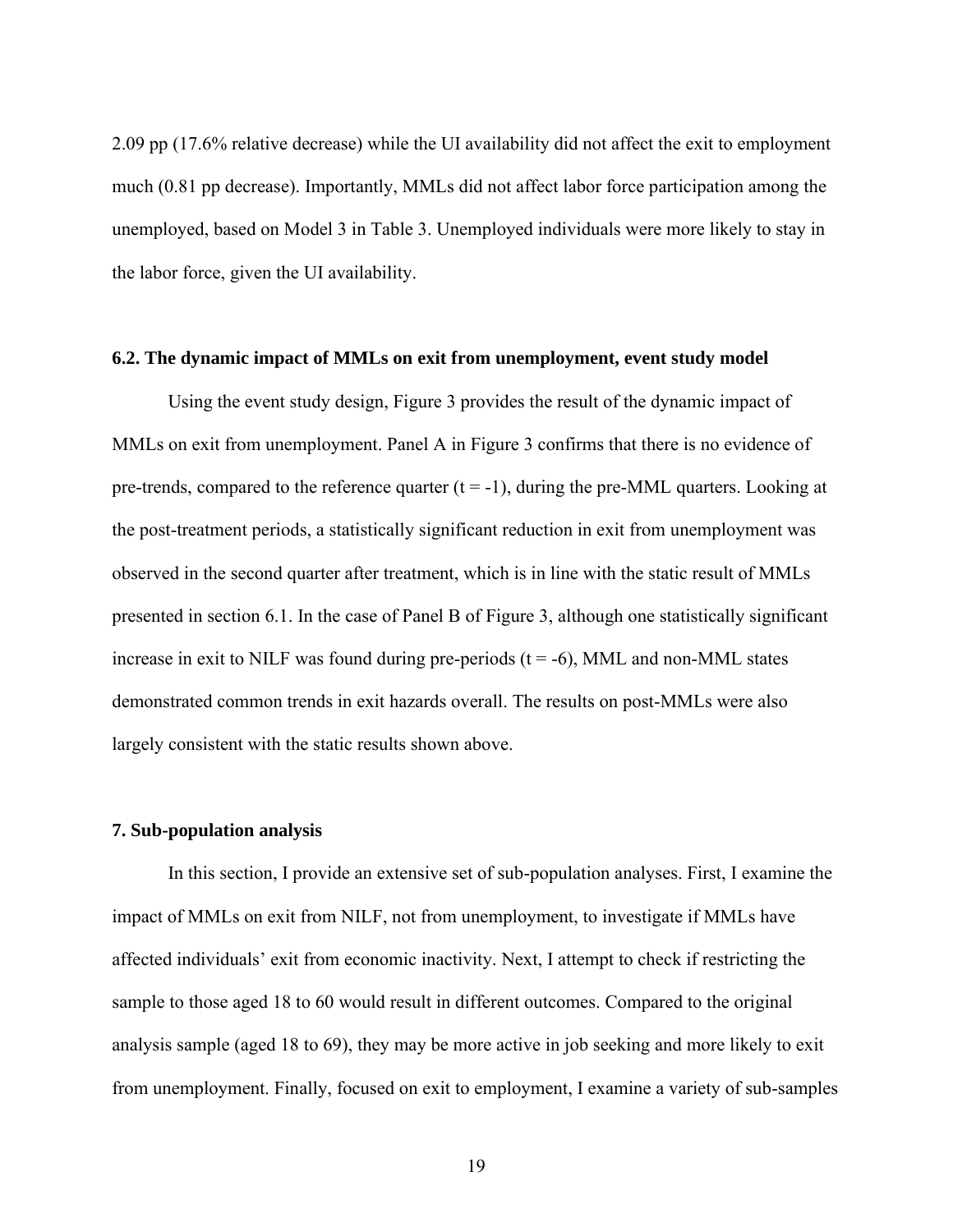by age, gender, marital status, veteran status, drug-testing laws, race/ethnicity, and education level.

#### **7.1. Sub-population: MMLs on exit from NILF**

Table 4 presents the impact of MMLs on exit from NILF, to employment, and to unemployment. Based on Model 1 to 3, one finds no evidence of changes in exit hazards post-MMLs and this is robust to different components of NILF (i.e., retired, disabled, or other). Note that, however, the results may not directly compare to the main results which examined exit hazards from unemployment. This is due to the inability to observe the duration of being NILF in data. On average, about 6.6% of individuals transitioned into the labor force.

#### **7.2. Sub-population: aged among 18 to 60**

Table 5 shows the result of the MML impacts when restricted to those aged 18 to 60. Overall, the results are consistent with the main results in both effect size and statistical significance, as shown in section 6.1. One observed change was that exit to employment was no longer affected by the UI availability dimension at any traditional significance level.

#### **7.3. Sub-population: age, gender, marital status, veteran status**

Table 6 shows the impact of MMLs on exit to employment by a variety of demographic variables. First, in Model 1 of Table 6, I separated the sample between young and older adults (10-30s vs 40-60s). Given the statistical significance, it appeared that the main results of the whole population may be derived from older adults. In model 2, female and male samples demonstrated similar results, in response to MMLs. In model 3, unmarried people were more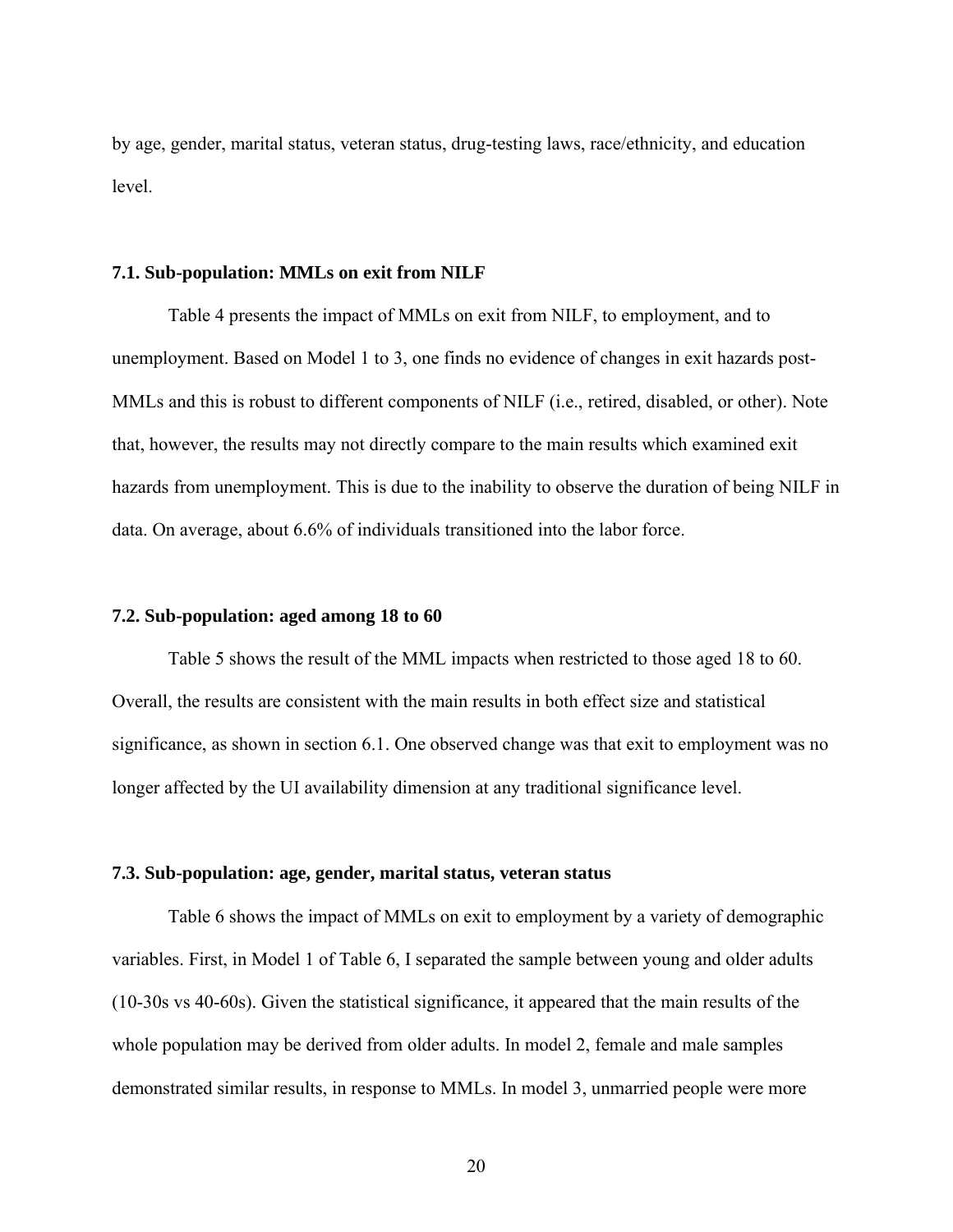responsive to MMLs. Importantly, veteran people showed a large decrease in exit to employment, post-MMLs, compared to non-veteran individuals, although at the 5% level of significance. Across specifications, the UI availability was largely insignificant in exit to employment, which is similar to the main result shown in section 6.1.

#### **7.4. Sub-population: drug-testing laws**

Table 7 provides results of the MML impact on exit to employment by state-level legal stance on drug-testing. Noticeably, there was no statistically significant impact of MMLs on the exit hazard among pro-drug testing states. On the other hand, anti-drug testing and no/neutraldrug testing states showed similar results and that coincides with the main result on exit to employment. The UI availability variable again showed similar results as before.

#### **7.5. Sub-population: race/ethnicity**

Table 8 presents the results of the MML impact by race/ethnicity heterogeneity. Overall, the UI availability did not change the exit rate to employment. Although MMLs influenced White, Black, and Hispanic people as similarly as before (with somewhat different effect sizes), Asian people were largely unresponsive to MMLs. Although at the 10% level of significance, the Other race sample of Model 5 showed an increase in exit to employment by about 9 pp.

#### **7.6. Sub-population: education level**

Finally, Table 9 provides the results by different educational levels. Looking at Model 4 of Table 9, unemployed individuals with a college degree were less likely to exit to employment with a large effect size (5.05 pp change). Overall, other samples appeared to be unresponsive to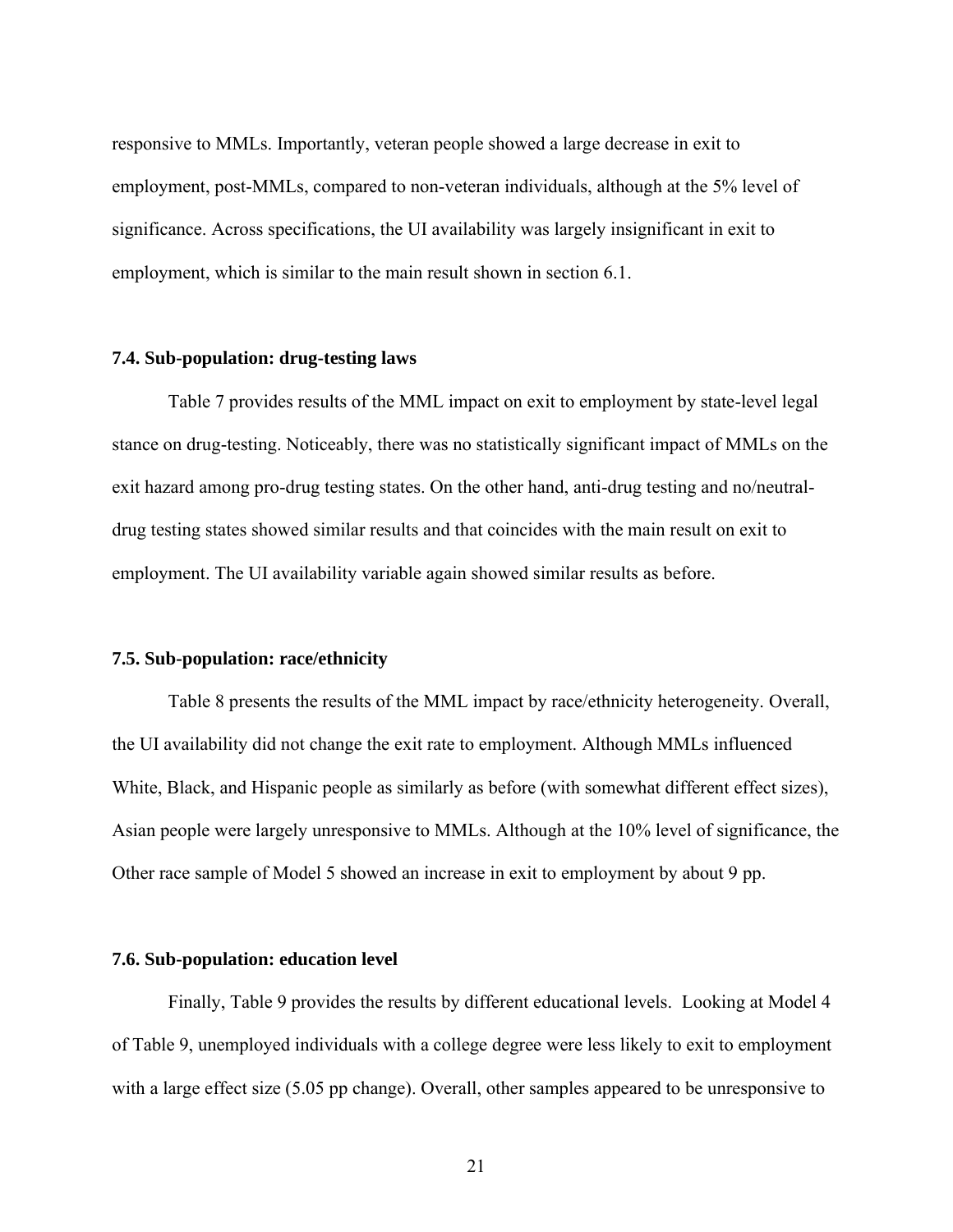MMLs. Among those with a college degree or beyond, the UI availability increased the likelihood of exit to employment by 4.02 pp.

#### **8. Robustness checks**

#### **8.1. Event study model: fixed effects only**

One might be concerned about the appropriate specification for running event study regression. In this section, I provide event study results with only state and month-year fixed effects in Figure 4. Note that state-level clustered errors were still utilized for statistical significance. Similar to Figure 3, the results are largely consistent with each other. In addition, no pre-trends were observed in any exit outcomes.

#### **8.2. Event study model: interaction-weighted (IW) estimator**

Considering a rising concern on the two-way fixed effects model with staggered treatment adoption, I attempt to provide event study results that are robust to heterogeneous treatment effects across states and time. By dropping "already-treated (or always-treated)" observations from the analysis sample, the event study model with an interaction-weighted (IW) estimator was employed (Sun and Abraham, 2021). Figure 5 provides the results of three different outcomes. Although with several statistically significant increases on pre-treatment periods, the results were broadly in line with the ones in Figure 3.

#### **8.3. Alternative model specifications**

As alternative model specifications, the linear probability model and logit model were examined in comparison to the probit model that was utilized in the main specification. The LPM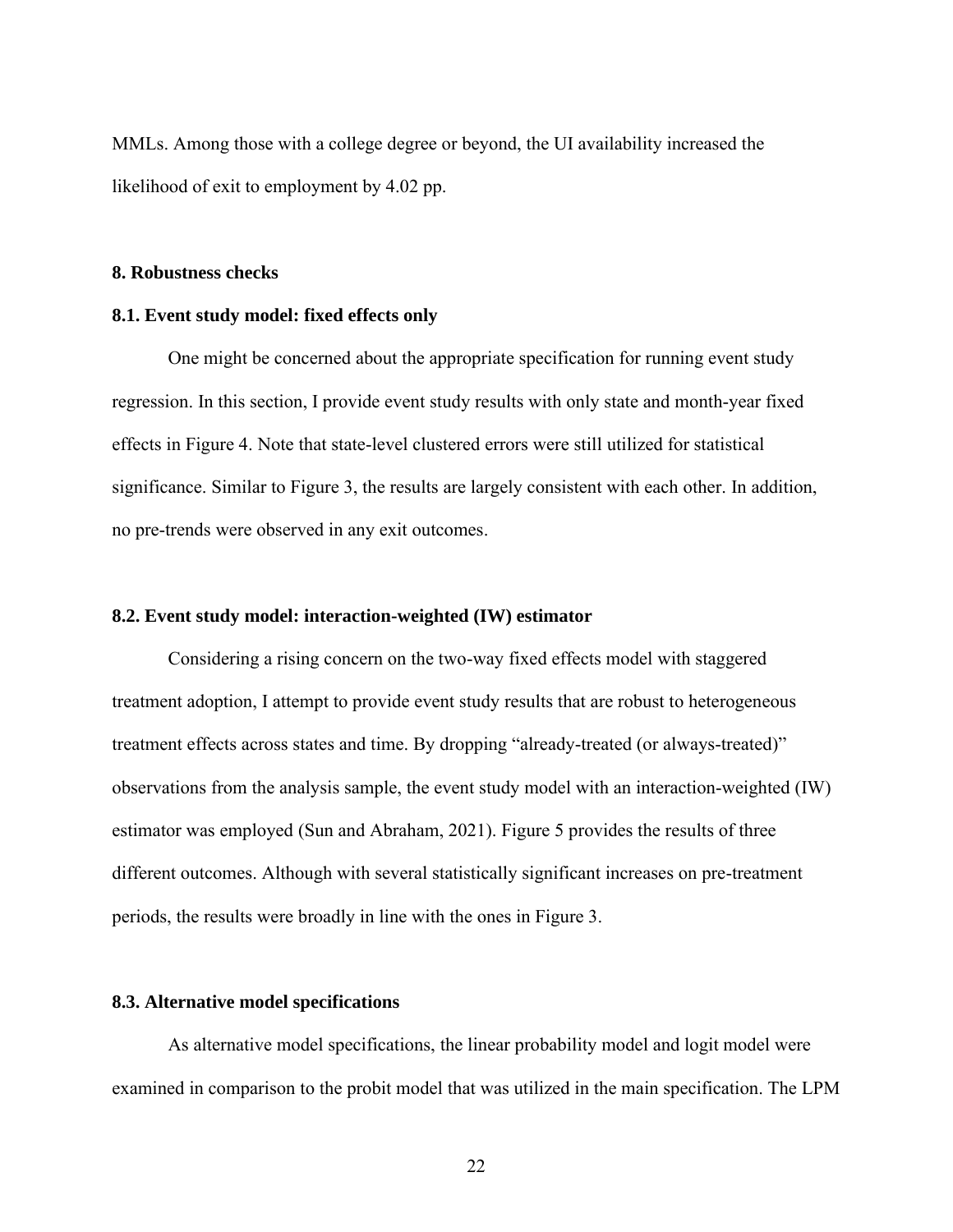specification particularly considers concerns about the incidental parameters problem of nonlinear models with fixed effects. Across Model 1 and Model 2 of Table 10, one can observe that the results were mostly robust to alternative specifications, but with some differences in effect size and significance level across outcomes.

#### **8.4. Alternative baseline hazard functions**

Table 11 provides the results of using various baseline hazard functional forms, instead of the monthly unemployment duration categories that were used in the main specification. Looking at the impacts of MMLs on exit to employment, the results were robust to different baseline hazard functions across Model 1 to 7 of Table 11. The UI availability also showed similar results as previously, except for Model 1. The statistically significant increase due to available UI benefits in Model 1 may indicate a possible correlation between the UI availability and the uncontrolled individual unemployment duration $13$ , thus confirming the importance of including an appropriate baseline hazard function in the discrete-time hazard framework.

# **9. Discussion**

Given the rising number of states that legalize medical marijuana, the current study examined if medical marijuana laws had an impact on exit from unemployment using the discrete-time hazard framework. Using the linked CPS data between 2002 and 2012, the empirical results provided some evidence that unemployed individuals were less likely to exit from unemployment through the passage of MMLs. Based on the competing risks model, it was

<sup>&</sup>lt;sup>13</sup> Intuitively, there would likely be a negative correlation between the UI availability and individuals' unemployment duration, considering how the UI availability was defined. Individuals with a shorter unemployment duration would more likely be having a potential UI duration that is longer than their own unemployment duration.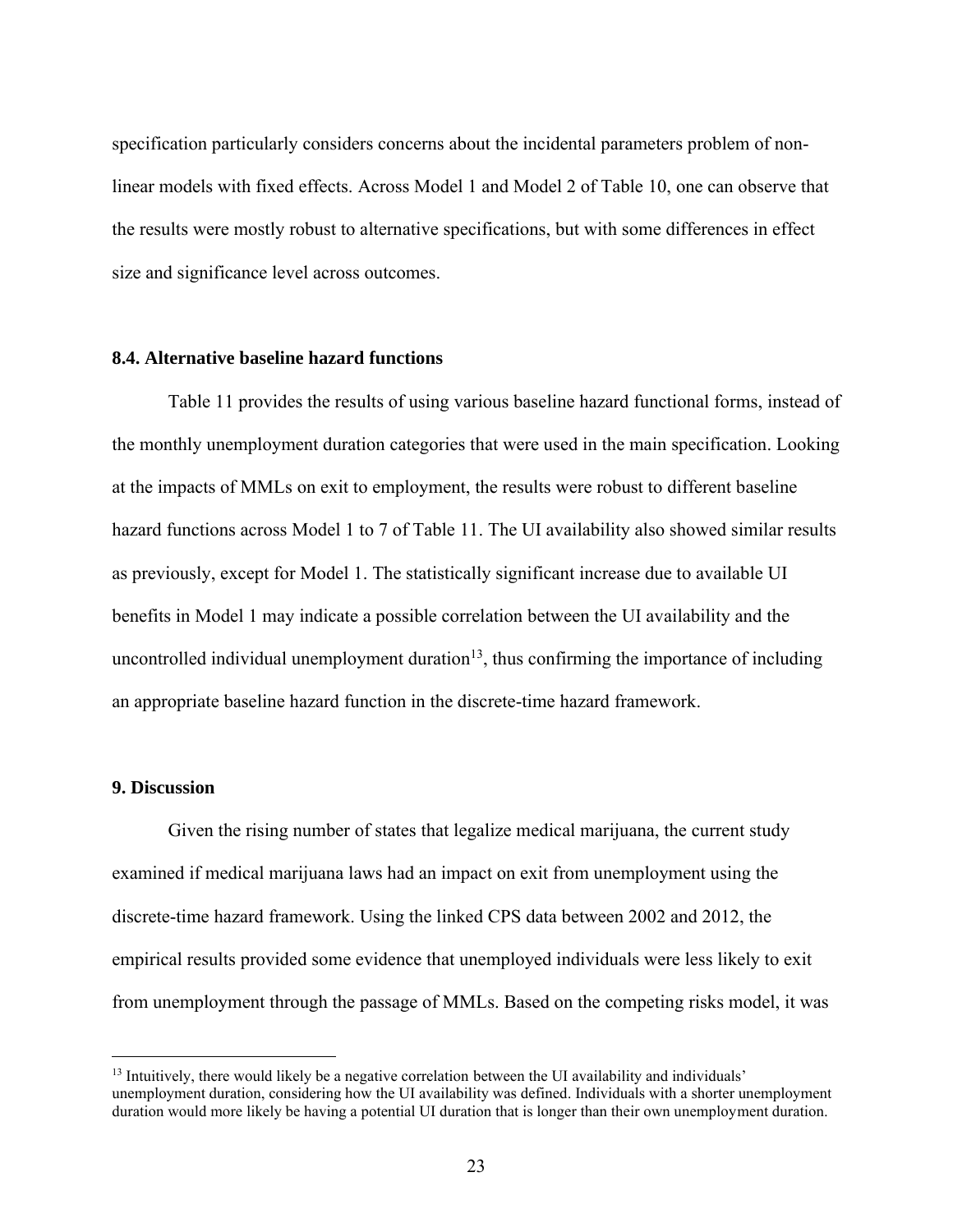shown that the reduction in exit from unemployment was derived from a decreased exit to employment (by 2.09 pp, 17.6% relative decrease to the mean), rather than through changes in labor force participation among the unemployed. Thus, unemployed individuals appeared to become less likely to find a new job while they still stayed in the labor force.

Across various event study results, one could confirm that there were overall no significant differences between MML and non-MML states in exit rates during pre-MML periods. The results on post-MML periods were largely in line with the static results.

In sub-population analyses, I found no impact of MMLs on individuals not-in-laborforce, unlike among the unemployed, and that the sample restriction to age 18 to 60 did not change the main results. Focused on exit to employment, sub-population results indicated that the main results were mainly derived by older adults, the unmarried, veterans, White, Black, Hispanic, and individuals with a college degree. It is noteworthy that individuals in pro-drug testing states did not show any statistically significant changes in response to MMLs, while ones in other states demonstrated the same results as previously. This may show a possibly limited impact of MMLs among pro-drug testing states. In robustness checks, I showed that event study results were robust to the change in specification and heterogeneity in treatment effects across states and time. The results were also robust with the LPM and logit models. Finally, I also tested a variety of baseline hazard functions and found that the results were all similar, except for the case when no baseline hazard was included in the regression.

In terms of the impact of MMLs on labor market outcomes, Jergins (2019) may be the only study that can be somewhat compared to this study. Although the paper did not examine transitions from unemployment, the paper showed that, post-MMLs, women aged 30 to 39 were more likely to exit from NILF while men aged 20 to 29 and 30 to 39 were more likely to exit to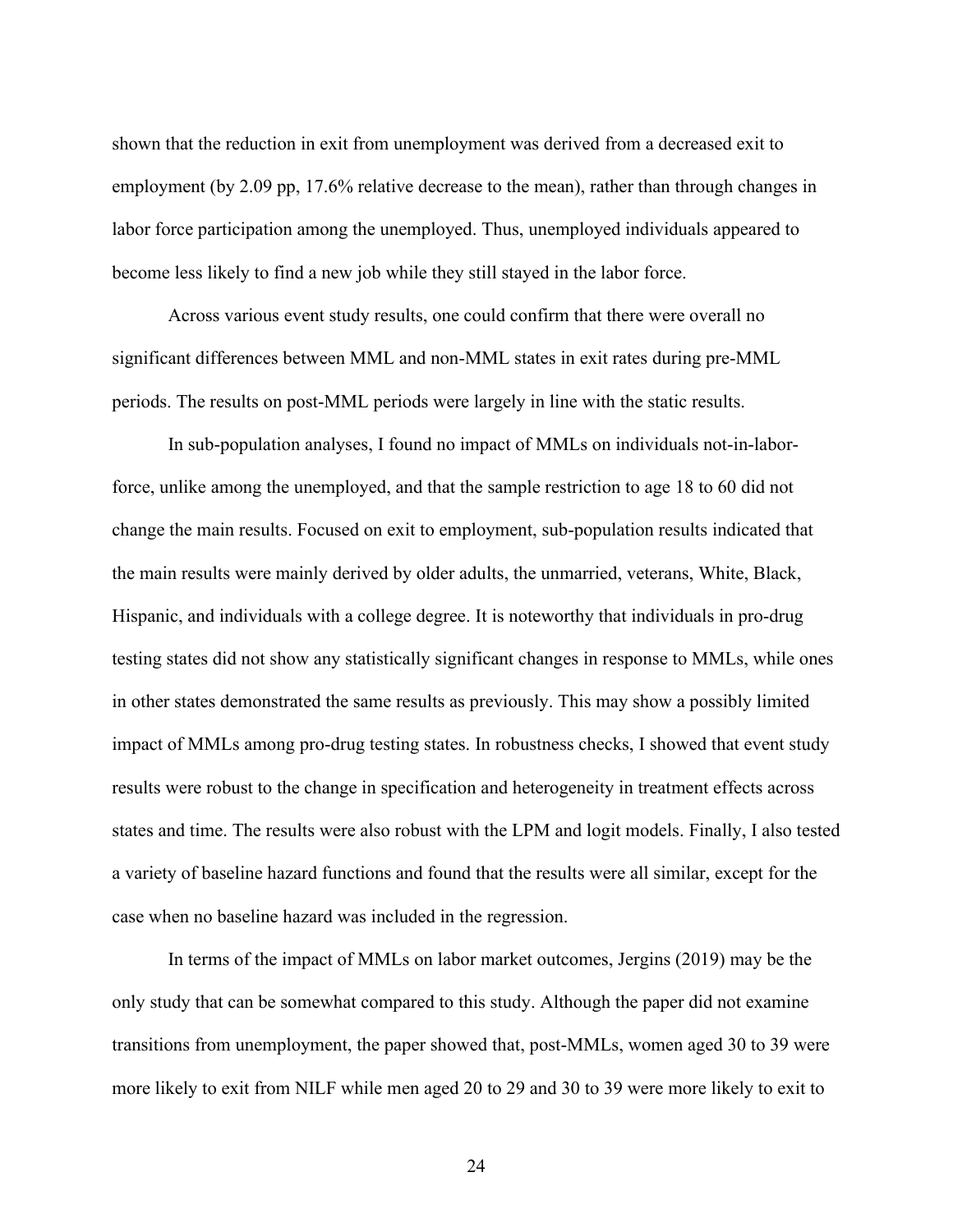NILF, between 2003 and 2015. In the current study, however, results from the NILF sample showed no changes due to MMLs and these may be natural given different analysis periods, sample restrictions, and settings. Compared with the other labor outcome studies in terms of MMLs, this study showed negative MML impacts, while most claimed positive impacts of MMLs (Ullman, 2017; Anderson et al., 2018; Nicholas and Maclean, 2019; Ghimire and Maclean, 2020). Again, this largely depends on the sample and setting. As Sabia and Nguyen (2018), Maclean et al. (2018), and Guo et al. (2021) found null and/or negative MML impacts on labor market outcomes, the impact of MMLs on labor outcomes is yet to be conclusive.

In the case of the UI availability dimension, I found a reduction in exit from unemployment by 3.14 pp, and this was derived by a decreased exit to NILF (by 2.21 pp), which are consistent with the findings in Farber et al. (2015) and Farber and Valletta (2015) in both effect size and statistical significance. Although spanned on different analysis periods, they found estimates of *UI available* around 2-3 pp (Farber et al., 2015) and 2-5 pp changes (Farber and Valletta, 2015). Given the fact that Farber and Valletta (2015) defined the UI availability in a slightly different way, the differences in effect size are quite reasonable.

# **10. Conclusion**

The present study contributes to the existing literature in several aspects. First, the paper examines the impact of MMLs on the probability of exit from unemployment using the discretetime hazard model by controlling for unemployment duration given a single unemployment spell. To the author's best knowledge, this paper would be the first to do so. Considering the limited literature of MMLs on labor market outcomes, the current study would provide one important perspective that MMLs could have a negative impact on individuals' labor outcomes,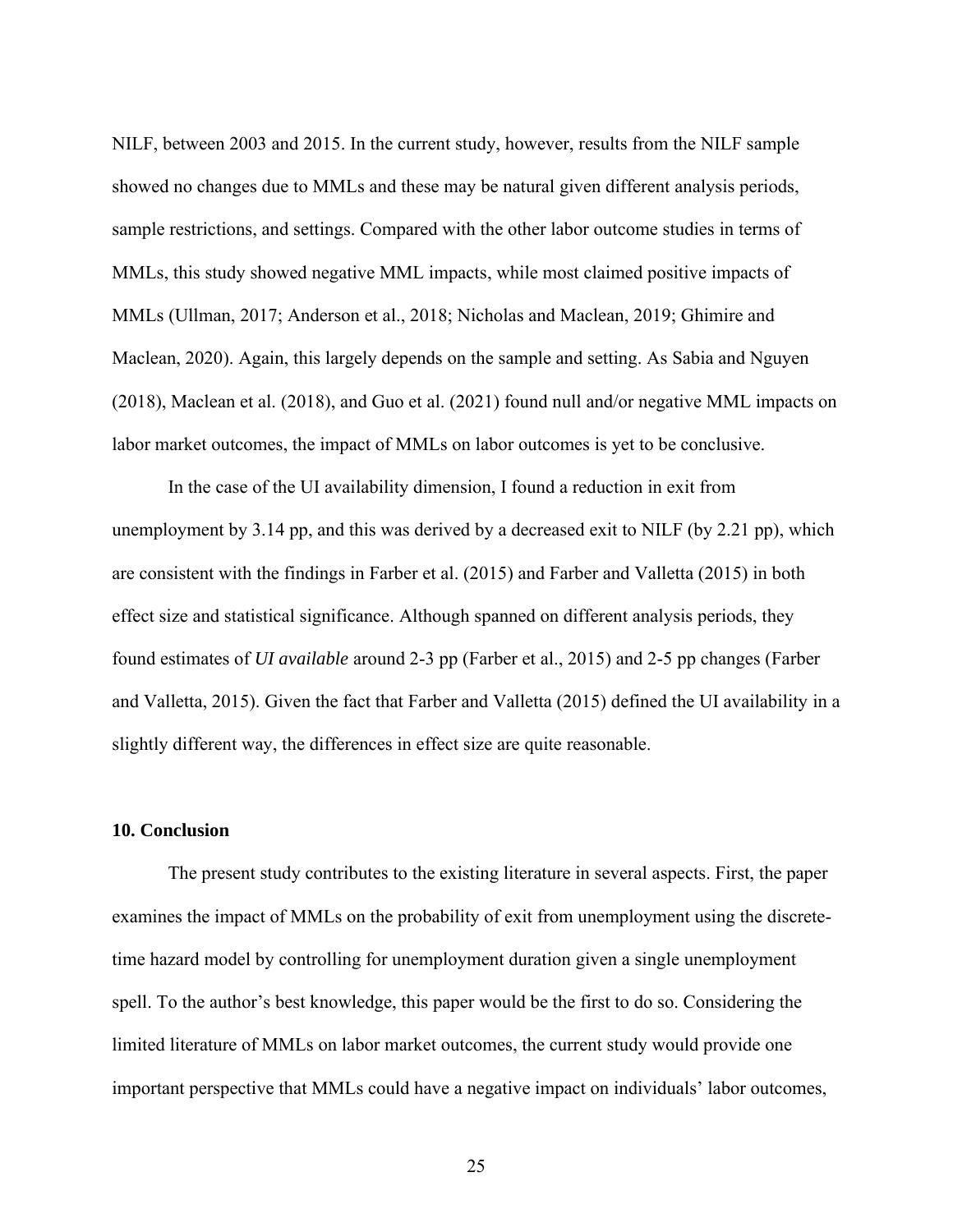particularly among the unemployed. Importantly, this paper also attempted to address the recent critiques on the two-way fixed effects model, given staggered treatment adoption. By using the interaction-weighted (IW) estimates, the present study provided event study results that are robust to heterogeneity across states and time. Finally, this study presented an additional insight into the literature of extended UI benefit duration. As noted previously, the current study built on Farber et al. (2015) and Farber and Valletta (2015) and found that medical marijuana legalization could be a major factor to predict the probability of exit from unemployment, in addition to the availability of UI, which was previously unexplored in the extant literature. The current study will contribute to the existing literature in that it is an intersection of MML and extended UI benefit literature.

There could be many channels behind the findings of this study. First, unlike the beliefs in medical marijuana use that could enhance work capacity and help manage chronic conditions, using medical marijuana might not help someone find a job. As previous studies noted (Williams and Skeels, 2006; van Ours and Williams, 2012), marijuana use may be associated with adverse health outcomes. If marijuana use involves work-impeding side effects, that could worsen individuals' labor market outcomes. On the other hand, although medical marijuana use might not generate adverse health impacts, patients of medical marijuana users might require more time until they find a new job due to medical treatment associated with marijuana use. Importantly, there may be cases that patients use medical marijuana for recreational purposes. As Wen et al. (2015) showed, there may be a spillover to recreational marijuana use from medical marijuana access. If that is the case, there could be negative labor market impacts, post-MMLs, due to drug addiction or indulgence. Relatedly, first-time marijuana users given medical marijuana access could be subject to the gateway effect that they might transition to harder drugs such as heroin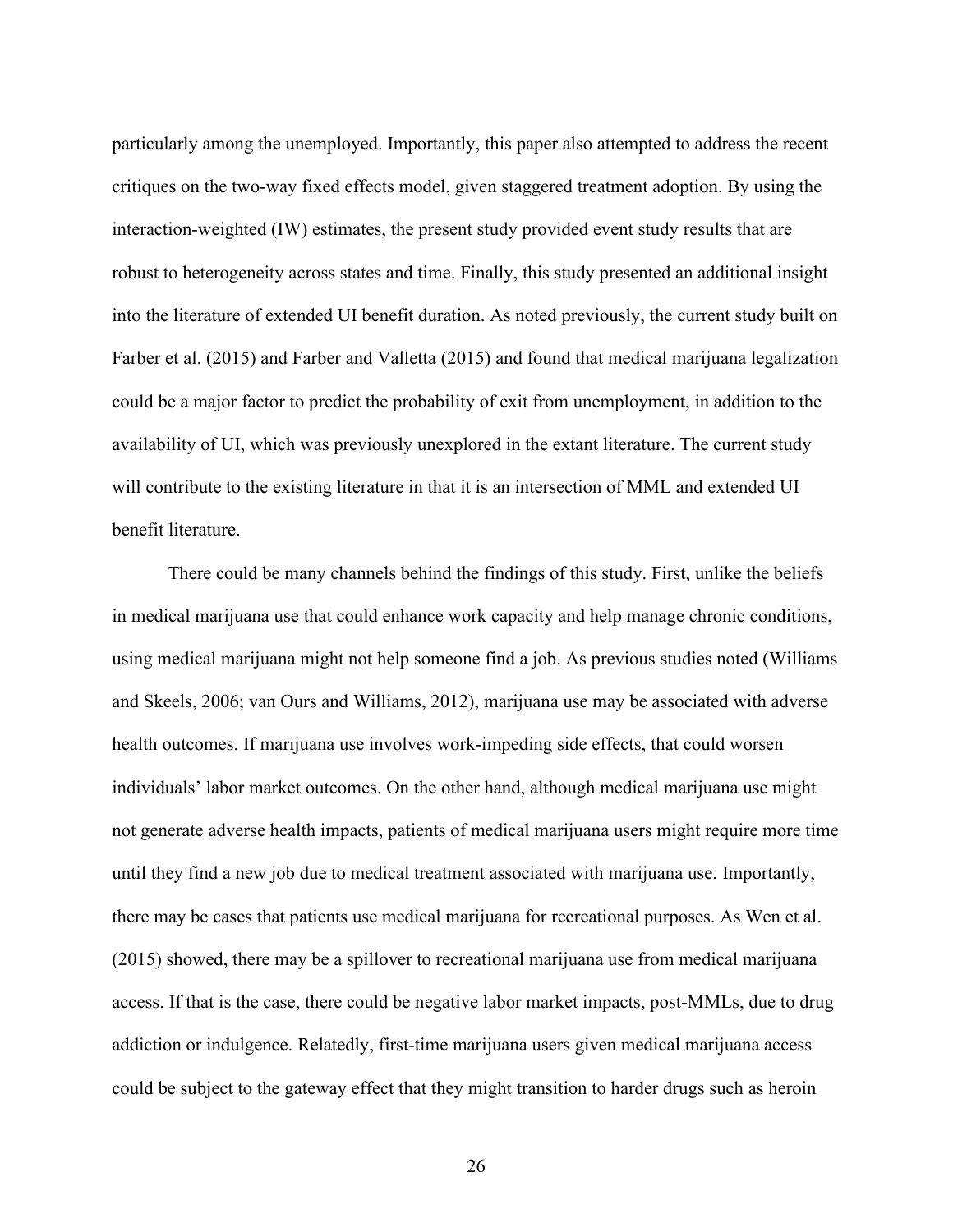and cocaine, thus worsening labor outcomes. Examining economic substitutability and/or complementarity, studies found that marijuana use may be related to the usage of other prescribed drugs, cocaine, alcohol, and/or tobacco (Wen et al., 2015; Choi et al., 2016; Ozluk, 2017; Leung, 2019).

A caveat of this paper is that other than delineating the sample by a set of subpopulations, I did not disentangle the channel through which MMLs could have discouraged the unemployed individuals from the exit from unemployment. Another caveat is that the study provides the intent-to-treat (ITT) estimates of MMLs on exit hazards and was not able to observe if the unemployed individuals consumed medical marijuana, which could have affected labor outcomes. Finally, more state-level controls that are typically included in the MML literature may need to be considered, such as beer tax, minimum wage, prescription drug monitoring program, naloxone and good Samaritan laws, and pain clinic management law (Sabia and Nguyen, 2018; Ghimire and Maclean, 2020; Abouk et al., 2021). Considering the various potential channels discussed earlier, future research is warranted to possibly unravel the unknown mechanisms.

As more and more states participate in the wave of legalizing medical marijuana, policymakers may need to evaluate all the possible intended and unintended consequences of allowing medical marijuana use. In light of my findings, unemployed individuals could experience difficulties in finding a new job while still being attached to the labor force, and this needs to be taken into account among states that attempt to introduce the medical marijuana law.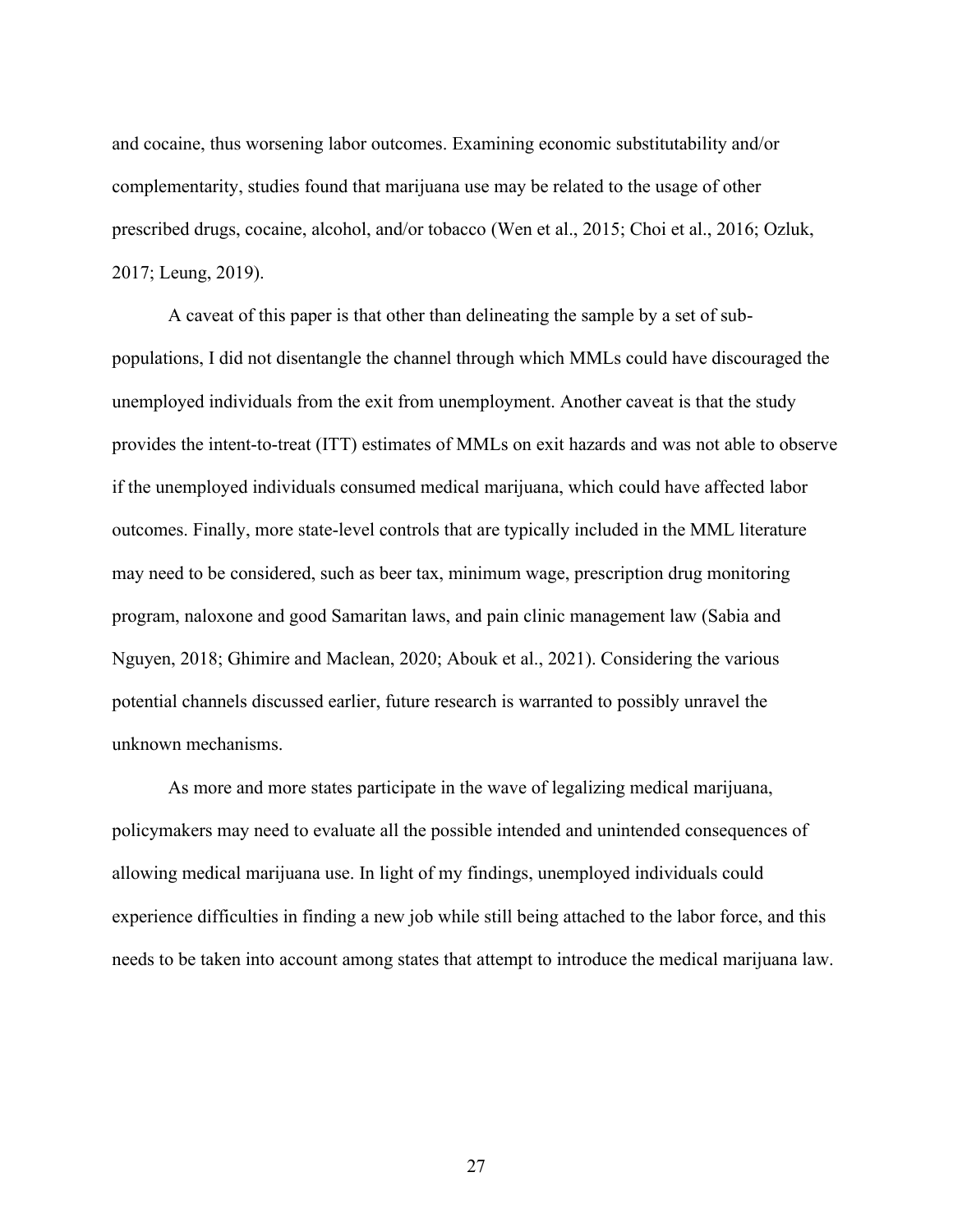## **References**

Abouk, R., Maclean, J. C., Powell, D., & Ghimire, K. M. (2021). Does marijuana legalization affect work capacity? Evidence from workers' compensation benefits. NBER working paper, 28471.<https://doi.org/10.3386/w28471>

Anderson, D. M., Rees, D. I., & Tekin, E. (2018). Medical marijuana laws and workplace fatalities in the United States. The International Journal of Drug Policy, 60, 33-39. <https://doi.org/10.1016/j.drugpo.2018.07.008>

Ayllón, S., & Ferreira-Batista, N. N. (2020). Unemployment, drugs and attitudes among

European youth. Journal of Health Economics. <https://doi.org/10.1016/j.jhealeco.2017.08.005>

Baggio, M., Chong, A., & Simon, D. (2020). Sex, marijuana and baby booms. Journal of Health Economics, 70, 102283.<https://doi.org/10.1016/j.jhealeco.2019.102283>

Bratberg, E., & Vaage, K. (2000). Spell durations with long unemployment insurance periods.

Labour Economics, 7(2), 153-180. [https://doi.org/10.1016/S0927-5371\(99\)00036-6](https://doi.org/10.1016/S0927-5371(99)00036-6)

Brinkman, J., & Mok-Lamme, D. (2019). Not in my backyard? Not so fast. The effect of

marijuana legalization on neighborhood crime. Regional Science and Urban Economics, 78,

103460.<https://doi.org/10.1016/j.regsciurbeco.2019.103460>

Callaway, B., & Sant'Anna, P. (2021). Difference-in-differences with multiple time periods.

Journal of Econometrics, 225(2): 200-230.<https://doi.org/10.1016/j.jeconom.2020.12.001>

Card, D., & Levine, P. B. (2000). Extended benefits and the duration of UI spells: Evidence from

the New Jersey extended benefit program. Journal of Public Economics, 78(1), 107-138.

[https://doi.org/10.1016/S0047-2727\(99\)00113-9](https://doi.org/10.1016/S0047-2727(99)00113-9)

Centers for disease control and prevention. (2020). State tobacco activities tracking and evaluation (STATE) System. Custom Reports.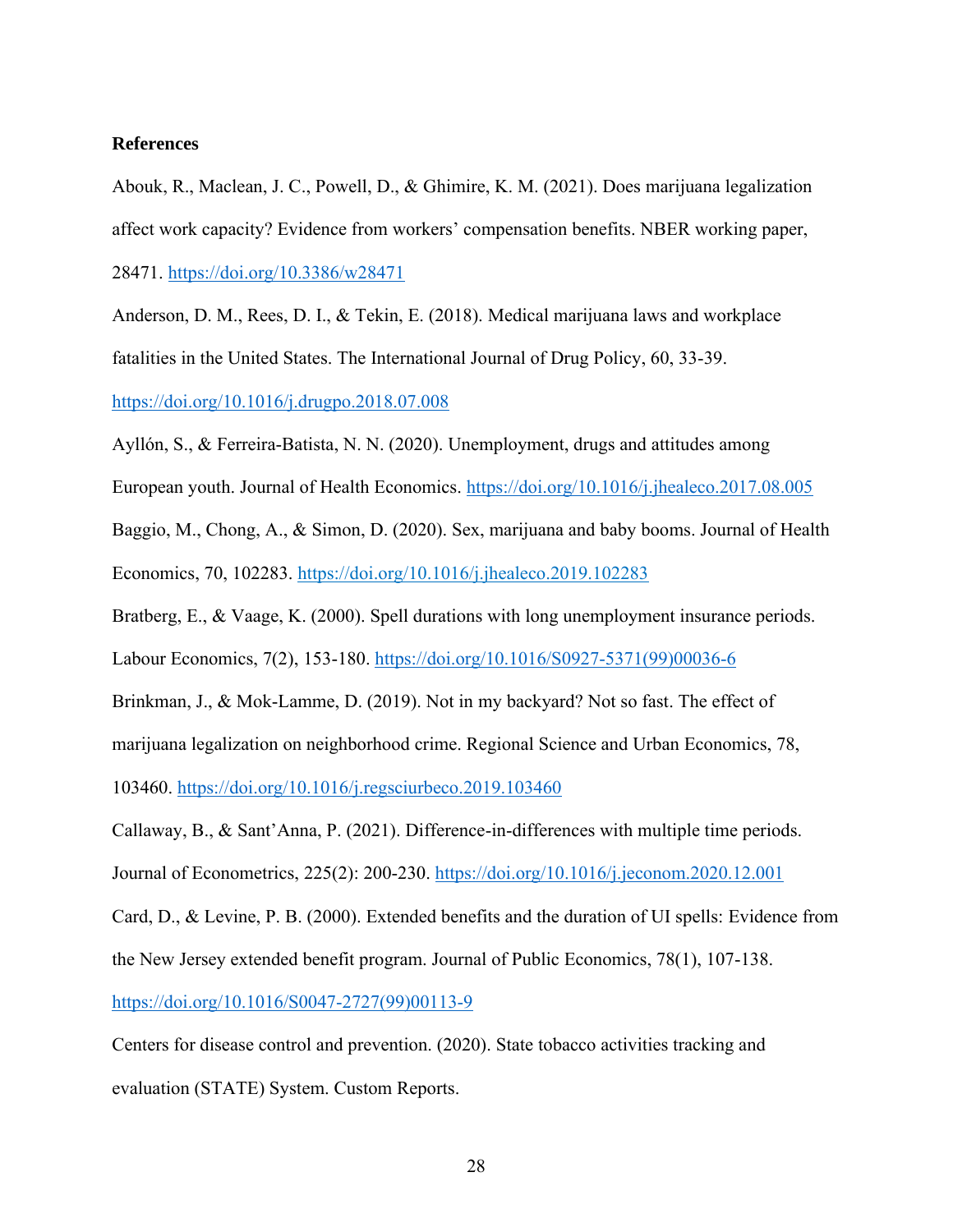# [https://nccd.cdc.gov/STATESystem/rdPage.aspx?rdReport=OSH\\_State.CustomReports](https://nccd.cdc.gov/STATESystem/rdPage.aspx?rdReport=OSH_State.CustomReports)

(Accessed on 11/28/2020)

Centers for disease control and prevention. (2021). Marijuana and Public Health. Marijuana

FAQs.<https://www.cdc.gov/marijuana/faqs.htm> (Accessed on 11/11/2021)

Choi, A., Dave, D. M., & Sabia, J. J. (2016). Smoke gets in your eyes: Medical marijuana laws and tobacco use. NBER working paper, 22554. <https://doi.org/10.3386/w22554>

Cook, A. C., Leung, G., & Smith, R. A. (2020). Marijuana decriminalization, medical marijuana

laws, and fatal traffic crashes in US cities, 2010-2017. American Journal of Public Health

(1971), 110(3), 363-369.<https://doi.org/10.2105/AJPH.2019.305484>

De Bernardo, M. A., & Nieman, M. F. (2013). *Guide to state and federal drug-testing laws*. 16th edition. Volume 1-2. Reston, VA: Institute for a Drug-Free Workplace.

DeSimone, J. (2002). Illegal drug use and employment. Journal of Labor Economics, 20(4), 952- 977.<https://doi.org/10.1086/342893>

Farber, H. S., & Valletta, R. G. (2015). Do extended unemployment benefits lengthen unemployment spells? Evidence from recent cycles in the U.S. labor market. The Journal of Human Resources, 50(4), 873-909.<https://doi.org/10.3368/jhr.50.4.873>

Farber, H. S., Rothstein, J., & Valletta, R. G. (2015). The effect of extended unemployment

insurance benefits: Evidence from the 2012-2013 phase-out. The American Economic Review,

105(5), 171-176.<https://doi.org/10.1257/aer.p20151088>

Ghimire, K.M., & Maclean, J.C., (2020). Medical marijuana and workers' compensation claiming. Health Economics, 29: 419-434.<https://doi.org/10.1002/hec.3992>

Goldenberg, M., Reid, M. W., IsHak, W. W., & Danovitch, I. (2017). The impact of cannabis and cannabinoids for medical conditions on health-related quality of life: A systematic review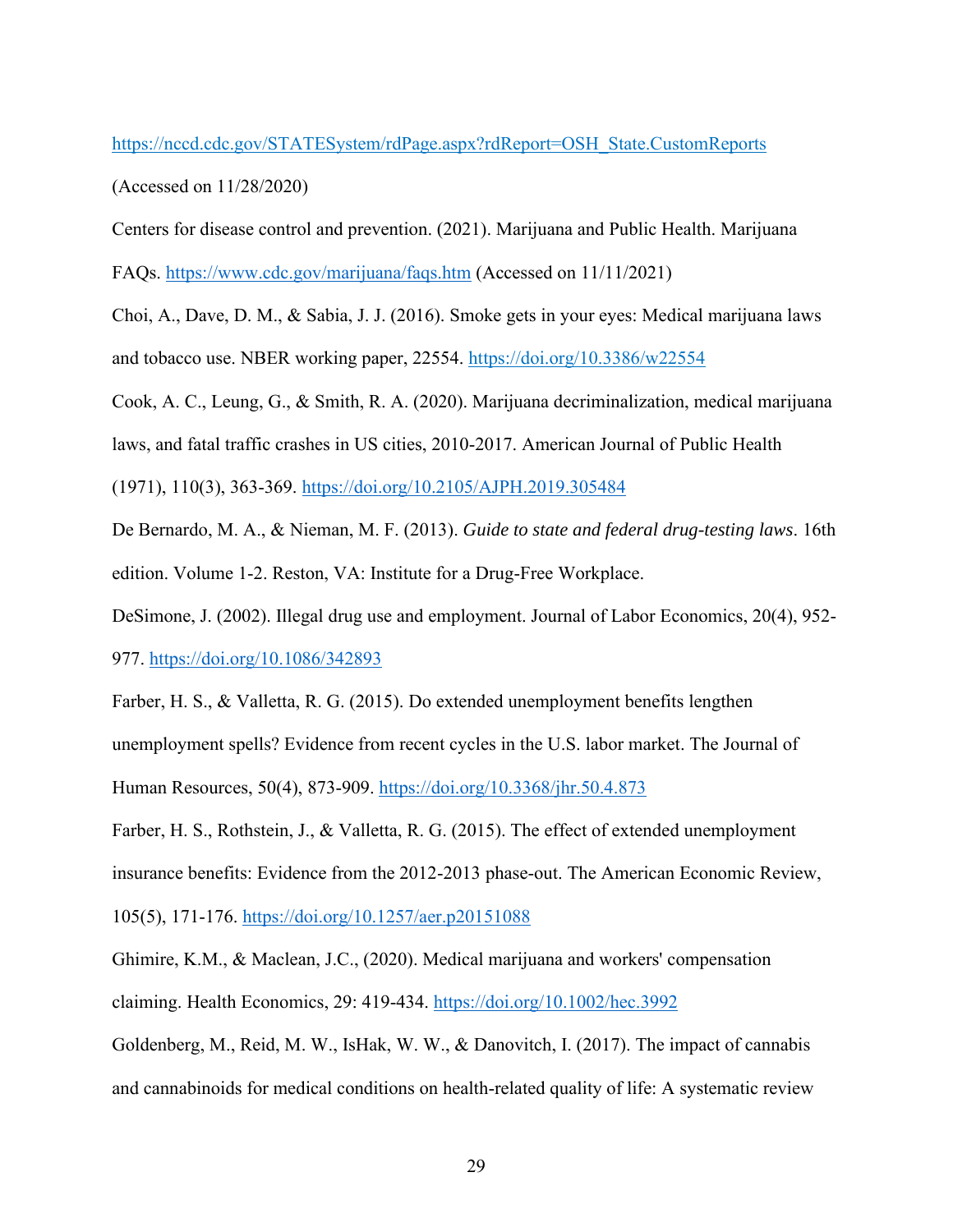and meta-analysis. Drug and Alcohol Dependence, 174, 80-90.

<https://doi.org/10.1016/j.drugalcdep.2016.12.030>

Goodman-Bacon, A. (2021). Difference-in-differences with variation in treatment timing. Journal of Econometrics, 225(2): 254-277 <https://doi.org/10.1016/j.jeconom.2021.03.014>

Hansen, B., Miller, K., & Weber, C. (2020). Early evidence on recreational marijuana

legalization and traffic fatalities. Economic Inquiry, 58(2), 547-568.

<https://doi.org/10.1111/ecin.12751>

Guo, XH., Huang, W., & Peng, LZ. (2021). Medical marijuana laws and labor market outcomes: Estimates using a border discontinuity design. SSRN.<http://dx.doi.org/10.2139/ssrn.3580861> Hill, K. P. (2015). Medical marijuana for treatment of chronic pain and other medical and psychiatric problems: A clinical review. JAMA: the Journal of the American Medical Association, 313(24), 2474-2483.<https://doi.org/10.1001/jama.2015.6199>

Insurance Institute for Highway Safety. (2021). Marijuana laws by state.

<https://www.iihs.org/topics/alcohol-and-drugs/marijuana-laws-table> (accessed on August 14, 2021).

Jergins, W. (2019) Gender, marijuana, and applied microeconomics essays on culture and policy. Texas Tech University. Dissertation.

Jurajda, S, & Tannery, F. J. (2003). Unemployment durations and extended unemployment benefits in local labor markets. Industrial & Labor Relations Review, 56(2), 324-348.

<https://doi.org/10.2307/3590941>

Kaestner, R. (1994). The effect of illicit drug use on the labor supply of young adults. The Journal of Human Resources, 29(1), 126-155.<https://doi.org/10.2307/146059>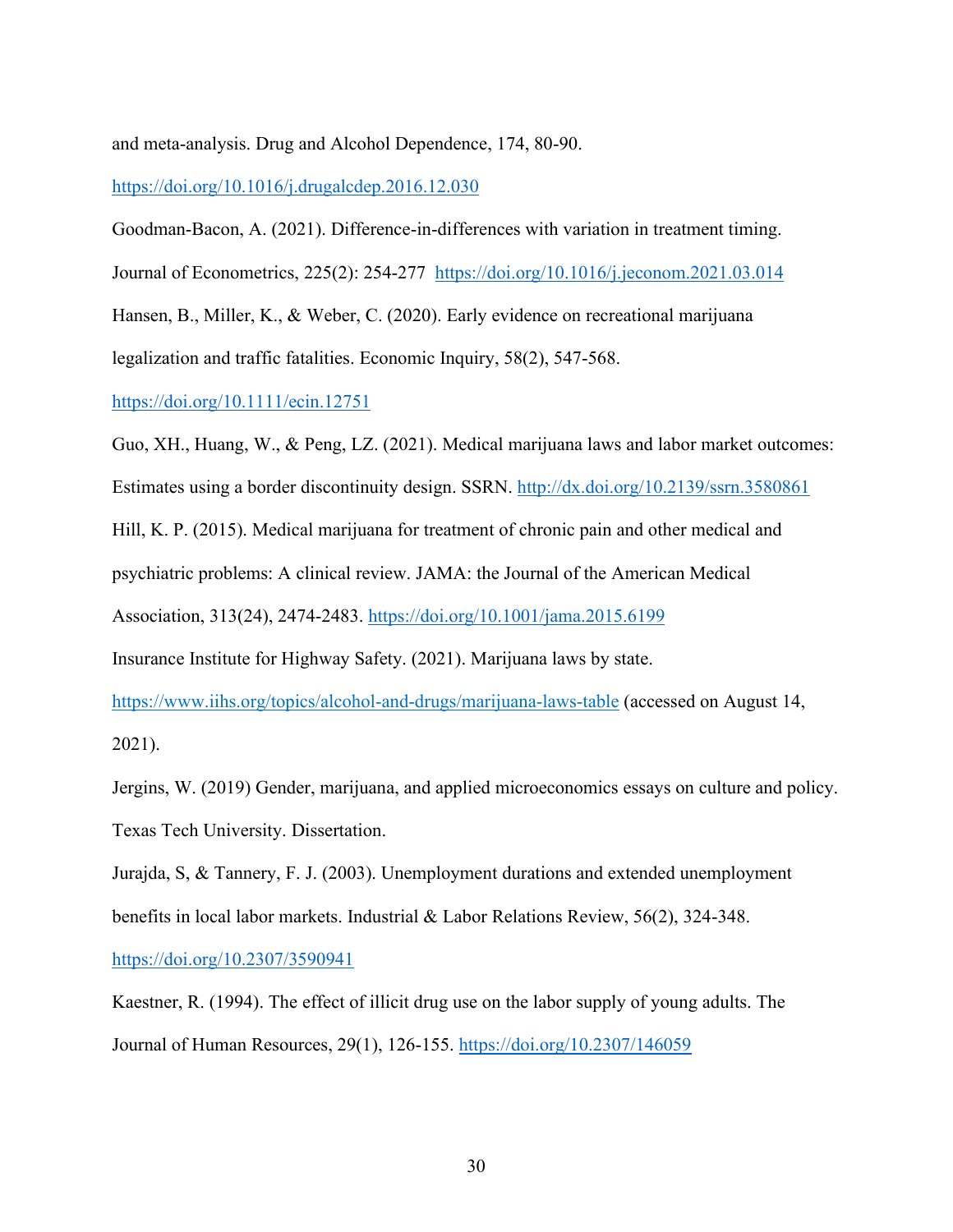Kagel, J. H., Battalio, R. C., & Miles, C. G. (1980). Marihuana and work performance: Results from an experiment. The Journal of Human Resources, 15(3), 373-395.

<https://doi.org/10.2307/145289>

Leung, G. (2019). The impact of medical marijuana laws on college students' mental health, drugs substitutability, and academic outcomes. Manuscript.

Maclean et al. (2018) The effect of state medical marijuana laws on social security disability insurance and workers' compensation claiming. NBER working paper, 23862.

Maclean, J.C., Ghimire, K.M., & Nicholas, L.H. (2021). Marijuana legalization and disability claiming. Health Economics, 30: 453-469.<https://doi.org/10.1002/hec.4190>

Marijuana Policy Project (MPP). (2021). State laws with alternatives to incarceration for marijuana possession. [https://www.mpp.org/assets/pdf/issues/decriminalization/State-Decrim-](https://www.mpp.org/assets/pdf/issues/decriminalization/State-Decrim-Chart.pdf)[Chart.pdf](https://www.mpp.org/assets/pdf/issues/decriminalization/State-Decrim-Chart.pdf) (accessed on 10/11/2021)

Mark Anderson, D., Hansen, B., & Rees, D. I. (2013). Medical marijuana laws, traffic fatalities, and alcohol consumption. The Journal of Law & Economics, 56(2), 333-369.

<https://doi.org/10.1086/668812>

Meinhofer, A., Witman, A. E., Hinde, J. M., & Simon, K. (2021). Marijuana liberalization policies and perinatal health. Journal of Health Economics, 80, 102537.

<https://doi.org/10.1016/j.jhealeco.2021.102537>

Nicholas, L. H., & Maclean, J. C. (2019). The effect of medical marijuana laws on the health and labor supply of older adults: Evidence from the Health and Retirement Study. Journal of Policy Analysis and Management, 38(2), 455-480.<https://doi.org/10.1002/pam.22122>

NORML. (2021). Decriminalization.<https://norml.org/laws/decriminalization/> (accessed on 10/11/2021)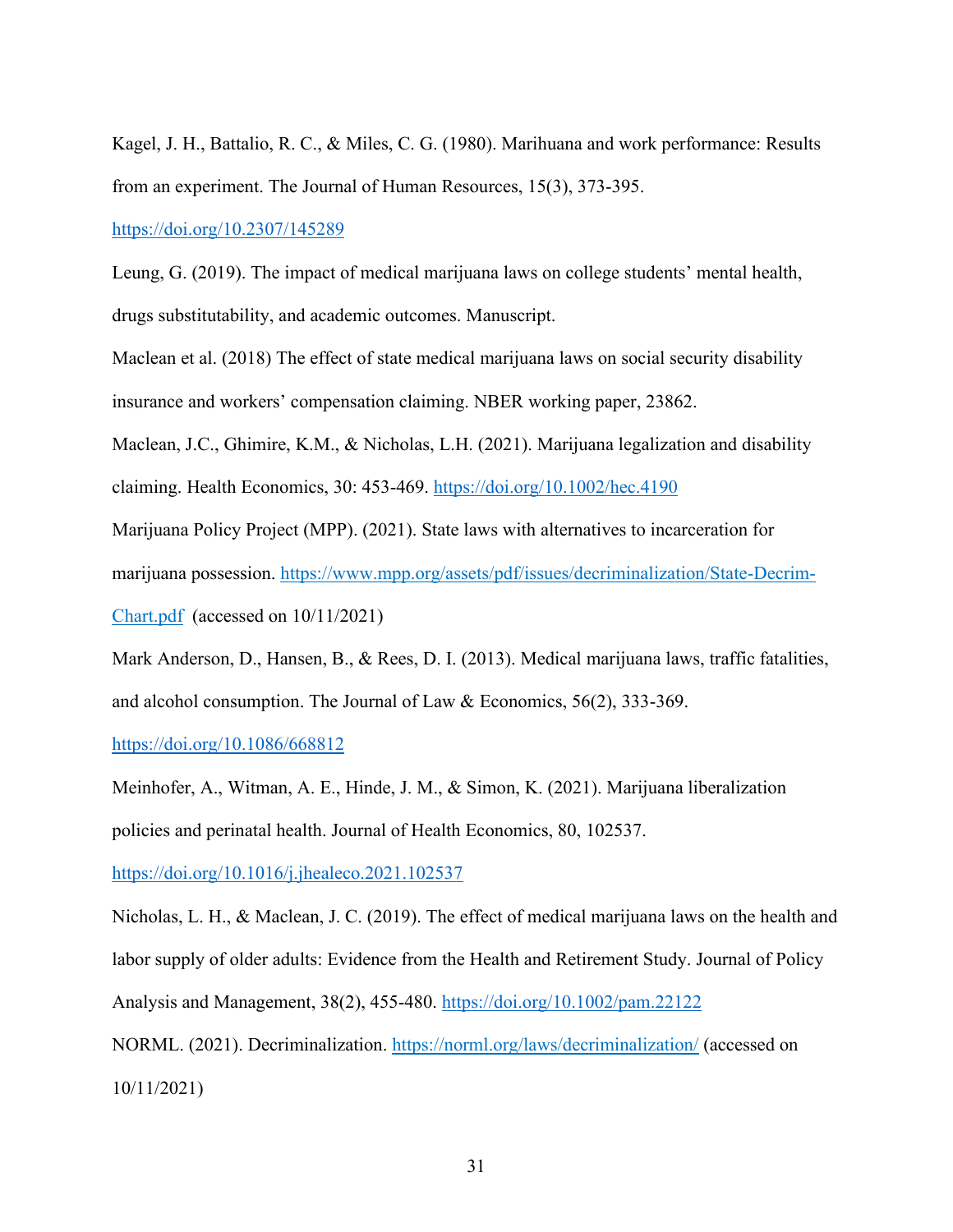Ozluk, P. (2017). The effects of medical marijuana laws on utilization of prescribed opioids and other prescription drugs. SSRN.<http://dx.doi.org/10.2139/ssrn.3056791>

Pacula, R. L., King, J., & Chriqui, J. F. (2003). Marijuana decriminalization: What does it mean in the United States? NBER working paper, 9690. <https://doi.org/10.3386/w9690>

Pacula, R. L., Powell, D., Heaton, P., & Sevigny, E. L. (2015). Assessing the effects of medical

marijuana laws on marijuana use: The devil is in the details. Journal of Policy Analysis and

Management, 34(1), 7-31.<https://doi.org/10.1002/pam.21804>

ProCon.org. (2021). Legal medical marijuana states and DC.

<https://medicalmarijuana.procon.org/legal-medical-marijuana-states-and-dc/> (accessed on August 14, 2021).

Register, C., & Williams, D. (1992). Labor-market effects of marijuana and cocaine use among young men. Industrial & Labor Relations Review, 45(3), 435-448.

<https://doi.org/10.2307/2524270>

Reiman, A., Welty, M., & Solomon, P. (2017). Cannabis as a substitute for opioid-based pain medication: Patient self-report. Cannabis and cannabinoid research, 2(1), 160-166.

<https://doi.org/10.1089/can.2017.0012>

Sabia, J. J., & Nguyen, T. T. (2018). The effect of medical marijuana laws on labor market outcomes. The Journal of Law & Economics, 61(3), 361-396.<https://doi.org/10.1086/701193> Schmitz, H. (2011). Why are the unemployed in worse health? The causal effect of unemployment on health. Labour Economics, 18(1), 71-78.

<https://doi.org/10.1016/j.labeco.2010.08.005>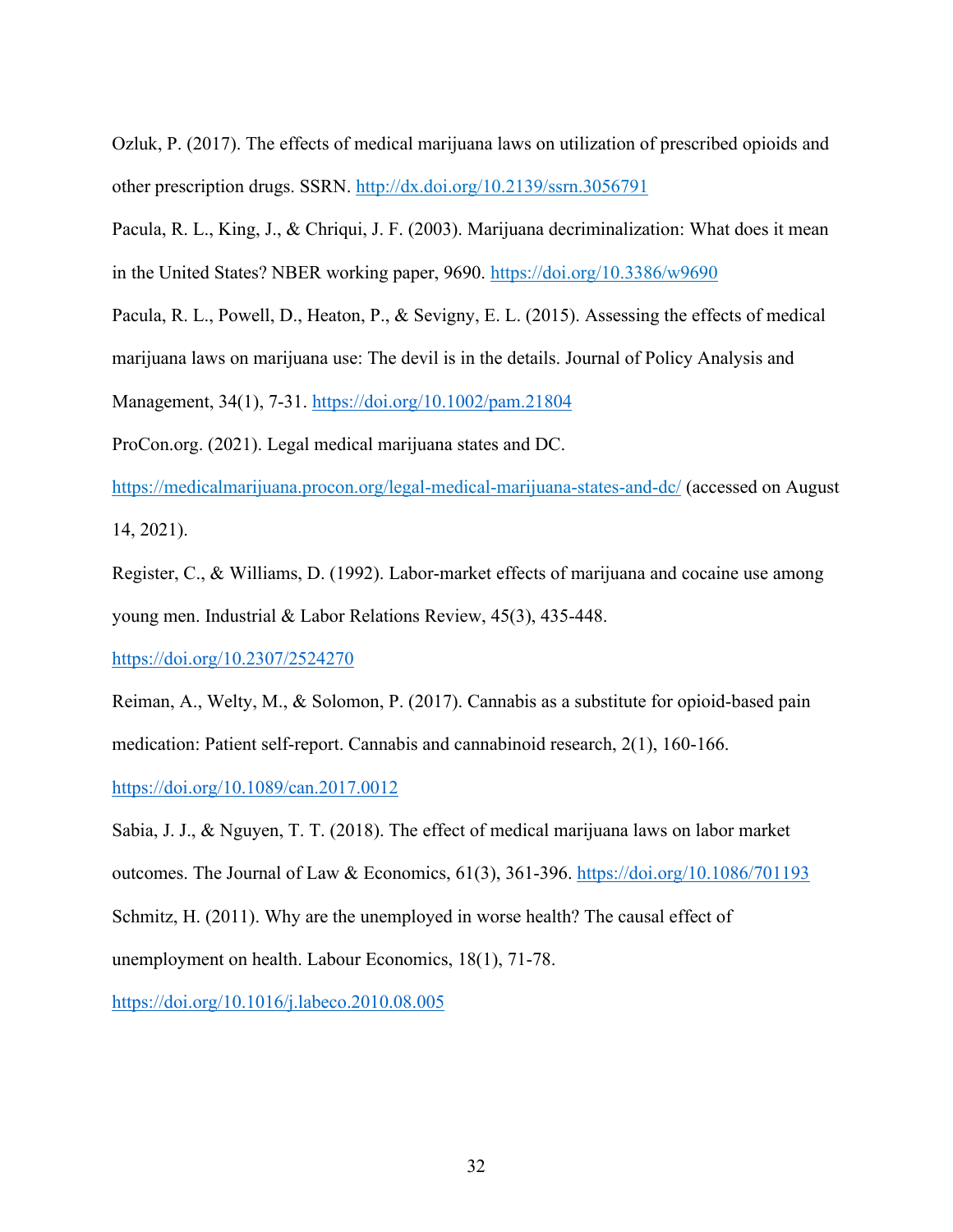Sun, L., & Abraham, S. (2021). Estimating dynamic treatment effects in event studies with heterogeneous treatment effects. Journal of Econometrics, 225(2): 175-199.

<https://doi.org/10.1016/j.jeconom.2020.09.006>

Ullman, D. F. (2017). The effect of medical marijuana on sickness absence. Health Economics,

26(10), 1322-1327.<https://doi.org/10.1002/hec.3390>

van Ours, J. C. (2006). Cannabis, cocaine and jobs. Journal of Applied Econometrics

(Chichester, England), 21(7), 897-917.<https://doi.org/10.1002/jae.868>

van Ours, J. C. (2007). The effects of cannabis use on wages of prime-age males. Oxford Bulletin of Economics and Statistics, 69(5), 619-634. [https://doi.org/10.1111/j.1468-](https://doi.org/10.1111/j.1468-0084.2007.00480.x) [0084.2007.00480.x](https://doi.org/10.1111/j.1468-0084.2007.00480.x)

# van Ours, J. C., & Williams, J. (2015). Cannabis use and its effects on health, education and

labor market success. Journal of Economic Surveys, 29(5), 993-1010.

# <https://doi.org/10.1111/joes.12070>

van Ours, J., & Williams, J. (2012). The effect of cannabis use on physical and mental health. Journal of Health Economics, 31(4), 564-577. <https://doi.org/10.1016/j.jhealeco.2012.04.003> Vigil, J. M., Stith, S. S., Adams, I. M., & Reeve, A. P. (2017). Associations between medical cannabis and prescription opioid use in chronic pain patients: A preliminary cohort study. PloS One, 12(11), e0187795.<https://doi.org/10.1371/journal.pone.0187795>

Wen, H., Hockenberry, J. M., & Cummings, J. R. (2015). The effect of medical marijuana laws on adolescent and adult use of marijuana, alcohol, and other substances. Journal of Health Economics, 42, 64-80.<https://doi.org/10.1016/j.jhealeco.2015.03.007>

Whiting, P. F., Wolff, R. F., Deshpande, S., Di Nisio, M., Duffy, S., Hernandez, A. V.,

Keurentjes, J. C., Lang, S., Misso, K., Ryder, S., Schmidlkofer, S., Westwood, M., & Kleijnen, J.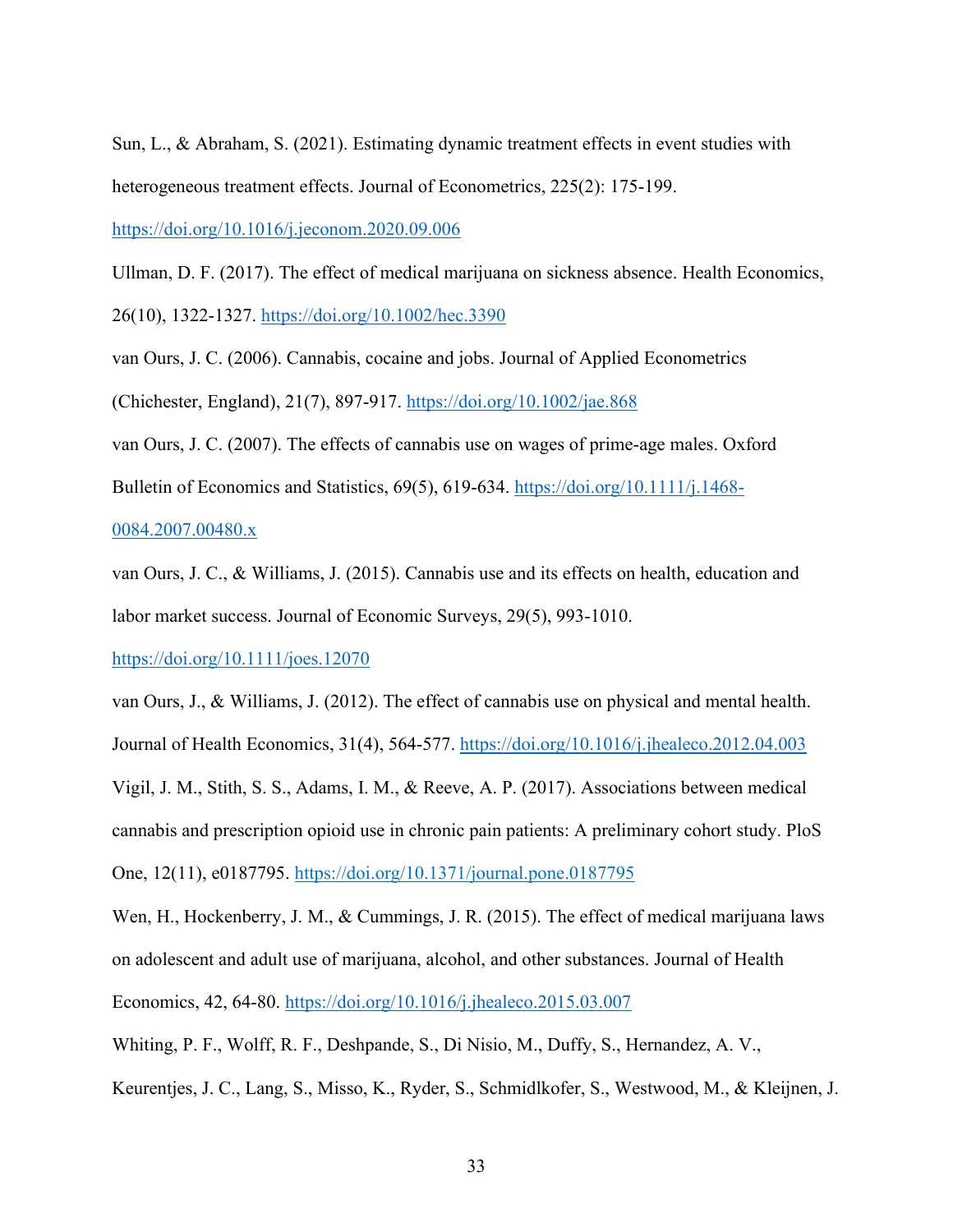(2015). Cannabinoids for medical use: A systematic review and meta-analysis. JAMA: the Journal of the American Medical Association, 313(24), 2456-2473.

<https://doi.org/10.1001/jama.2015.6358>

Williams, J., & Skeels, C. L. (2006). The impact of cannabis use on health. De Economist

(Netherlands), 154(4), 517-546.<https://doi.org/10.1007/s10645-006-9028-8>

Williams, J., & van Ours, JC. (2020). Hazardous or not? Cannabis use and early labor market experiences of young men. Health Economics, 29, 1148-1160.<https://doi.org/10.1002/hec.4125> Wozniak, A. (2015). Discrimination and the effects of drug testing on Black employment. The Review of Economics and Statistics, 97(3), 548-566. [https://doi.org/10.1162/REST\\_a\\_00482](https://doi.org/10.1162/REST_a_00482)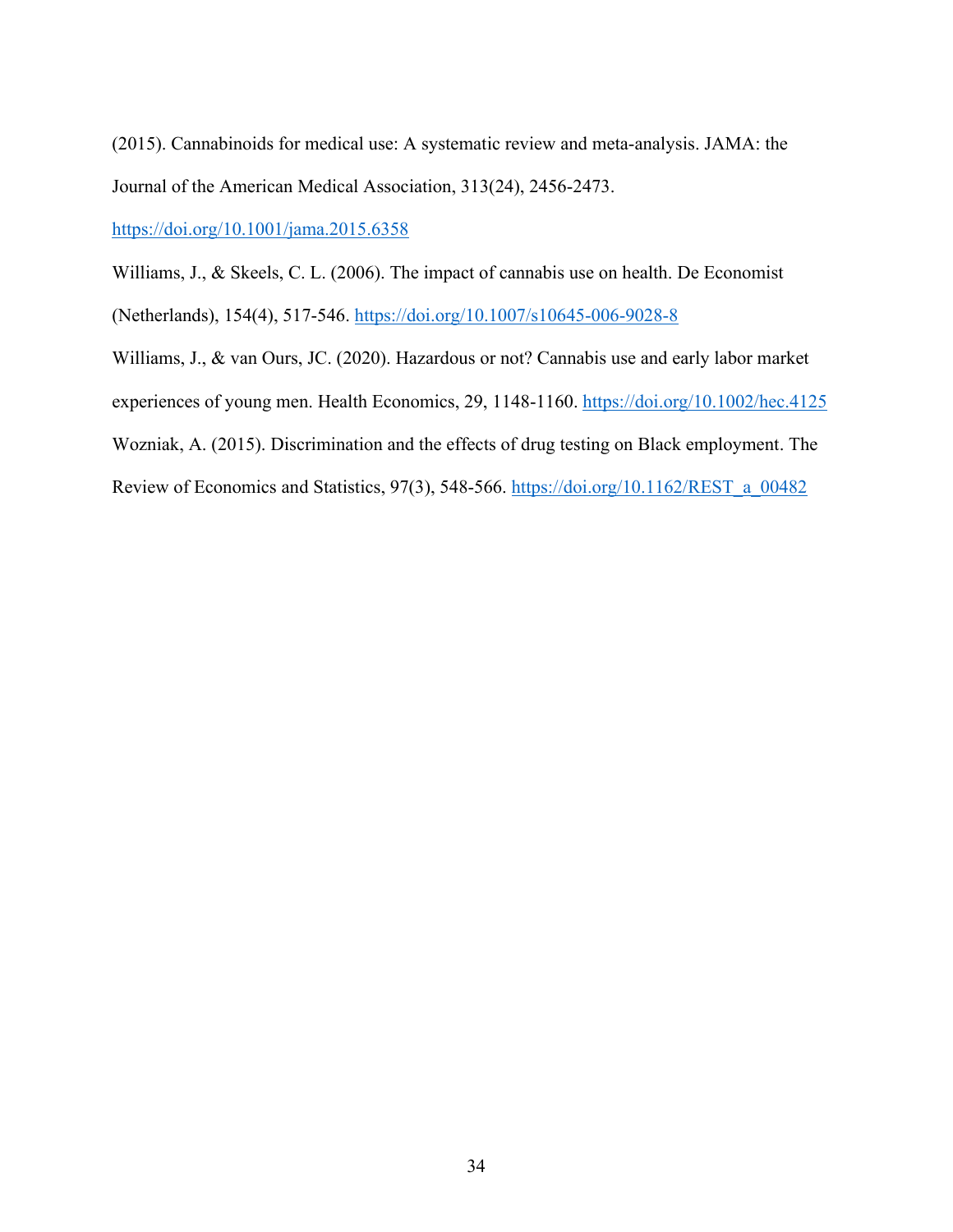

# **Figure 1. A schematic of the CPS linking procedure for a representative household**

Note: For a representative household surveyed in the sample, the first two months of early and late monthly surveys remain after linking and sample restriction. In each of the first two months, transitions in labor force status are recorded. For example, if an individual was unemployed in month 1 and transitioned out of unemployment status in month 2, then that person is seen as exiting from unemployment following month 1. MIS: month-in-survey.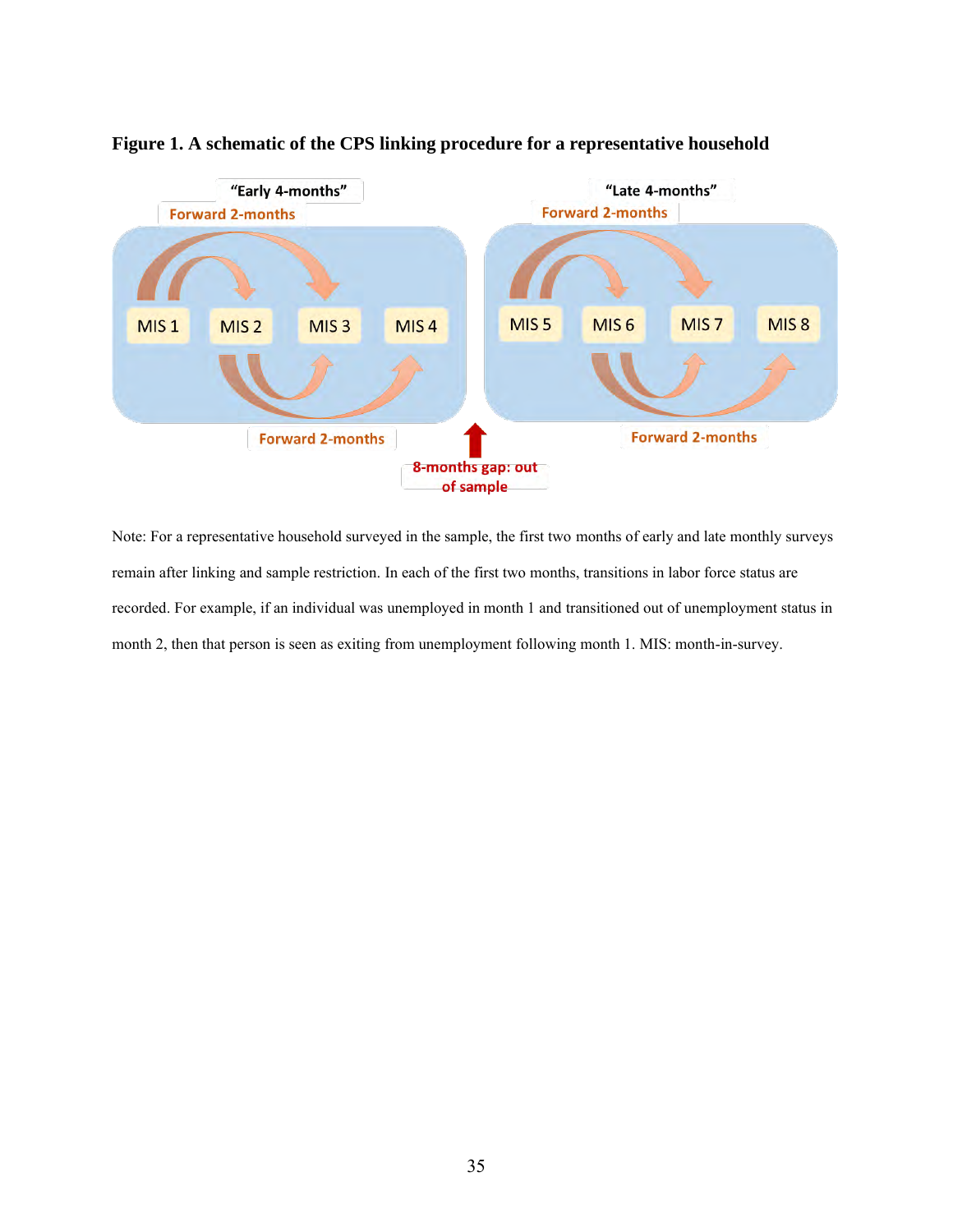

**Figure 2. Trends in medical marijuana legalization during 2002 through 2012**



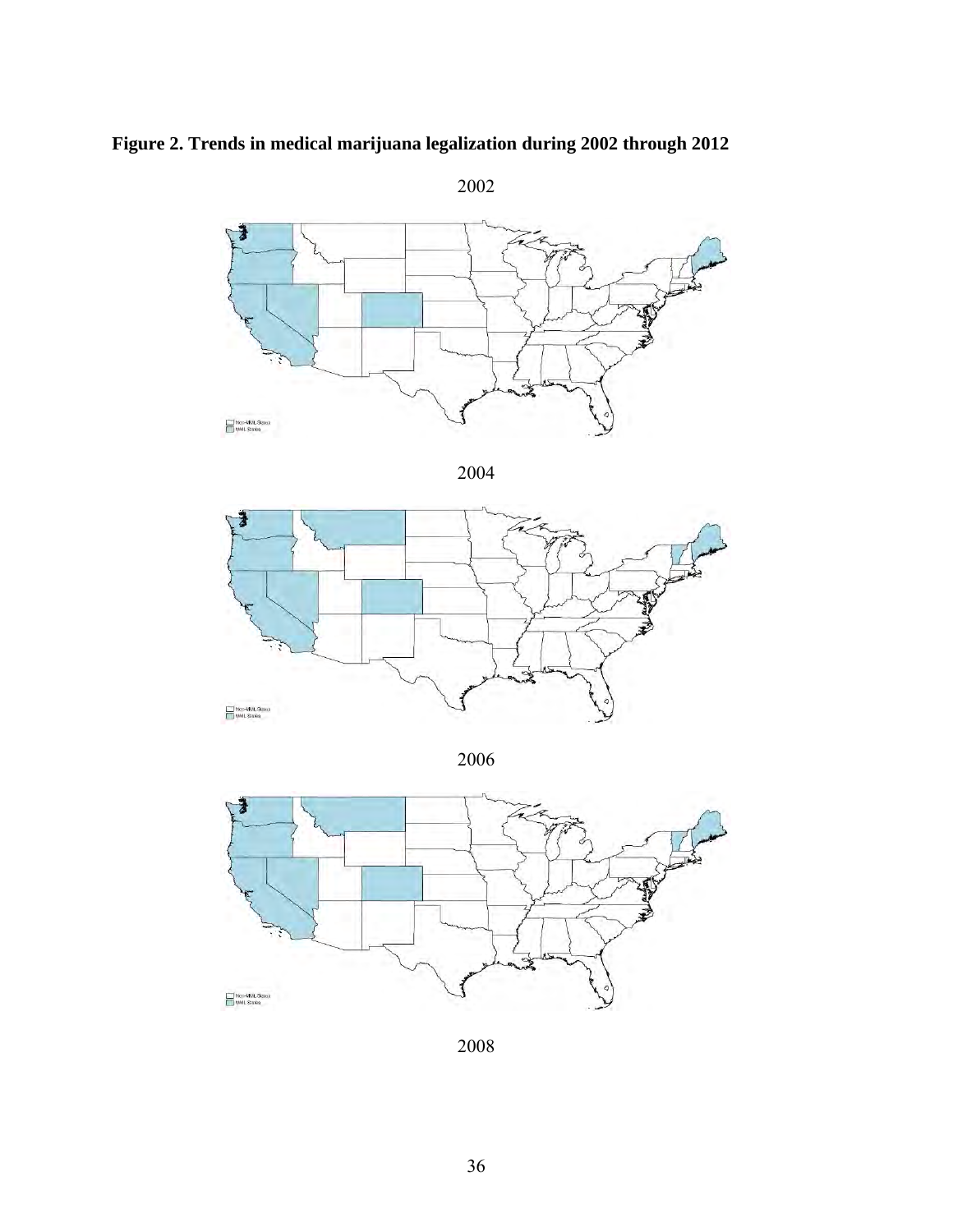







Note: Alaska and Hawaii were already MML states before 2002 and not depicted in the maps. Light blue colored states are MML states. MML status is as of December of each year.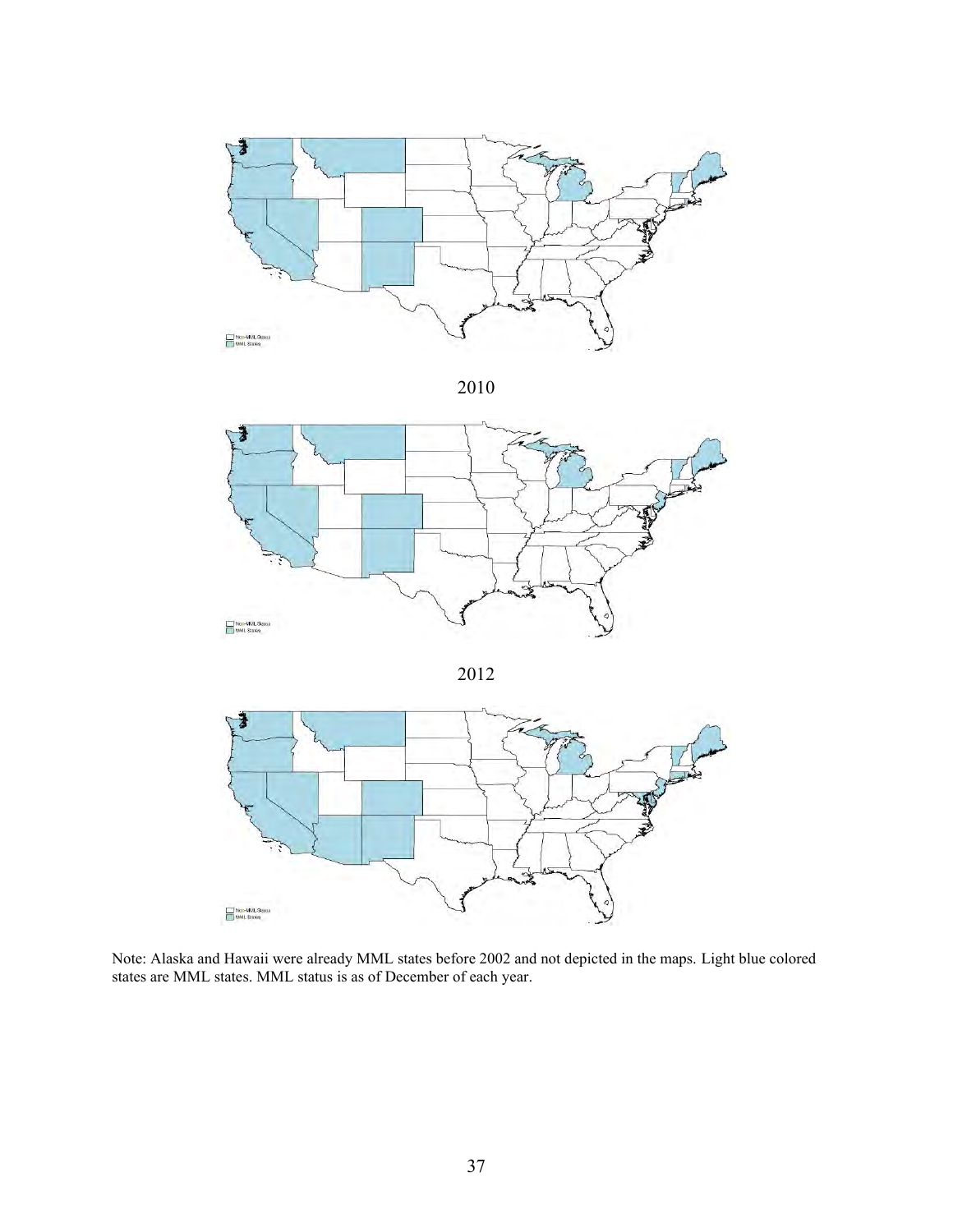#### **Figure 3. The dynamic impact of MMLs on exit from unemployment**



#### *Panel A: Single risk model*

*Panel B: Competing risks model*



Note: Data used are linked CPS between 2002 and 2012.  $t = -1$  is omitted for the reference quarter. The MML variable is now at the quarter level, for the event study specification. The sample is among those aged 18 to 69 and those who were unemployed for more than 3 months due to job loss. All models included state, month-year fixed effects, and state-specific linear trends including individual and state-level variables. For a baseline hazard function, monthly unemployment duration categories were included (6 categories total). Confidence intervals were clustered at the state level. U: unemployment. E: employment. NILF: not-in-labor-force. Coef: coefficient. CI: confidence interval.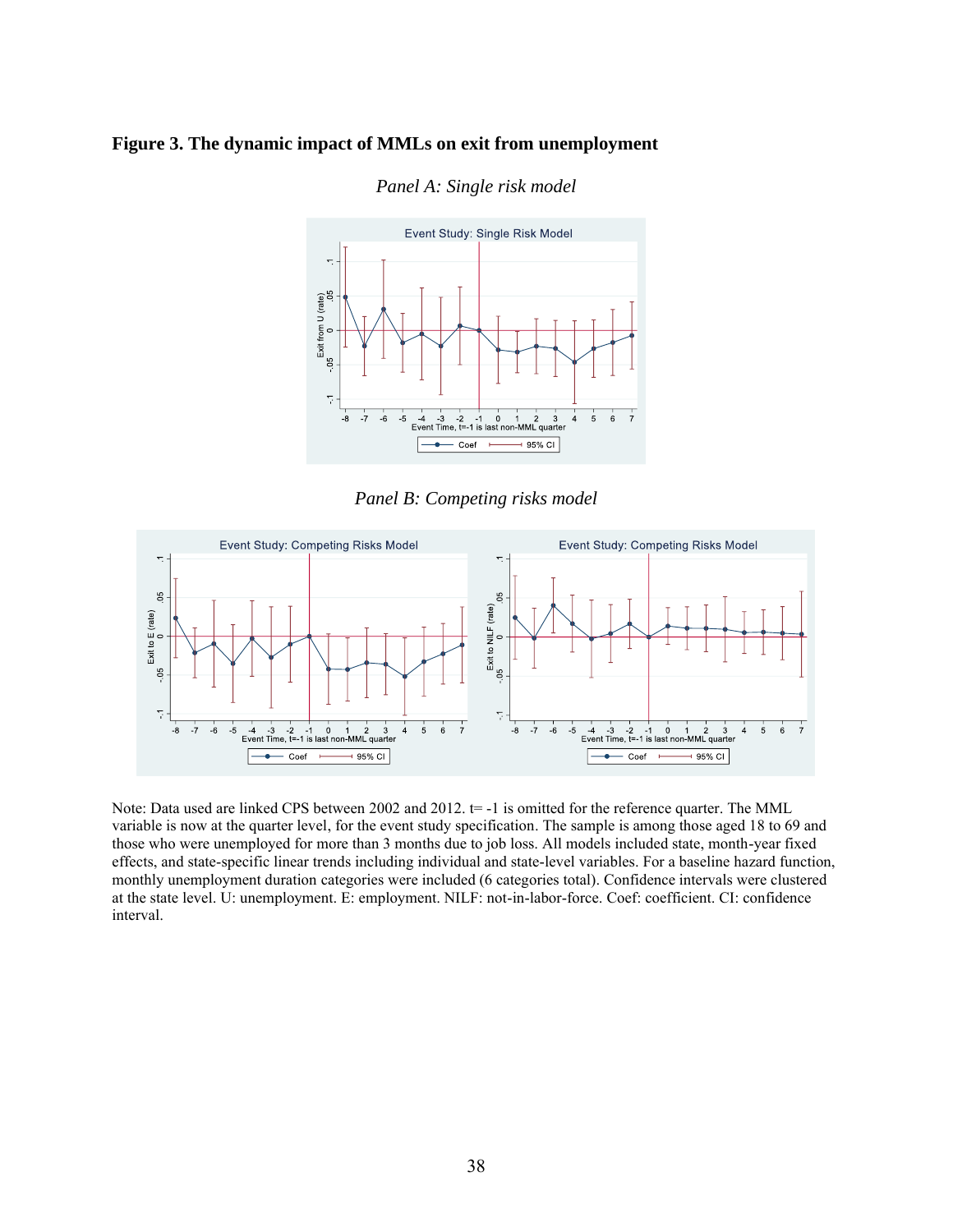#### **Figure 4. The dynamic impact of MMLs on exit from unemployment: fixed effects only**



*Panel A: Single risk model*

*Panel B: Competing risks model*



Note: Data used are linked CPS between 2002 and 2012.  $t=$  -1 is omitted for the reference quarter. The MML variable is now at the quarter level, for the event study specification. The sample is among those aged 18 to 69 and those who were unemployed for more than 3 months due to job loss. All models included state and month-year fixed effects but without any controls. Confidence intervals were clustered at the state level. U: unemployment. E: employment. NILF: not-in-labor-force. Coef: coefficient. CI: confidence interval.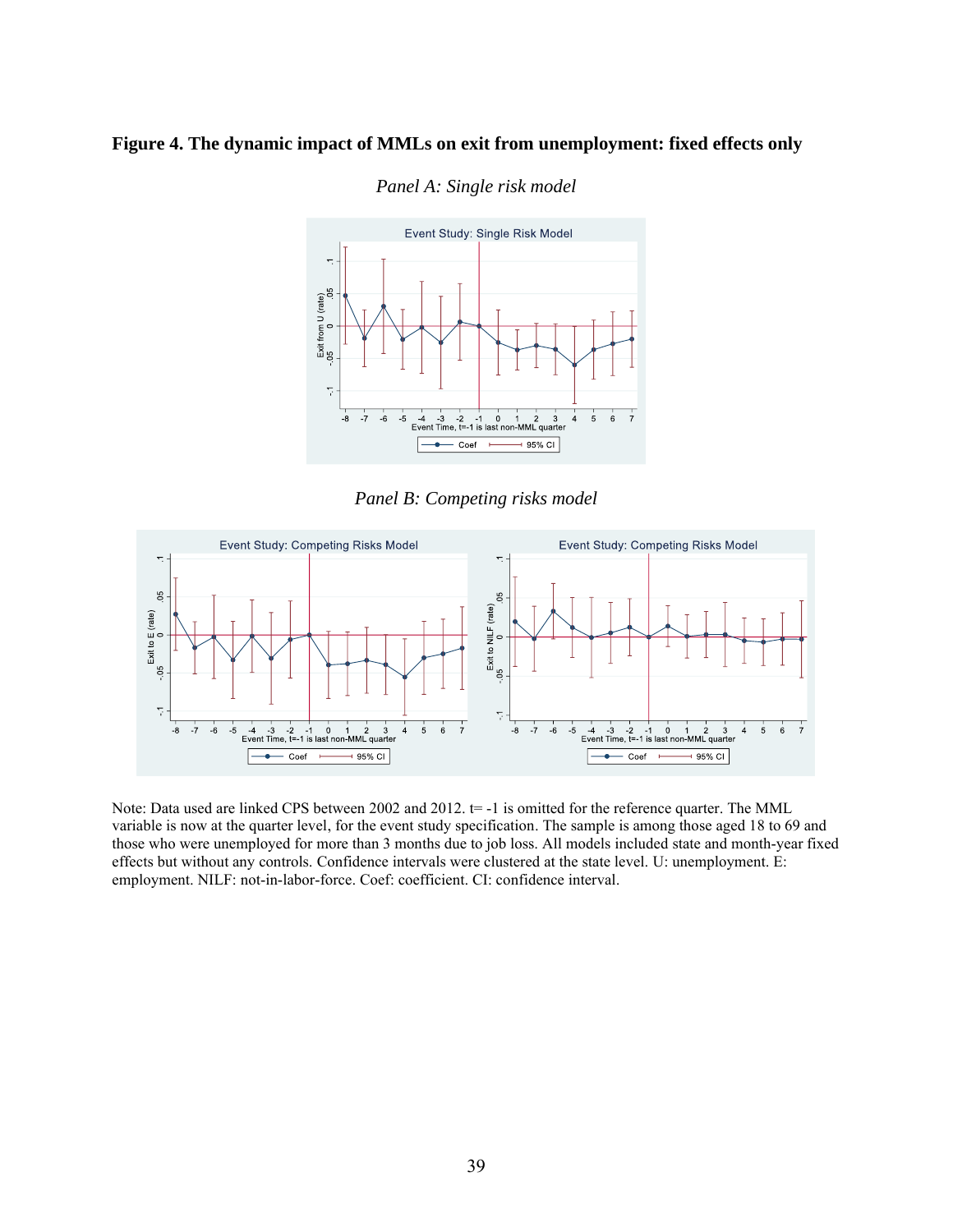# **Figure 5. The dynamic impact of MMLs on exit from unemployment: interaction-weighted (IW) estimator**



*Panel A: Single risk model*

*Panel B: Competing risks model*



Note: Data used are linked CPS between 2002 and 2012.  $t=$  -1 is omitted for the reference quarter. The MML variable is now at the quarter level, for the event study specification. The sample is among those aged 18 to 69 and those who were unemployed for more than 3 months due to job loss. All models included state, month-year fixed effects, and state-specific linear trends including individual and state-level variables. For a baseline hazard function, monthly unemployment duration categories were included (6 categories total). Confidence intervals were clustered at the state level. To account for possible heterogeneous treatment effects across states and time, Sun and Abraham (2021)'s interaction-weighted (IW) estimator was employed to generate the figures (Stata command: *eventstudyinteract*). To conform to Sun and Abraham (2021)'s setting, "always-treated" MML states (treated pre-2002) were excluded from the analysis. U: unemployment. E: employment. NILF: not-in-labor-force. Coef: coefficient. CI: confidence interval.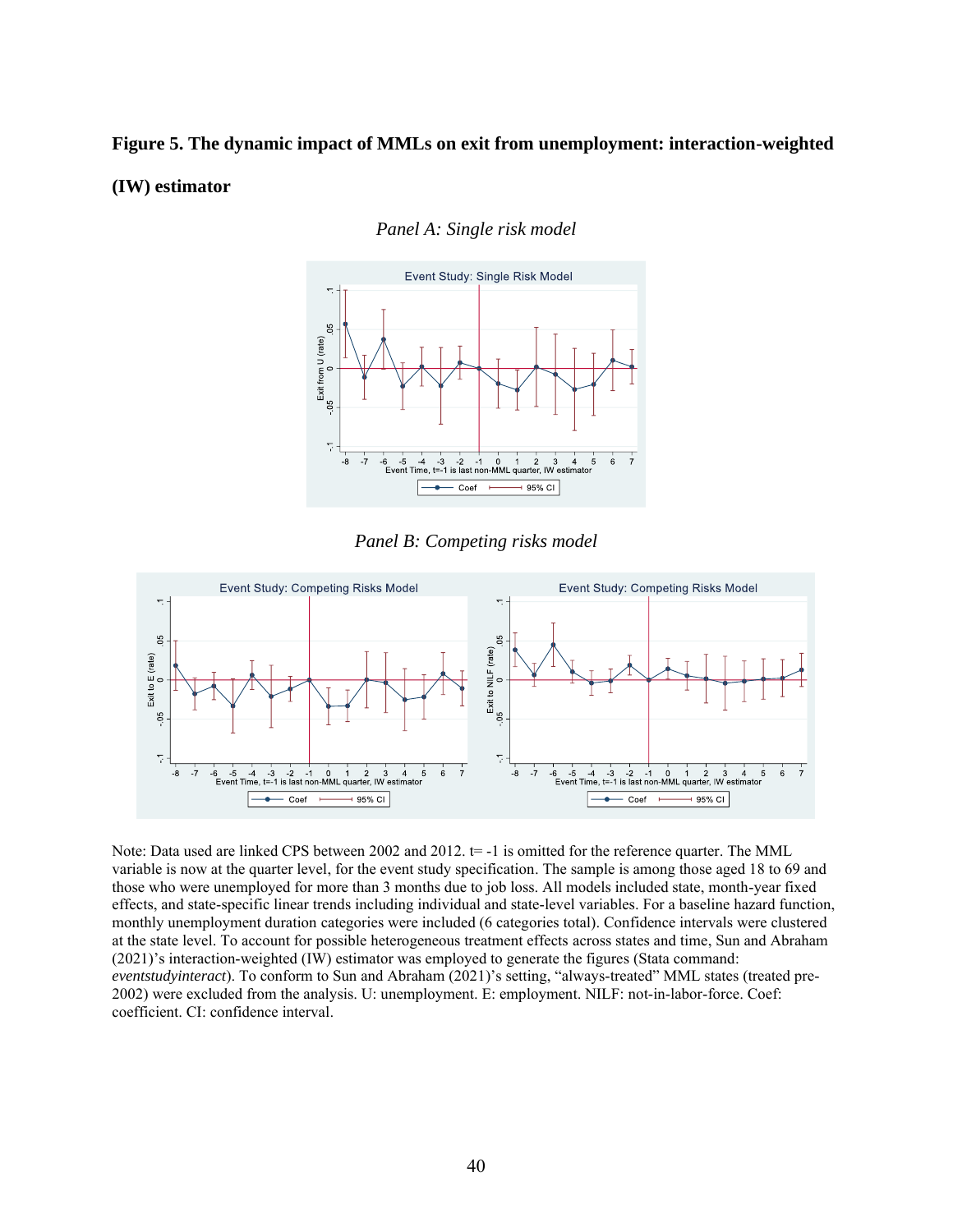| State                | <b>MMLs</b> | <b>RMLs</b> |
|----------------------|-------------|-------------|
| Alabama              | 5/17/2021   |             |
| Alaska               | 6/1/1999    | 2/24/2015   |
| Arizona              | 4/14/2011   | 11/30/2020  |
| Arkansas             | 11/9/2016   |             |
| California           | 11/6/1996   | 11/9/2016   |
| Colorado             | 6/1/2001    | 12/10/2012  |
| Connecticut          | 10/1/2012   | 7/1/2021    |
| Delaware             | 7/1/2011    |             |
| District of Columbia | 7/27/2010   | 2/26/2015   |
| Florida              | 3/25/2016   |             |
| Hawaii               | 6/14/2000   |             |
| Illinois             | 1/1/2014    | 1/1/2020    |
| Maine                | 12/22/1999  | 1/30/2017   |
| Maryland             | 6/1/2011    |             |
| Massachusetts        | 1/1/2013    | 12/15/2016  |
| Michigan             | 12/4/2008   | 12/6/2018   |
| Minnesota            | 5/30/2014   |             |
| Missouri             | 12/6/2018   |             |
| Montana              | 11/2/2004   | 1/1/2021    |
| Nevada               | 10/1/2001   | 1/1/2017    |
| New Hampshire        | 7/23/2013   |             |
| New Jersey           | 10/1/2010   | 1/1/2021    |
| New Mexico           | 7/1/2007    | 6/29/2021   |
| New York             | 7/5/2014    | 3/31/2021   |
| North Dakota         | 4/17/2017   |             |
| Ohio                 | 9/8/2016    |             |
| Oklahoma             | 7/26/2018   |             |
| Oregon               | 12/3/1998   | 12/4/2014   |
| Pennsylvania         | 5/17/2016   |             |
| Rhode Island         | 7/1/2006    |             |
| South Dakota         | 7/1/2021    |             |
| Utah                 | 5/8/2018    |             |
| Vermont              | 7/1/2004    | 7/1/2018    |
| Virginia             | 7/1/2021    | 7/1/2021    |
| Washington           | 12/3/1998   | 12/6/2012   |
| West Virginia        | 7/1/2019    |             |

**Table 1. Effective dates of marijuana laws in the United States**

Note: Effective dates are as of 8/14/2021. Data are from<https://www.iihs.org/> an[d https://www.procon.org/.](https://www.procon.org/) MMLs: medical marijuana laws. RMLs: recreational marijuana laws.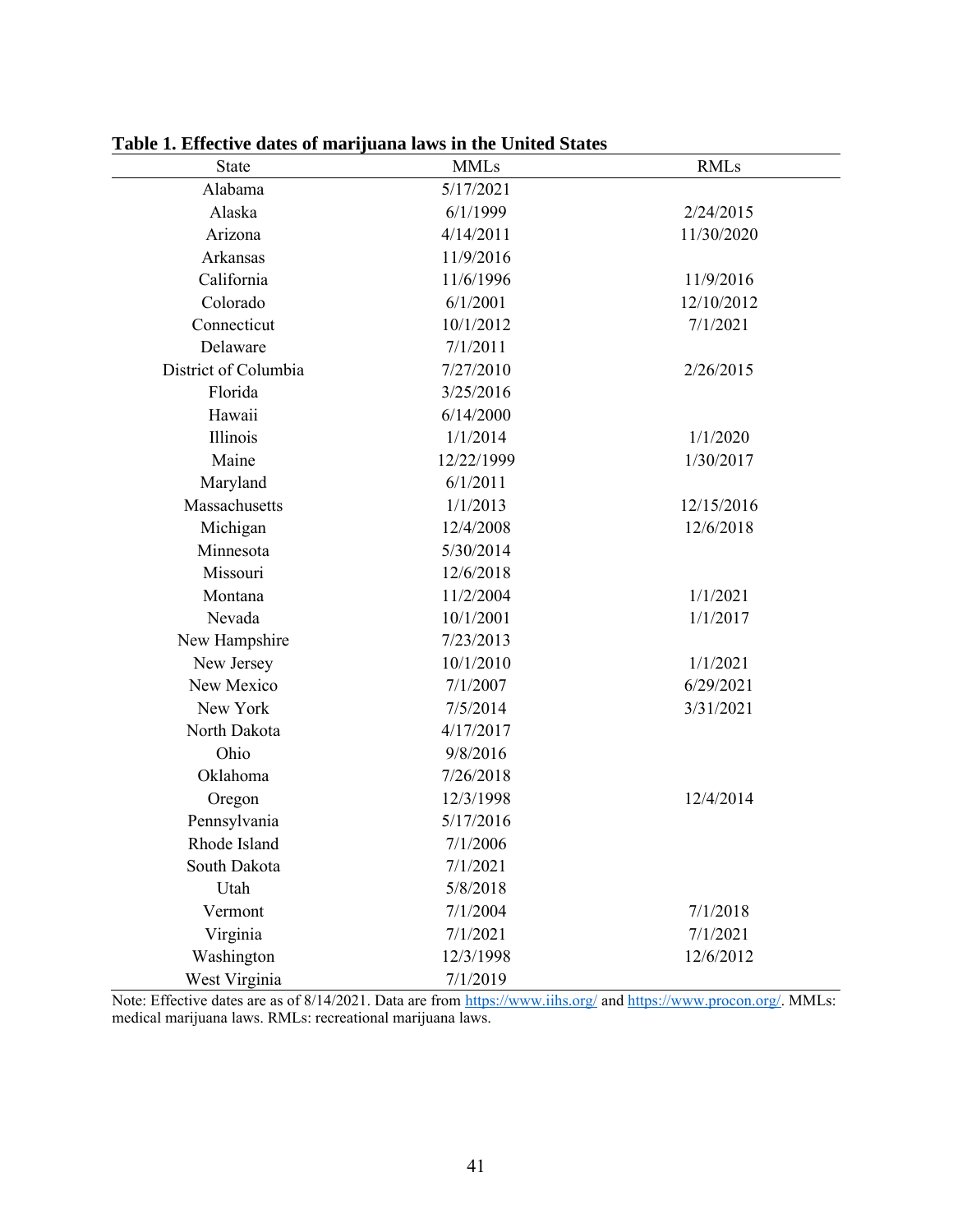| Sample:                             | $(1)$ All | (2) MML states (pre- | $(3)$ Non-MML | (4) Difference:              |
|-------------------------------------|-----------|----------------------|---------------|------------------------------|
|                                     | states    | MML)                 | states        | $(3)-(2)$                    |
| Dependent variables:                |           |                      |               |                              |
| Exit from $\overline{U}$            | 0.216     | $\overline{0.231}$   | 0.220         | $-0.011*$                    |
| Exit to E                           | 0.120     | 0.134                | 0.121         | $-0.012***$                  |
| Exit to NILF                        | 0.096     | 0.097                | 0.099         | 0.002                        |
| <b>Independent variables:</b>       |           |                      |               |                              |
| <b>MML</b>                          | 0.299     | 0.000                | 0.000         |                              |
| UI available                        | 0.698     | 0.648                | 0.693         | $0.045***$                   |
| State-level variables:              |           |                      |               |                              |
| Maximum UI weeks<br>available       | 63.388    | 53.192               | 61.360        | $8.167***$                   |
| SA unemployment rate                | 7.855     | 7.083                | 7.369         | $0.286***$                   |
| SA growth rate of<br>employment     | 0.001     | $-0.003$             | 0.001         | $0.005***$                   |
| Pro-drug testing                    | 0.227     | 0.080                | 0.347         | $0.268***$                   |
| Anti-drug testing                   | 0.108     | 0.270                | 0.049         | $-0.221***$                  |
| No/neutral-drug testing             | 0.665     | 0.650                | 0.604         | $-0.047***$                  |
| Cigarette tax $(\$)$                | 0.911     | 0.858                | 0.752         | $-0.107***$                  |
| Individual-level variables:         |           |                      |               |                              |
| Unemployment duration<br>(in weeks) | 44.414    | 41.328               | 43.754        | 2.426***                     |
| Male                                | 0.612     | 0.595                | 0.613         | $0.018***$                   |
| Female                              | 0.388     | 0.405                | 0.387         | $-0.018***$                  |
| Married                             | 0.487     | 0.473                | 0.490         | $0.017**$                    |
| Unmarried                           | 0.513     | 0.527                | 0.510         | $-0.017**$                   |
| Age (in years)                      | 42.222    | 42.358               | 42.093        | $-0.265$                     |
| White                               | 0.643     | 0.614                | 0.667         | $0.053***$                   |
| <b>Black</b>                        | 0.167     | 0.228                | 0.197         | $-0.031***$                  |
| Hispanic                            | 0.120     | 0.109                | 0.090         | $-0.018***$                  |
| Asian                               | 0.037     | 0.023                | 0.021         | $-0.002$                     |
| Other race                          | 0.032     | 0.026                | 0.024         | $-0.002$                     |
| Less than high school               | 0.155     | 0.160                | 0.151         | $-0.008$                     |
| High school                         | 0.395     | 0.389                | 0.411         | $0.022***$                   |
| Some college                        | 0.270     | 0.236                | 0.267         | $0.031***$                   |
| College                             | 0.134     | 0.151                | 0.127         | $-0.023***$                  |
| College or over                     | 0.047     | 0.064                | 0.043         | $-0.021***$                  |
| Veteran                             | 0.088     | 0.081                | 0.091         | $0.010***$                   |
| No veteran                          | 0.912     | 0.919                | 0.909         | $-0.010***$                  |
| Number of observations              | 54,270    | 5,975                | 32,047        | $\qquad \qquad \blacksquare$ |

#### **Table 2. Summary statistics**

Note: Data used are linked CPS between 2002 and 2012. Samples are among those aged 18 to 69 and those who were unemployed for more than 3 months due to job loss. Note that column (2) represents characteristics of MML states during pre-MML years. On the other hand, column (3) shows characteristics of non-MML states during all years. Other race was defined as American Indian and multi-racial people. U: unemployment. E: employment. NILF: not-in-labor-force. MML: medical marijuana law. UI: unemployment insurance. SA: seasonally adjusted. \*\*\*  $p \le 0.01$ , \*\*  $p \le 0.05$ , \*  $p \le 0.1$ .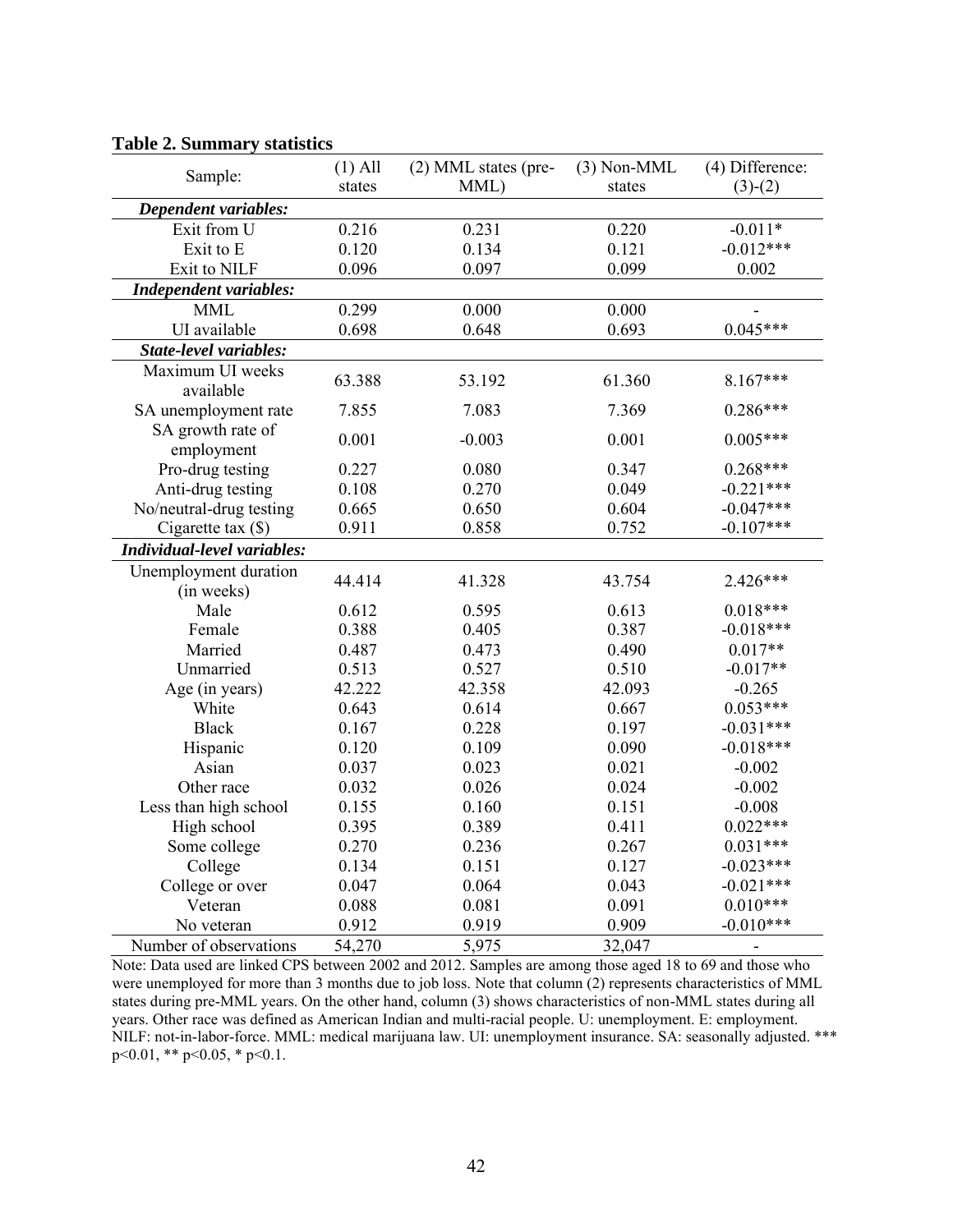| Variables       | Model 1:             | Model 2:             | Model 3:             |
|-----------------|----------------------|----------------------|----------------------|
|                 | Exit from U          | Exit to E            | Exit to NILF         |
|                 | $-0.0143*$           | $-0.0209***$         | 0.00410              |
| <b>MML</b>      | (0.00817)            | (0.00514)            | (0.00695)            |
|                 | $-0.0314***$         | $-0.00811*$          | $-0.0221***$         |
| UI available    | (0.00511)            | (0.00474)            | (0.00359)            |
| Mean of dep var | 0.216                | 0.120                | 0.096                |
| <b>State</b>    | 51                   | 51                   | 51                   |
| Observations    | 54,270               | 54,270               | 54,270               |
| [Month/year]    | $[1/2002 - 12/2012]$ | $[1/2002 - 12/2012]$ | $[1/2002 - 12/2012]$ |

**Table 3. The static impact of MMLs on exit from unemployment**

Note: Data used are linked CPS. The sample is among those aged 18 to 69 and those who were unemployed for more than 3 months due to job loss. All models included state, month-year fixed effects, and state-specific linear trends including individual and state-level variables. For a baseline hazard function, monthly unemployment duration categories were included (6 categories total). Robust standard errors clustered at the state level are reported in parentheses. U: unemployment. E: employment. NILF: not-in-labor-force. MML: medical marijuana law. UI: unemployment insurance. \*\*\*  $p<0.01$ , \*\*  $p<0.05$ , \*  $p<0.1$ .

| Table 4. The impact of MMLs on exit from NILF |  |  |
|-----------------------------------------------|--|--|
|-----------------------------------------------|--|--|

| Variables           | Model 1:             | Model 2:             | Model 3:             |
|---------------------|----------------------|----------------------|----------------------|
|                     | Exit from NILF       | Exit to E            | Exit to U            |
| <b>MML</b>          | 0.000759             | 3.08e-05             | 0.00103              |
|                     | (0.00174)            | (0.00152)            | (0.00111)            |
| Mean of dep var     | 0.066                | 0.044                | 0.021                |
| <b>State</b>        | 51                   | 51                   | 51                   |
| <b>Observations</b> | 1,014,459            | 1,014,459            | 1,014,459            |
| [Month/year]        | $[1/2002 - 12/2012]$ | $[1/2002 - 12/2012]$ | $[1/2002 - 12/2012]$ |

Note: Data used are linked CPS. The sample is among those aged 18 to 69 and those who were not in the labor force. All models included state, month-year fixed effects, and state-specific linear trends including individual and state-level variables. Robust standard errors clustered at the state level are reported in parentheses. U: unemployment. E: employment. NILF: not-in-labor-force. MML: medical marijuana law. \*\*\* p<0.01, \*\* p<0.05, \* p<0.1.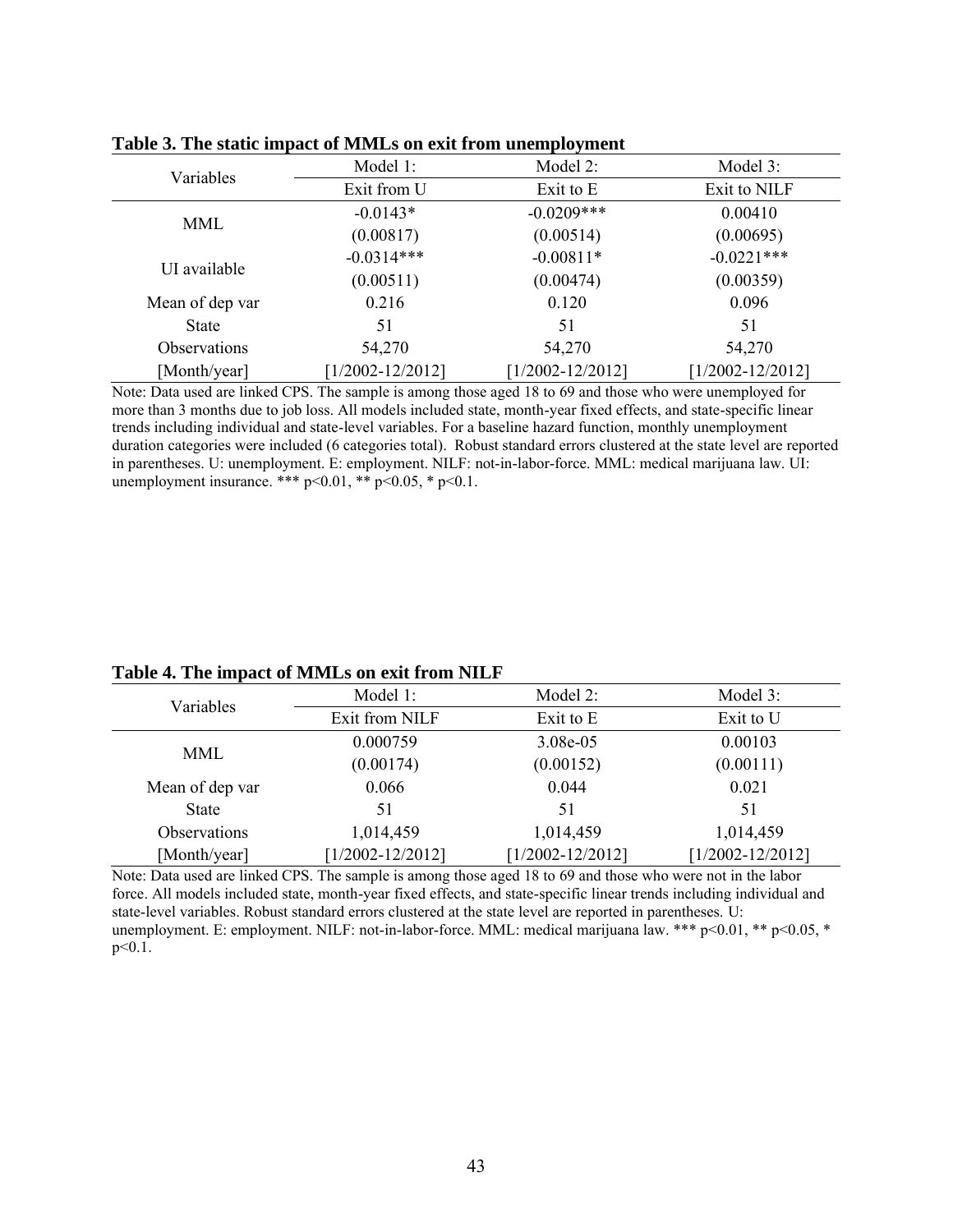| Variables       | Model 1:             | Model 2:             | Model 3:             |
|-----------------|----------------------|----------------------|----------------------|
|                 | Exit from U          | Exit to E            | Exit to NILF         |
|                 | $-0.0165*$           | $-0.0219***$         | 0.00273              |
| MML             | (0.00989)            | (0.00588)            | (0.00809)            |
|                 | $-0.0283***$         | $-0.00665$           | $-0.0205***$         |
| UI available    | (0.00543)            | (0.00500)            | (0.00346)            |
| Mean of dep var | 0.216                | 0.122                | 0.094                |
| <b>State</b>    | 51                   | 51                   | 51                   |
| Observations    | 50,588               | 50,588               | 50,588               |
| [Month/year]    | $[1/2002 - 12/2012]$ | $[1/2002 - 12/2012]$ | $[1/2002 - 12/2012]$ |

**Table 5. The impact of MMLs on exit from unemployment: age restriction from 18 to 60**

Note: Data used are linked CPS. The sample is among those aged 18 to 60 and those who were unemployed for more than 3 months due to job loss. All models included state, month-year fixed effects, and state-specific linear trends including individual and state-level variables. For a baseline hazard function, monthly unemployment duration categories were included (6 categories total). Robust standard errors clustered at the state level are reported in parentheses. U: unemployment. E: employment. NILF: not-in-labor-force. MML: medical marijuana law. UI: unemployment insurance. \*\*\*  $p<0.01$ , \*\*  $p<0.05$ , \*  $p<0.1$ .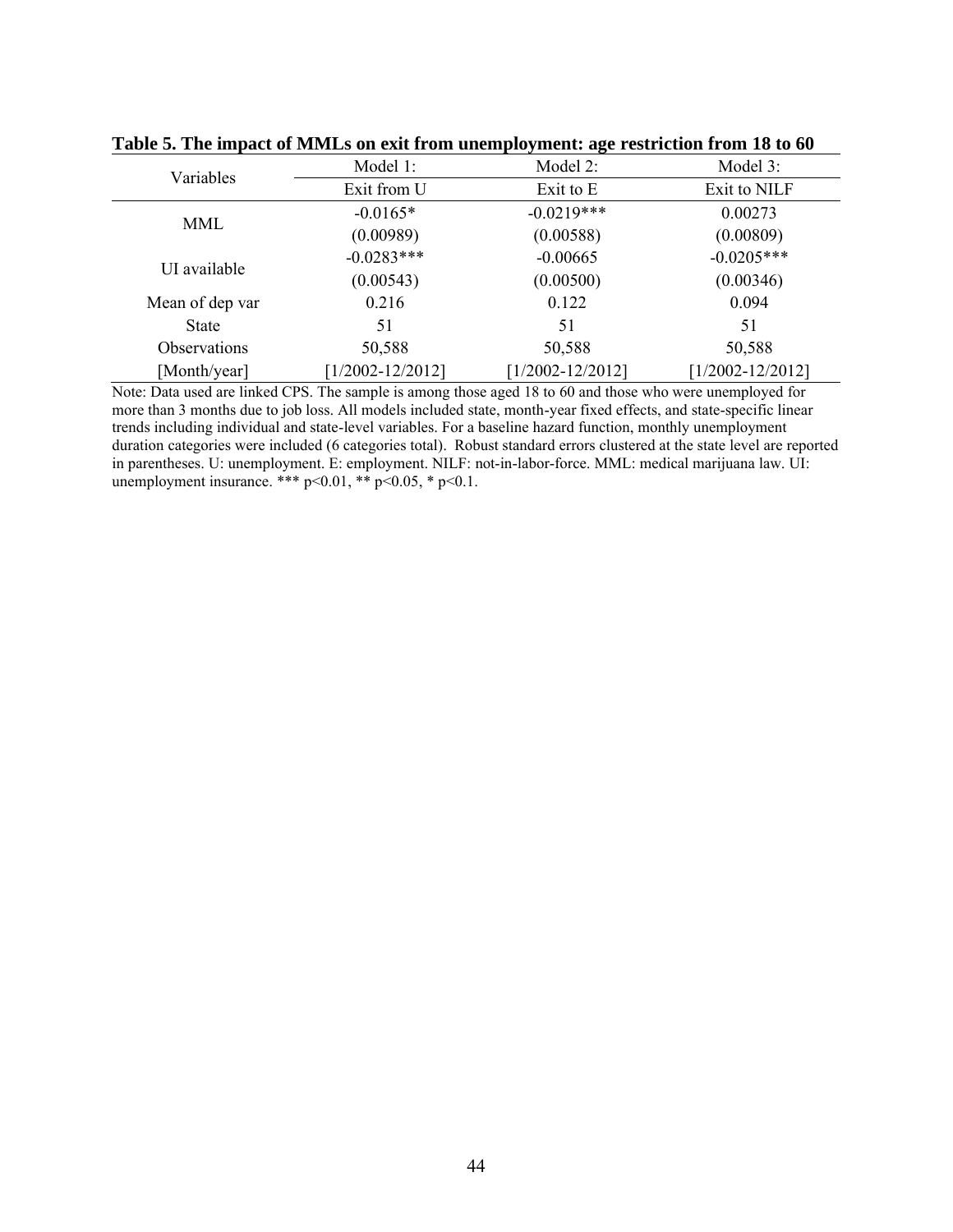|                    | Model $1:age$<br>Variables |                        | Model 2: gender        |                        | Model 3: marital status |                        | Model 4: veteran status |                        |
|--------------------|----------------------------|------------------------|------------------------|------------------------|-------------------------|------------------------|-------------------------|------------------------|
|                    | $10 - 30s$                 | $40 - 60s$             | Female                 | Male                   | Married                 | Unmarried              | Veteran                 | No veteran             |
| <b>MML</b>         | $-0.0205*$                 | $-0.0203**$            | $-0.0202$ ***          | $-0.0214***$           | $-0.0156*$              | $-0.0253***$           | $-0.0477**$             | $-0.0184***$           |
|                    | (0.0119)                   | (0.00832)              | (0.00688)              | (0.00648)              | (0.00868)               | (0.00894)              | (0.0191)                | (0.00501)              |
| UI                 | $-0.0132*$                 | $-0.00500$             | $-0.0140*$             | $-0.00445$             | $-0.00781$              | $-0.00722$             | $-0.0113$               | $-0.00819*$            |
| Available          | (0.00714)                  | (0.00550)              | (0.00751)              | (0.00490)              | (0.00710)               | (0.00591)              | (0.0144)                | (0.00485)              |
| Mean of dep<br>var | 0.134                      | 0.110                  | 0.110                  | 0.126                  | 0.126                   | 0.113                  | 0.122                   | 0.120                  |
| <b>State</b>       | 51                         | 51                     | 51                     | 51                     | 51                      | 51                     | 51                      | 51                     |
| Observation<br>S   | 22,632                     | 31,638                 | 21,065                 | 33,205                 | 26,446                  | 27,824                 | 4,616                   | 49,508                 |
| [Month/year]       | $[1/2002 -$<br>12/2012]    | $1/2002 -$<br>12/20121 | $1/2002 -$<br>12/2012] | $1/2002 -$<br>12/2012] | $1/2002 -$<br>12/20121  | $1/2002 -$<br>12/20121 | $[1/2002 -$<br>12/2012] | $1/2002 -$<br>12/2012] |

**Table 6. The impact of MMLs on exit to employment: age, gender, marital status, veteran status**

Note: Data used are linked CPS. The sample is among those aged 18 to 69 and those who were unemployed for more than 3 months due to job loss. All models included state, month-year fixed effects, and state-specific linear trends including individual and state-level variables. For a baseline hazard function, monthly unemployment duration categories were included (6 categories total). Robust standard errors clustered at the state level are reported in parentheses. In some specifications, several observations that predict failure perfectly were dropped. MML: medical marijuana law. UI: unemployment insurance. \*\*\*  $p<0.01$ , \*\*  $p<0.05$ , \*  $p<0.1$ .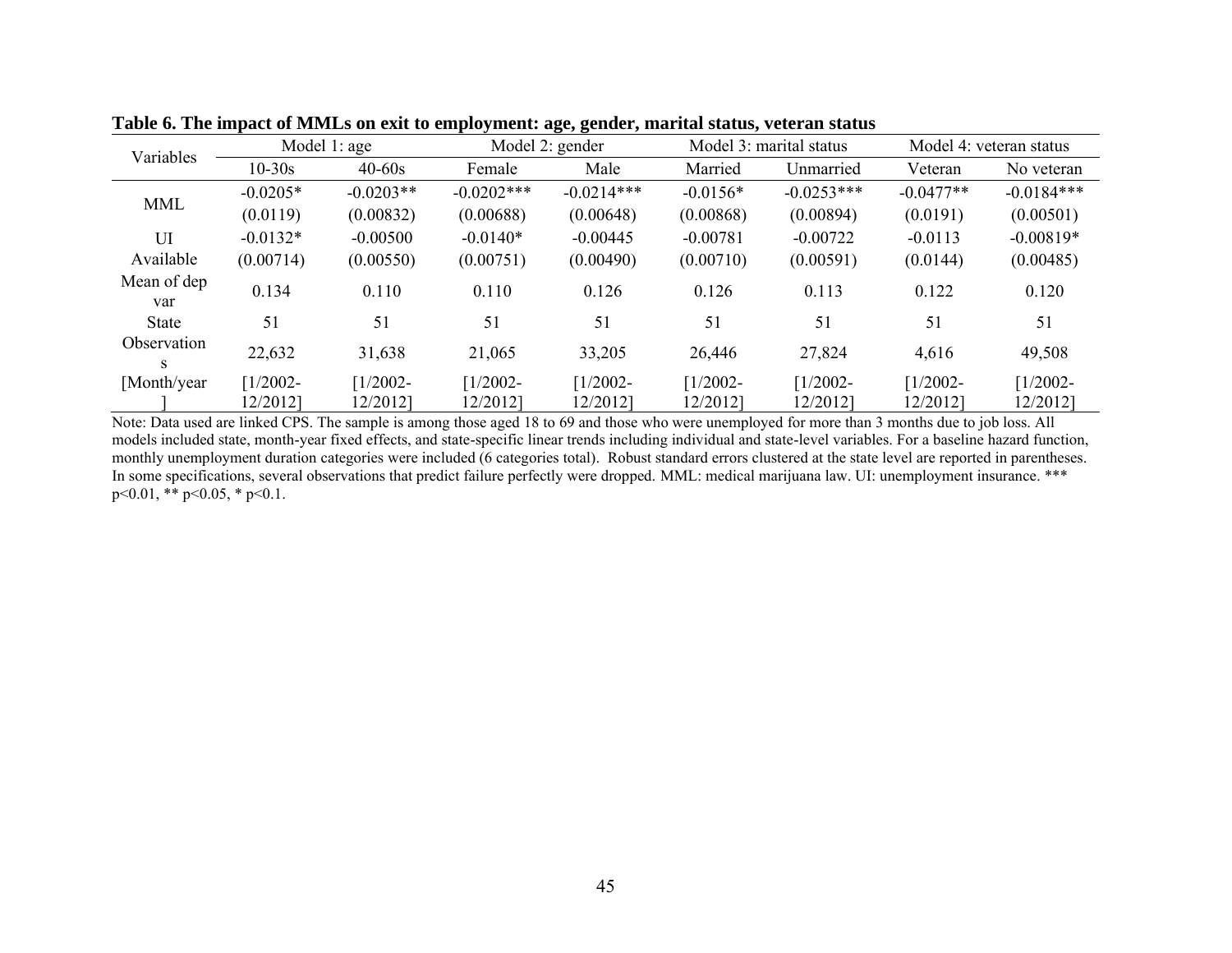| Variables           | Model 1:             | Model 2:             | Model 3:                |
|---------------------|----------------------|----------------------|-------------------------|
|                     | Pro-drug testing     | Anti-drug testing    | No/neutral-drug testing |
| <b>MML</b>          | $-0.0111$            | $-0.0237***$         | $-0.0222***$            |
|                     | (0.0113)             | (0.00895)            | (0.00661)               |
| UI available        | 0.00412              | $-0.0320*$           | $-0.00845*$             |
|                     | (0.0118)             | (0.0168)             | (0.00501)               |
| Mean of dep var     | 0.120                | 0.133                | 0.118                   |
| <b>State</b>        | 51                   | 51                   | 51                      |
| <b>Observations</b> | 12,312               | 5,783                | 36,114                  |
| [Month/year]        | $[1/2002 - 12/2012]$ | $[1/2002 - 12/2012]$ | $[1/2002 - 12/2012]$    |

**Table 7. The impact of MMLs on exit to employment: drug-testing laws**

Note: Data used are linked CPS. The sample is among those aged 18 to 69 and those who were unemployed for more than 3 months due to job loss. All models included state, month-year fixed effects, and state-specific linear trends including individual and state-level variables. For a baseline hazard function, monthly unemployment duration categories were included (6 categories total). Robust standard errors clustered at the state level are reported in parentheses. In some specifications, several observations that predict failure perfectly were dropped. MML: medical marijuana law. UI: unemployment insurance. \*\*\*  $p \le 0.01$ , \*\*  $p \le 0.05$ , \*  $p \le 0.1$ .

| Variables           | Model 1:               | Model 2:               | Model 3:               | Model 4:                | Model 5:               |
|---------------------|------------------------|------------------------|------------------------|-------------------------|------------------------|
|                     | White                  | <b>Black</b>           | Hispanic               | Asian                   | Other race             |
|                     | $-0.0165**$            | $-0.0356**$            | $-0.0437**$            | $-0.0101$               | $0.0897*$              |
| <b>MML</b>          | (0.00796)              | (0.0180)               | (0.0179)               | (0.0658)                | (0.0516)               |
| UI available        | $-0.00932$             | $-0.0110$              | $-0.0186$              | $0.0551**$              | 0.0320                 |
|                     | (0.00643)              | (0.00896)              | (0.0120)               | (0.0249)                | (0.0335)               |
| Mean of dep<br>var  | 0.123                  | 0.094                  | 0.140                  | 0.129                   | 0.167                  |
| <b>State</b>        | 51                     | 51                     | 51                     | 51                      | 51                     |
| <b>Observations</b> | 34,918                 | 9,016                  | 6,449                  | 1,611                   | 1,397                  |
| [Month/year]        | $1/2002 -$<br>12/2012] | $1/2002 -$<br>12/20121 | $1/2002 -$<br>12/2012] | $[1/2002 -$<br>12/20121 | $1/2002 -$<br>12/2012] |

**Table 8. The impact of MMLs on exit to employment: race/ethnicity**

Note: Data used are linked CPS. The sample is among those aged 18 to 69 and those who were unemployed for more than 3 months due to job loss. All models included state, month-year fixed effects, and state-specific linear trends including individual and state-level variables. For a baseline hazard function, monthly unemployment duration categories were included (6 categories total). Robust standard errors clustered at the state level are reported in parentheses. In some specifications, several observations that predict failure perfectly were dropped. Other race was defined as American Indian and multi-racial people. MML: medical marijuana law. UI: unemployment insurance. \*\*\* p<0.01, \*\* p<0.05, \* p<0.1.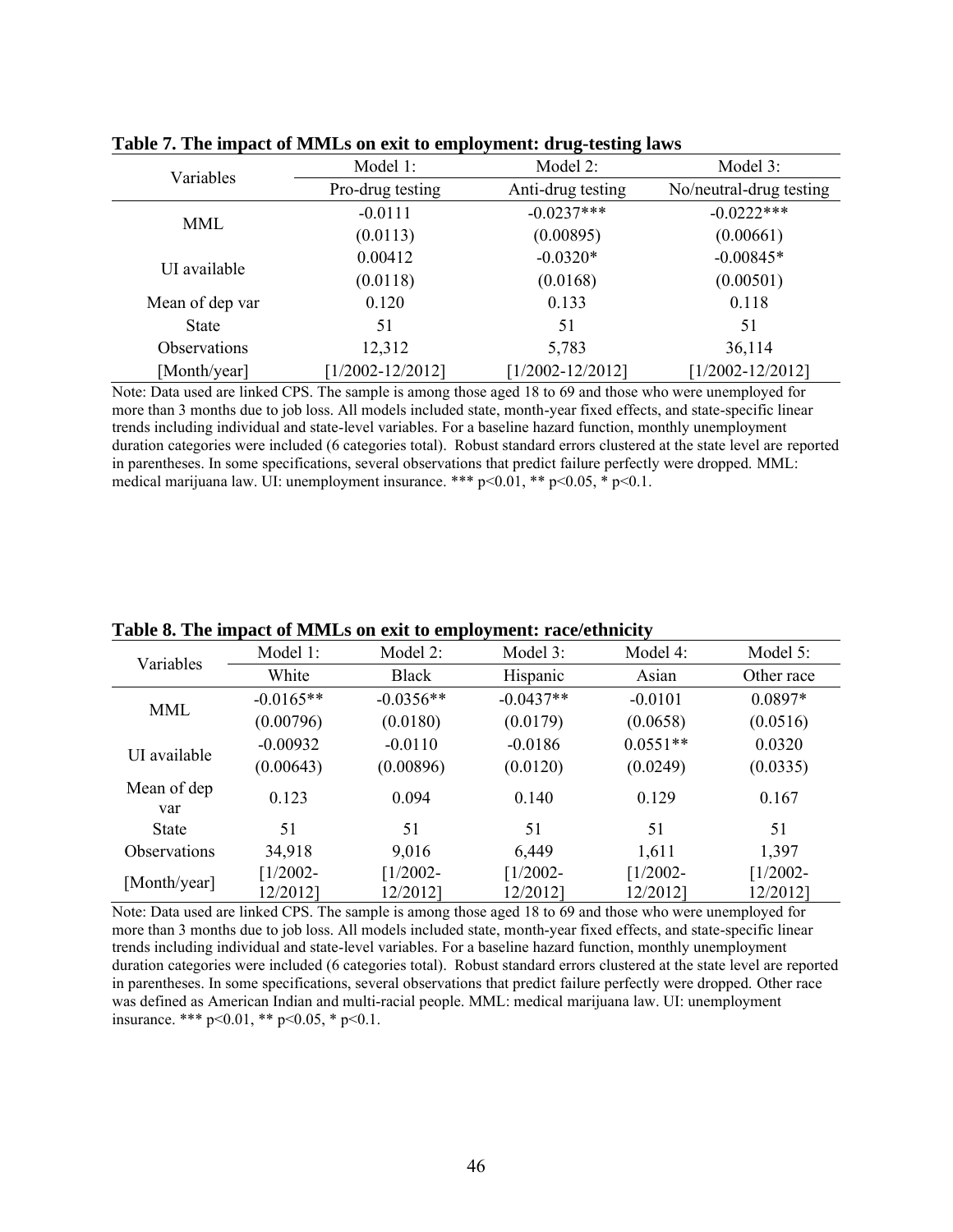|                     | Model 1:             | Model 2:               | Model 3:               | Model 4:                | Model 5:               |
|---------------------|----------------------|------------------------|------------------------|-------------------------|------------------------|
| Variables           | Less than high       | High school            | Some college           | College                 | College or             |
|                     | school               |                        |                        |                         | over                   |
| MML                 | $-0.0413*$           | $-0.0214$              | 0.00313                | $-0.0505***$            | $-0.0211$              |
|                     | (0.0218)             | (0.0164)               | (0.0151)               | (0.0145)                | (0.0383)               |
| UI available        | $-0.00176$           | $-0.0108$              | $-0.0127$              | $-0.00690$              | $0.0402**$             |
|                     | (0.00976)            | (0.00867)              | (0.00873)              | (0.0128)                | (0.0205)               |
| Mean of dep<br>var  | 0.122                | 0.119                  | 0.116                  | 0.126                   | 0.137                  |
| <b>State</b>        | 51                   | 51                     | 51                     | 51                      | 51                     |
| <b>Observations</b> | 8,396                | 21,410                 | 14,634                 | 7,299                   | 2,287                  |
| [Month/year]        | $[1/2002 - 12/2012]$ | $1/2002 -$<br>12/2012] | $1/2002 -$<br>12/2012] | $[1/2002 -$<br>12/2012] | $1/2002 -$<br>12/2012] |

**Table 9. The impact of MMLs on exit to employment: education level**

Note: Data used are linked CPS. The sample is among those aged 18 to 69 and those who were unemployed for more than 3 months due to job loss. All models included state, month-year fixed effects, and state-specific linear trends including individual and state-level variables. For a baseline hazard function, monthly unemployment duration categories were included (6 categories total). Robust standard errors clustered at the state level are reported in parentheses. In some specifications, several observations that predict failure perfectly were dropped. MML: medical marijuana law. UI: unemployment insurance. \*\*\*  $p<0.01$ , \*\*  $p<0.05$ , \*  $p<0.1$ .

|                    |               | Model 1: linear probability model |                        | Model 2: logit model |              |                        |
|--------------------|---------------|-----------------------------------|------------------------|----------------------|--------------|------------------------|
| Variables          | Exit from U   | Exit to E                         | Exit to<br><b>NILF</b> | Exit from U          | Exit to E    | Exit to<br><b>NILF</b> |
| MML                | $-0.0130$     | $-0.0177***$                      | 0.00471                | $-0.0149*$           | $-0.0208***$ | 0.00435                |
|                    | (0.00787)     | (0.00417)                         | (0.00677)              | (0.00829)            | (0.00529)    | (0.00697)              |
| UI                 | $-0.0299$ *** | $-0.00495$                        | $-0.0250***$           | $-0.0315***$         | $-0.00961**$ | $-0.0215***$           |
| available          | (0.00504)     | (0.00455)                         | (0.00380)              | (0.00512)            | (0.00479)    | (0.00355)              |
| Mean of<br>dep var | 0.216         | 0.120                             | 0.096                  | 0.216                | 0.120        | 0.096                  |
| <b>State</b>       | 51            | 51                                | 51                     | 51                   | 51           | 51                     |
| Observatio<br>ns   | 54,270        | 54,270                            | 54,270                 | 54,270               | 54,270       | 54,270                 |
| [Month/yea         | $[1/2002 -$   | $1/2002 -$                        | $1/2002 -$             | $[1/2002 -$          | $1/2002 -$   | $1/2002 -$             |
| r                  | 12/2012]      | 12/2012]                          | 12/20121               | 12/2012]             | 12/20121     | 12/2012]               |

**Table 10. The impact of MMLs on exit from unemployment: alternative specifications**

Note: Data used are linked CPS. The sample is among those aged 18 to 69 and those who were unemployed for more than 3 months due to job loss. All models included state, month-year fixed effects, and state-specific linear trends including individual and state-level variables. For a baseline hazard function, monthly unemployment duration categories were included (6 categories total). Robust standard errors clustered at the state level are reported in parentheses. U: unemployment. E: employment. NILF: not-in-labor-force. MML: medical marijuana law. UI: unemployment insurance. \*\*\*  $p<0.01$ , \*\*  $p<0.05$ , \*  $p<0.1$ .